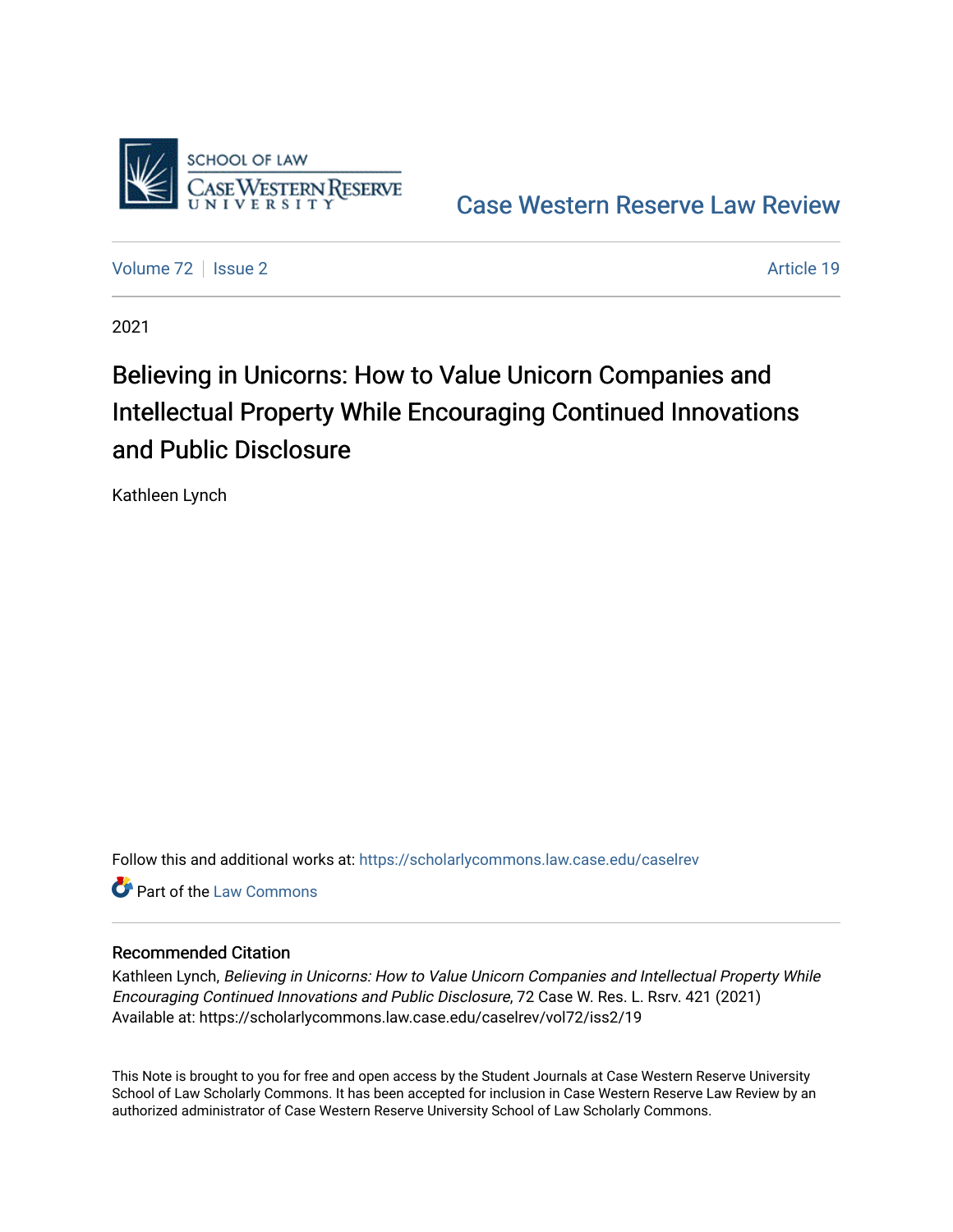## $-$  Note  $-$

## Believing in Unicorns: How to Value Unicorn Companies and Intellectual PROPERTY WHILE ENCOURAGING CONTINUED INNOVATIONS AND PUBLIC DISCLOSURE

## **CONTENTS**

| B. Unicorn Valuations: The Need for Reliable Numbers 425             |
|----------------------------------------------------------------------|
|                                                                      |
|                                                                      |
|                                                                      |
|                                                                      |
|                                                                      |
|                                                                      |
| 3. The Shortcomings of Current Unicorn Valuation Methods 434         |
|                                                                      |
|                                                                      |
|                                                                      |
| 1. Reasons to Put a Dollar Value on Intellectual Property Assets 439 |
|                                                                      |
|                                                                      |
|                                                                      |
|                                                                      |
|                                                                      |
|                                                                      |
|                                                                      |
|                                                                      |
| IV. HOW TO ENCOURAGE UNICORNS TO PATENT THEIR INNOVATIONS            |
|                                                                      |
| A. Benefits to Unicorns Seeking Additional Patent Protection 457     |
|                                                                      |
| 2. Public Policy: Increased Certainty in Valuations 458              |
| B. How to Encourage Unicorns to Use the Patent System459             |
|                                                                      |
|                                                                      |
|                                                                      |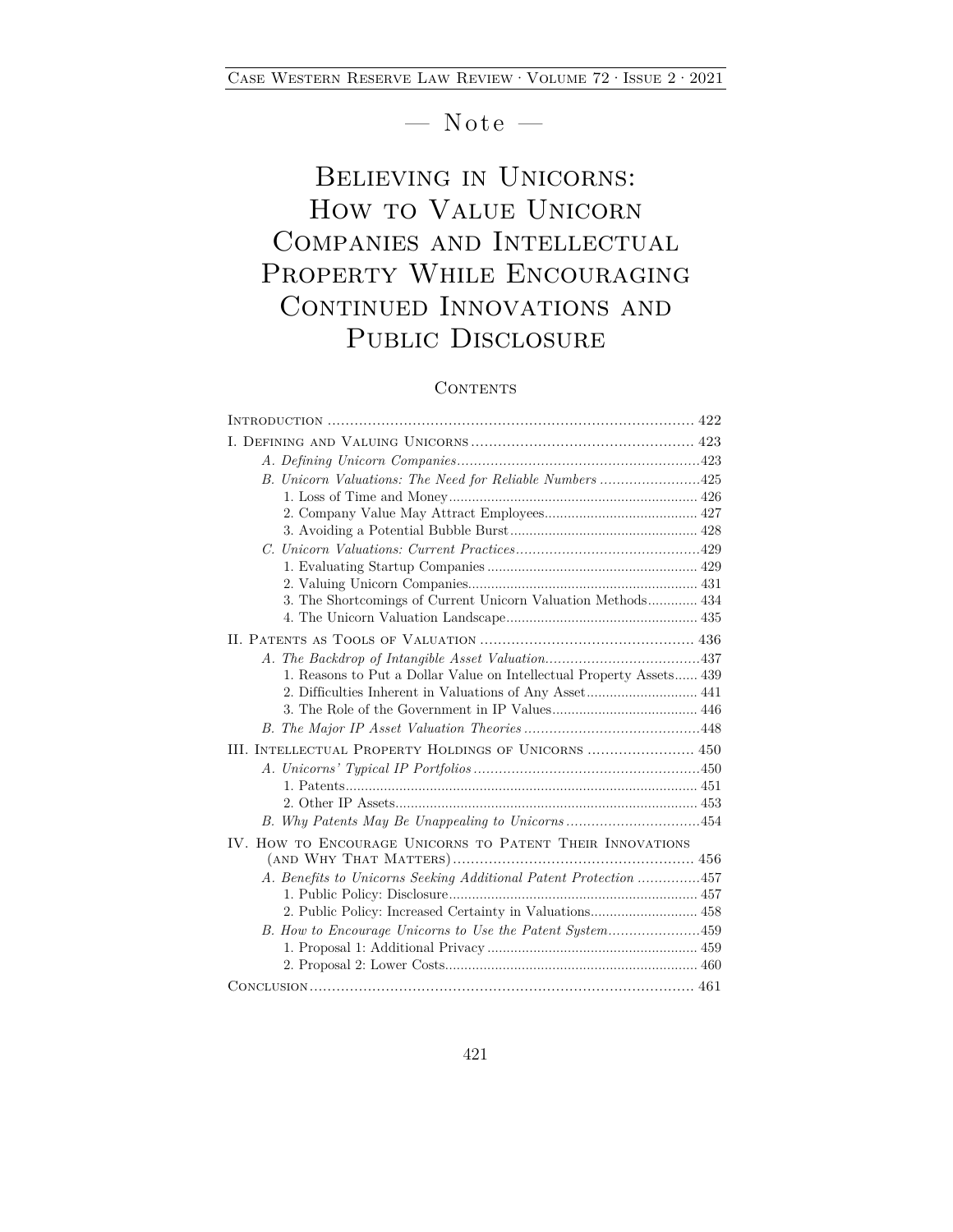#### **INTRODUCTION**

It is notoriously difficult to place a value on "unicorn" companies, which are privately held companies valued at over \$1 billion.<sup>1</sup> The difficulty lies in the fact that these companies do not legally need to disclose much information and are often highly innovative, meaning it is difficult to compare them to existing companies. Venture capitalists use various methods to try to value unicorns, but no one method is precise or universally accepted.2 In fact, existing values are so imprecise that some studies suggest the world's leading unicorns are overvalued by more than  $25\%$ <sup>3</sup>

One tool venture capitalists use for determining the value of a privately held company is to evaluate a company's intellectual property ("IP") assets, particularly the potential value of the company's patent holdings.<sup>4</sup> However, this is not currently a major way through which experts value unicorns, in large part because the average unicorn does not maintain a robust patent portfolio.5 This Note proposes that venture capitalists and other experts should rely more heavily on the known value of IP assets when determining the value of an emerging unicorn. While patent valuation is a far-from-perfect science, it could add a degree of certainty to the current ambiguity surrounding unicorn values.

However, unicorn companies to date have had notoriously low patent holdings.6 Thus, this Note also explores why unicorns typically have meager IP portfolios and considers how to encourage unicorn companies to patent their innovations. This is a worthwhile goal for two main reasons. First, if unicorns patent their allegedly valuable technology, then venture capitalists would be able to value the companies with more certainty, which would benefit lenders, from large financiers to individual investors. Second, these companies tend to be industry innovators, and the public and other inventors would benefit from unicorns disclosing their inventions and working within the framework of our country's patent system.

<sup>1.</sup> *See Unicorn*, Corp. Fin. Inst., https://corporatefinanceinstitute.com/ resources/knowledge/finance/unicorn/ [https://perma.cc/L3B3-ALQS] (last visited Sept. 30, 2021).

<sup>2.</sup> *See, e.g.*, Aner Ravon, *The Top Unicorns Are Overvalued*, TECHCRUNCH (Feb. 1, 2017, 3:00 PM), https://techcrunch.com/2017/02/01/the-topunicorns-are-overvalued/ [https://perma.cc/P85Q-DPHT].

<sup>3.</sup> *Id.* (reporting that under the author's new formula, "the top 20 unicorns are already overvalued by an average of 27 percent").

<sup>4.</sup> *See infra* Part II.

<sup>5.</sup> *See infra* Part III.

<sup>6.</sup> *See infra* notes 163–66 and accompanying text.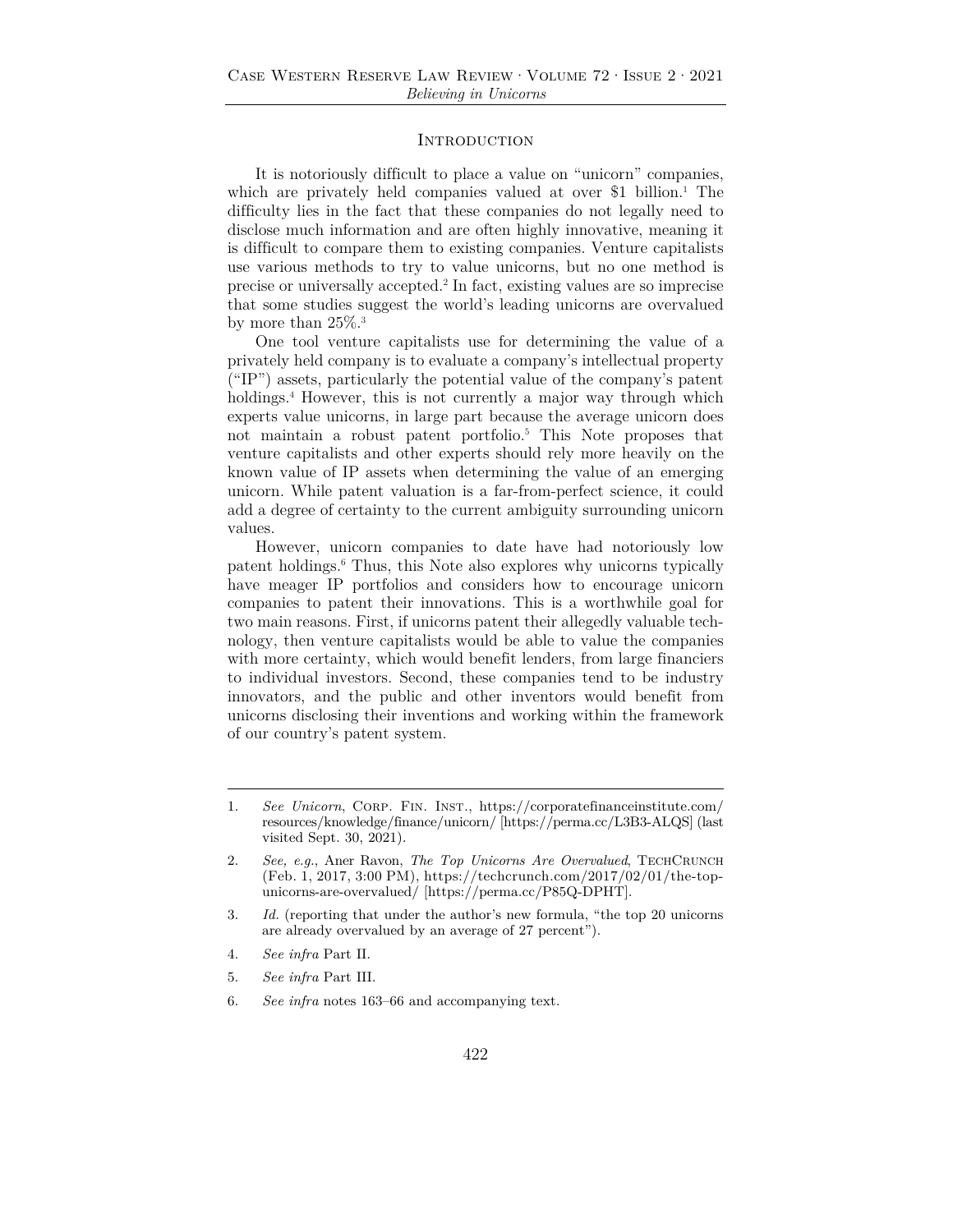This Note looks at two imperfect sciences—valuating unicorns and valuing patents—and explores how they could positively affect each other. It begins with an overview of unicorns and their valuations, then turns to a similar analysis of current tools of IP and patent valuation. Next, it looks at how unicorn and patent values may inform or affect each other. Therefore, this Note looks at an old problem through a new lens: the uncertainty, inconsistency, slow pace, and policies of the patent system have always had critics, but exploring why unicorn companies—truly creatures of the 21st century—are not participating in the patent system may provide insight into how the U.S. patent system needs to adjust to provide robust protection and encourage public disclosure moving forward. This Note ends with proposing two possible types of change to the U.S. patent system—increasing privacy of patent filings or lowering upfront costs—so that patent laws can continue to serve their primary purposes of disseminating information and encouraging innovation.7

### I. Defining and Valuing Unicorns

This part serves as a primer on unicorn companies and looks at the difficulties in valuing a unicorn company. It explores the public policies behind the need for reliable values and provides an overview of existing evaluation techniques.

#### *A. Defining Unicorn Companies*

A unicorn company is a privately held startup company valued at over \$1 billion.<sup>8</sup> Venture capitalist Aileen Lee coined the term "unicorn" in 2013 when there were thirty-nine such companies in the world.<sup>9</sup> Since then, a number of new unicorns have emerged, and there are over 800 unicorns the world over, as of September 2021.<sup>10</sup> In 2017 there were 102 new unicorns; in 2018 there were 158 new unicorns, and in 2019 there

<sup>7.</sup> Craig Allen Nard, *Patent Law's Purposeful Ambiguity*, 87 Tenn. L. Rev. 187, 201–02, 209–10 (2019). For more general information on the policies and incentives driving the patent system, see generally *id.*

<sup>8.</sup> *See Unicorn*, *supra* note 1.

<sup>9.</sup> *See* Farhad Manjoo, *Unicorn: A Fitting Label for Its Time and Place*, N.Y. Times: Bits (July 5, 2015, 9:00 AM), https://bits.blogs.nytimes.com/ 2015/07/05/unicorns-a-fitting-word-for-its-time-and-place/ [https://perma. cc/3F2M-XS2P] (discussing Aileen Lee, *Welcome to the Unicorn Club:*  Learning from Billion-Dollar Startups, TECHCRUNCH (Nov. 2, 2013, 2:00 PM), https://techcrunch.com/2013/11/02/welcome-to-the-unicorn-club/ [https://perma.cc/PMP8-CHGH]).

<sup>10.</sup> *The Complete List of Unicorn Companies*, CB Insights, https://www. cbinsights.com/research-unicorn-companies [https://perma.cc/ A87J-RQ4Y] (last visited Sept. 30, 2021).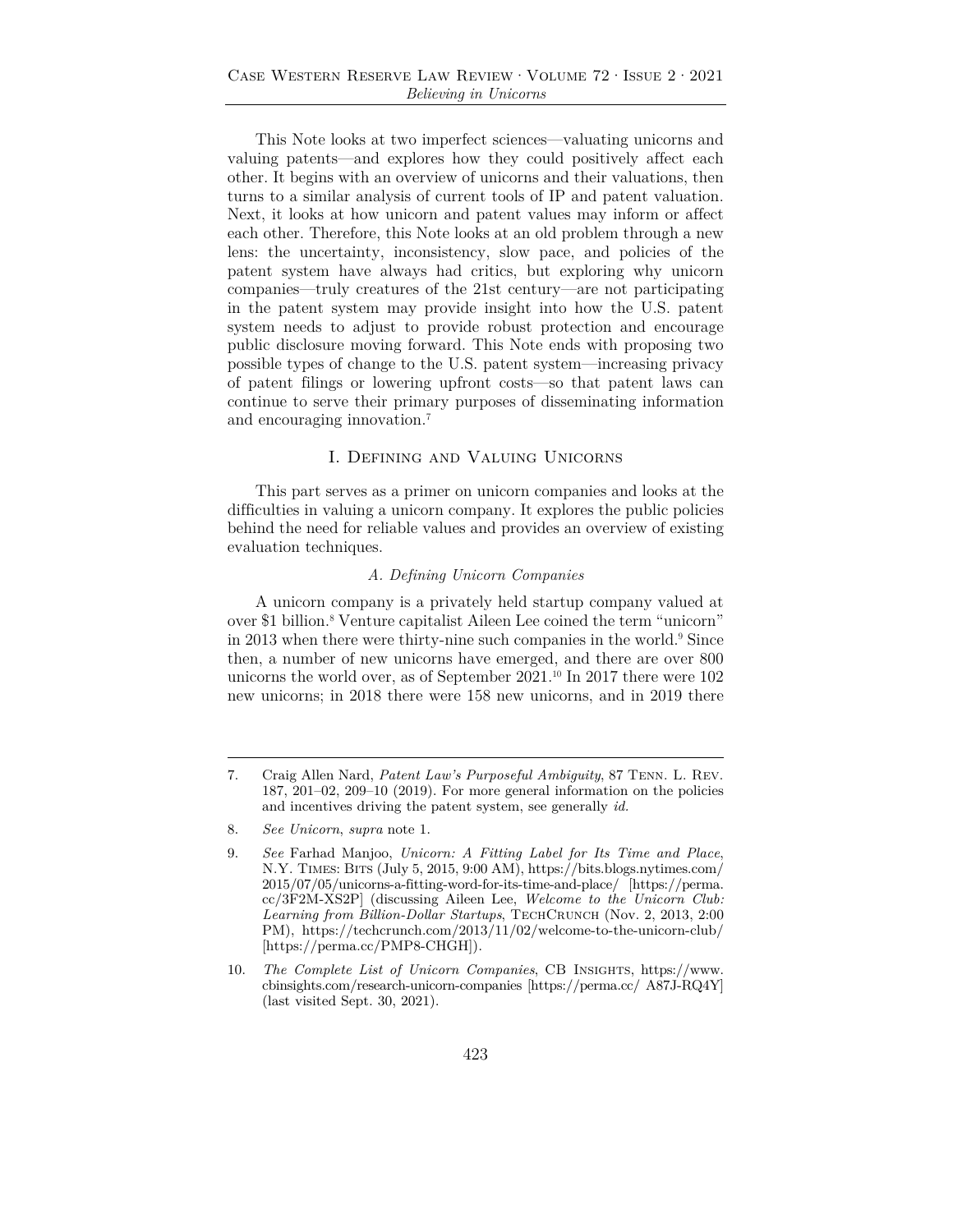were 142 new unicorns.<sup>11</sup> While there were fewer new unicorns globally in 2019, the United States actually saw an increase in new unicorns within its borders, from 67 new U.S. unicorns in 2018 to 78 in 2019.12 In July of 2021, there were over 900 unicorns worldwide, collectively valued at \$3 trillion.13 Notable current U.S.-based unicorns include Instacart, JUUL Labs, and SpaceX.14

When a company goes public, it is by definition no longer a unicorn. Therefore, 800 *current* unicorns means many more companies than that have been, at some point, unicorns. The numbers are growing even as former unicorns have initial public offerings ("IPOs") or other "exits," such as a merger, acquisition, sale, or liquidation.<sup>15</sup> After most exits, a company becomes public and thus ineligible for the "unicorn" denomination.16 Notable *former* U.S.-based unicorns include Uber, Facebook,

16. Amy Scott, *With So Many Startups Growing into Unicorns, Can They Still Be Magical?*, NPR (Aug 12, 2019, 5:00 AM), https://www.npr.org/ 2019/08/12/736643714/with-so-many-startups-growing-into-unicornscan-they-still-be-magical [https://perma.cc/U6BG-73LC].

<sup>11.</sup> Gené Teare, *The New Unicorns of 2019*, Crunchbase (Dec. 27, 2019), https://news.crunchbase.com/news/the-new-unicorns-of-2019/ [https:// perma.cc/WJ7U-YYZ3].

<sup>12.</sup> *Id.* 

<sup>13.</sup> Gené Teare, *The World's Unicorns Are Now Valued at \$3T — Up by a Trillion in the Past Year. Who Invested?*, CRUNCHBASE (July 19, 2021), https://news.crunchbase.com/news/unicorn-startup-investors-2021-tigerglobal/ [https://perma.cc/SCR4-USQ2]. Just a few months earlier, the same author had reported that in the beginning of 2021 there were 700 global unicorns valued at \$2.3 trillion. Gené Teare, *February Monthly Recap: VCs Invest Near-Record \$35B in Startups, Minting 22 New Unicorns*, Crunchbase (Mar. 9, 2021), https://news.crunchbase.com/news/february-2021-vc-funding-recap/ [https://perma.cc/FVR3-8WBE].

<sup>14.</sup> *The Complete List of Unicorn Companies*, *supra* note 10.

<sup>15.</sup> *See Exit Strategies*, Corp. Fin. Inst., https://corporatefinanceinstitute.com/ resources/knowledge/strategy/exit-strategies-plans/ [https://perma.cc/ EF78-VXHA] (last visited Sept. 30, 2021) ("Exit strategies are plans executed by business owners, investors, traders, or venture capitalists to liquidate their position in a financial asset upon meeting certain criteria. An exit plan is how an investor plans to get out of an investment."); Alyson Clabaugh & Rob Peters, *The Unicorn IPO Report*, Harv. L. Sch.: F. on Corp. Governance (Mar. 20, 2019), https://corpgov.law. harvard.edu/2019/03/20/the-unicorn-ipo-report/ [https://perma.cc/MV7S-W3Q7].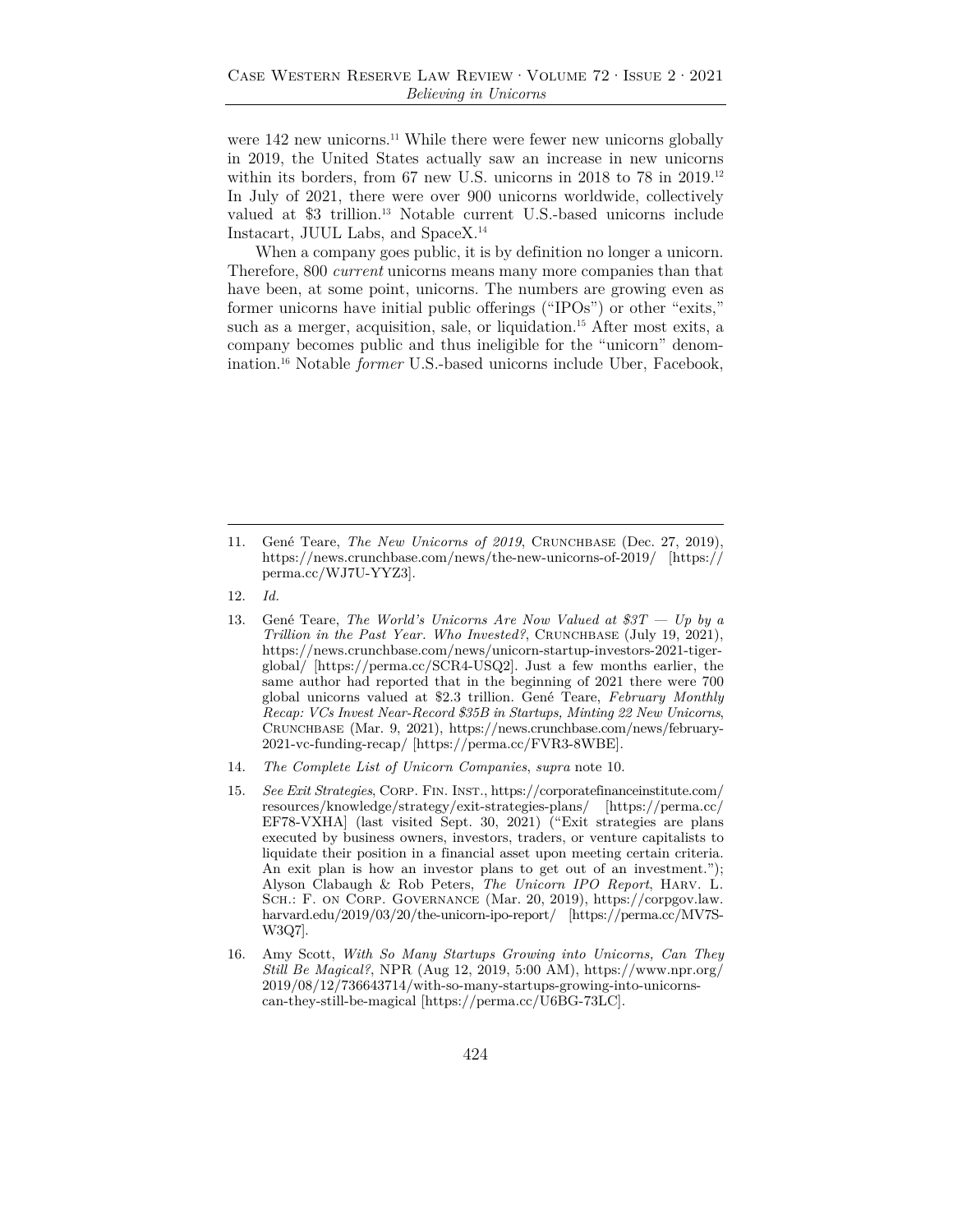Pinterest, Dropbox, Groupon, Airbnb, DoorDash, and Slack.17 Former unicorns that went public in 2021 include Bumble<sup>18</sup> and Roblox.<sup>19</sup>

Unicorn companies have captured the public's attention and have certainly captured investors' money.<sup>20</sup> Technically, there is not much difference between a company worth \$999 million and one worth \$1 billion. So, valuing unicorns is not much different from valuing another startup company of high potential value. However, this Note focuses on unicorns since they are few in number, unique, and modern. They are also a new phenomenon and signify growth and innovation to the public.21 Because of these factors, the public and venture capitalists are particularly interested in unicorns, which necessitates proper valuations.22 Further, this interest creates high expectations around these companies, which may or may not be warranted based on how they actually perform.23

#### *B. Unicorn Valuations: The Need for Reliable Numbers*

The lack of precise valuations of these massive, privately held companies is problematic for a few reasons. When unicorns are overvalued as they often are24**—**several ripple effects follow. First, a falsely high

- 17. Profile Comparison, Crunchbase, https://www.crunchbase.com/compare/ organization/facebook/uber,groupon,airbnb [https://perma.cc/X7AW-H2SE] (last visited Oct. 24, 2021); Profile Comparison, Crunchbase, https://www. crunchbase.com/compare/organization/pinterest/dropbox,doordash,robl ox [https://perma.cc/37ZG-Q2P2] (last visited Oct. 24, 2021).
- 18. Joanna Glasner, *Here Are the New 2021 Unicorn Startups Founded by Women*, Crunchbase (Aug. 18, 2021), https://news.crunchbase.com/ news/here-are-the-new-2021-unicorn-startups-founded-by-women/ [https:// perma.cc/PS8N-D65D].
- 19. *See* Brian Deagon, *Roblox Stock Continues to Climb as Market Value Tops \$39 Billion*, Inv's. Bus. Daily (Mar. 11, 2021, 4:07 PM), https://www. investors.com/news/technology/roblox-ipo-trading-begins-online-gamingvalue-29-billion-rblx/ [https://perma.cc/645G-WW6E].
- 20. *See, e.g.*, Tom Taulli, *7 Unicorn Startups to Watch into 2021*, InvestorPlace (Nov. 4, 2020, 11:52 AM), https://investorplace.com/ 2020/11/7-unicorn-startups-to-watch-into-2021-invest-in-startups/ [https://perma.cc/6RUM-T5WE] (advising which unicorns "look interesting now" to investors).
- 21. *Unicorn*, *supra* note 1.
- 22. Samantha Murphy Kelly, *Reality Show 'Unicorn Hunters' Is Looking for the Next \$1 Billion Company*, CNN, https://www.cnn.com/2021/05/12/ tech/unicorn-hunters-show/index.html [https://perma.cc/F6QY-R7F2] (May 12, 2021, 7:23 PM).
- 23. Stephanie Stamm, *A Decade of 'Unicorns' Ends with a Little Less Magic*, Wall St. J. (Dec. 17, 2019, 8:00 PM), https://www.wsj.com/articles/adecade-of-unicorns-ends-with-a-little-less-magic-11576630801 [https://perma.cc/JUS9-5R82].
- 24. *See supra* text accompanying note 3.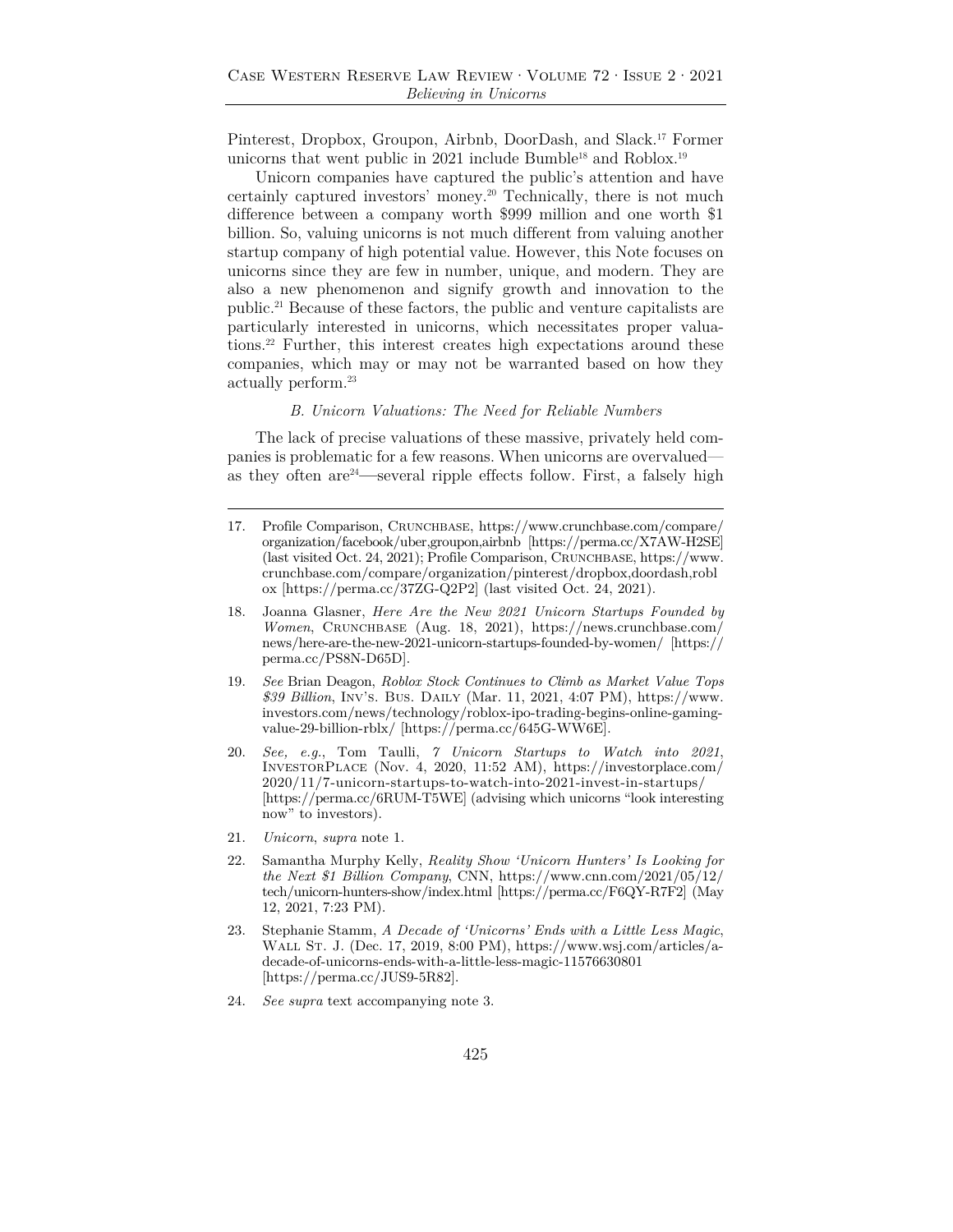valuation may cost investors, employees, and other players both time and money. Second, a false valuation makes stock options used to attract desirable employees much less valuable than they are held out to be. Third, systematically inflating the value of unicorns could eventually lead to a dotcom-like bubble burst.25

#### 1. Loss of Time and Money

The first problem with a mistakenly high valuation is that it can lead to losses in money and time. While these company valuations first affect investors and venture capitalists, an attractive valuation also draws in "[j]ob hunters, investors, journalists, and others" who use the company's purported worth to make decisions about their own lives, most notably employment.<sup>26</sup> To see how problematic this can be, one need only look at failed unicorns, such as WeWork or Theranos.

WeWork, a company that rents out flexible, work-from-home style work arrangements, was valued at about \$47 billion when its leaders planned to take the company public through an IPO in October of 2019.27 After the company filed mandatory Securities and Exchange Commission documents, investors and employees raised questions about the company's business model and true value.28 The IPO fell through, and another company purchased a controlling interest in WeWork. The purchase price set the new value of WeWork at only \$8 billion.<sup>29</sup> While that value allows WeWork to retain its unicorn status, it means that investors did not get the return they anticipated. It also means that WeWork's employees chose to work for what they thought was a massive company with huge potential, but which turned out to be a less-formidable company.

Some former unicorns fail even more dramatically, leaving investors and employees with little to show for the time and money they poured into the companies. For instance, Theranos, purportedly a blood-testing company founded by young entrepreneur Elizabeth Holmes, was valued

<sup>25.</sup> *See* Keith Wright, *Silicon Valley Tech Bubble Is Larger Than It Was in 2000, and the End Is Coming*, CNBC, https://www.cnbc.com/ 2018/05/22/tech-bubble-is-larger-than-in-2000-and-the-end-is-coming.html [https://perma.cc/HZ5C-8VTM] (May 22, 2018, 10:21 AM).

<sup>26.</sup> Katia Savchuk, *How Much Is Your Slice of That Unicorn Really Worth?*, Stan. Bus.: Insights by Stan. Bus. (May 5, 2020), https://www.gsb. stanford.edu/insights/how-much-your-slice-unicorn-really-worth [https:// perma.cc/VSY7-6LLK].

<sup>27.</sup> Efrat Kasznik, *IP Lessons Learned from WeWork: A Unicorn in Pursuit of Technology*, IPWatchdog (Nov. 11, 2019), https://www.ipwatchdog.com/ 2019/11/11/ip-lessons-learned-from-wework-a-unicorn-in-pursuit-oftechnology/id=115683/ [https://perma.cc/3FG7-TNK9].

<sup>28.</sup> *Id.* 

<sup>29.</sup> *Id.*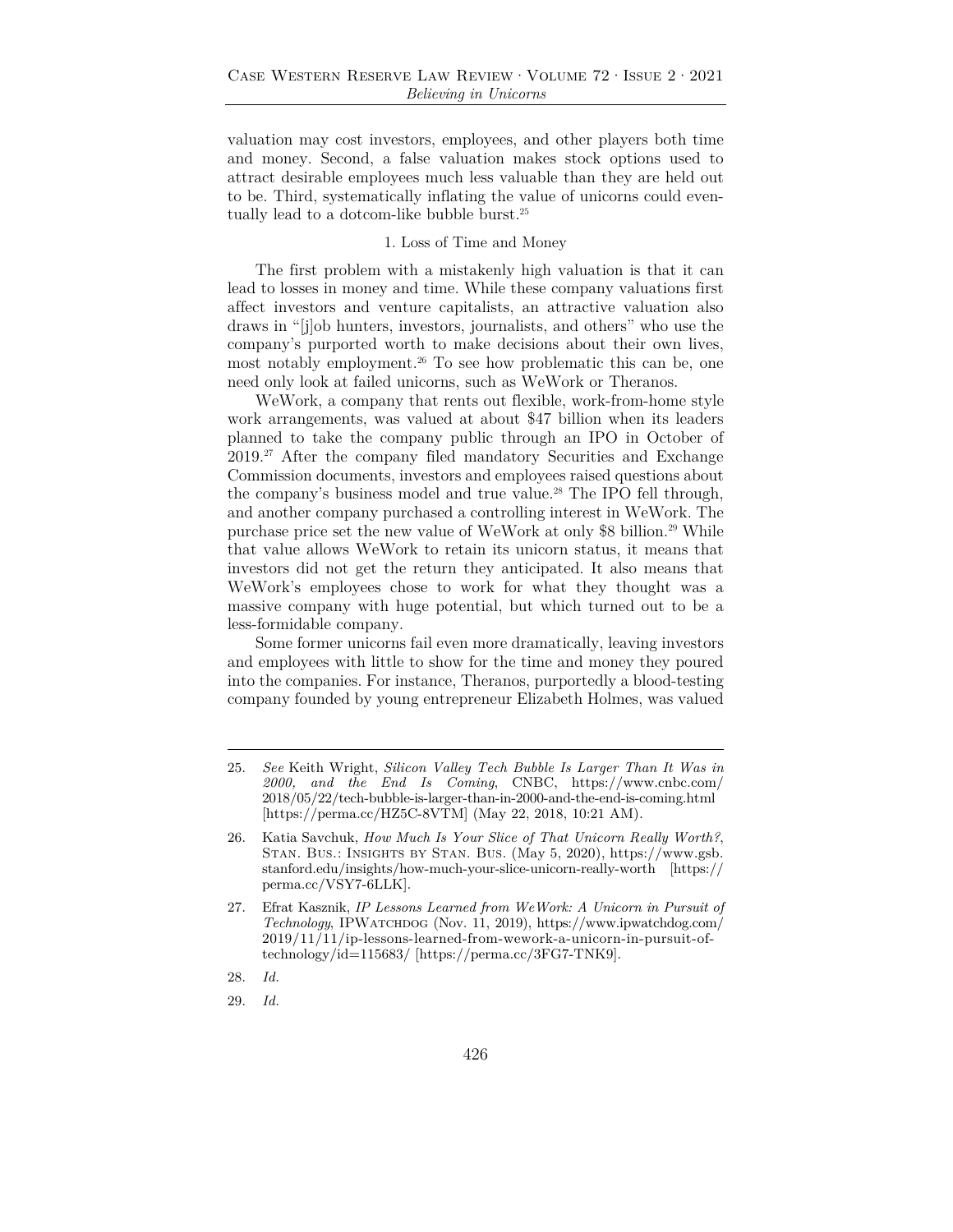at about \$10 billion at its peak.30 After a 2015 newspaper article revealed that the company's technology could not do what its founder said it could,<sup>31</sup> Theranos began to spiral downward. By 2018, the SEC had sued Holmes, and Theranos folded completely.<sup>32</sup> The company owed at least \$60 million to creditors at that time.<sup>33</sup>

From these two examples, it is clear that a better valuation system, based on more than just hype and promises from charismatic entrepreneurs, is necessary. In the cases of WeWork, Theranos, and other unicorns that do not live up to their hype, $34$  employees lose time they put into seemingly promising companies, and employees and investors lose money when the companies fold. Employees may lose their jobs, and they may have difficulty seeking employment at another large, competitive company, since the failed unicorn may not be the resume boost that they had reasonably anticipated.35

#### 2. Company Value May Attract Employees

Relatedly, the second policy reason supporting better unicorn valuations is that employees' salaries and benefits are often tied up in the

- 31. John Carreyrou, *Hot Startup Theranos Has Struggled with Its Blood-Test Technology*, Wall St. J. (Oct. 16, 2015, 3:20 PM), https://www.wsj.com/ articles/theranos-has-struggled-with-blood-tests-1444881901?inline-readmore [https://perma.cc/3V2W-93GR].
- 32. Avery Hartmans, Paige Leskin, & Sarah Jackson, *The Rise and Fall of Elizabeth Holmes, the Theranos Founder Who Is Now on Trial for Fraud*, Bus. Insider, https://www.businessinsider.com/theranos-founder-ceoelizabeth-holmes-life-story-bio-2018-4 [https://perma.cc/PH95-WAJF] (Aug. 31, 2021, 1:55 PM).
- 33. Mike Snider, *Blood-Testing Company Theranos Will Dissolve, Pay Creditors*, USA TODAY, https://www.usatoday.com/story/money/business/ 2018/09/05/theranos-blood-testing-company-dissolve/1199850002/ [https:// perma.cc/7HAD-CCWB] (Sept. 6, 2018, 8:00 PM).
- 34. *210 of the Biggest, Costliest Startup Failures of All Time*, CB Insights: Rsch. Briefs (June 21, 2021), https://www.cbinsights.com/research/ biggest-startup-failures [https://perma.cc/5LRG-WCWS]. For a comprehensive list of failed high-value companies, including a Chinese unicorn called Aiwujiwu that ran an online real estate platform, see *id.*; see also Erin Griffith, *A Unicorn Lost in the Valley, Evernote Blows Up the 'Fail Fast' Gospel*, N.Y. Times (June 28, 2019), https://www.nytimes.com/ 2019/06/28/business/evernote-what-happened.html [https://perma.cc/34CF-62TL] (providing an example of another unicorn, Evernote, that failed to live up to its hype).
- 35. Seth Feigerman & Sara Ashley O'Brien, *Theranos Employees Struggle to Put Scandal Behind Them*, CNN Bus., https://www.cnn.com/2019/03/ 14/tech/theranos-employees/index.html [https://perma.cc/WT4E-UK73] (Mar. 14, 2019, 9:45 AM).

<sup>30.</sup> John Carreyrou, *Blood-Testing Firm Theranos Gets \$100 Million Lifeline from Fortress*, WALL ST. J. (Dec. 24, 2017, 8:23 AM), https://www.wsj. com/articles/blood-testing-firm-theranos-gets-100-million-lifeline-fromfortress-1514057523 [https://perma.cc/S7BQ-LWMF].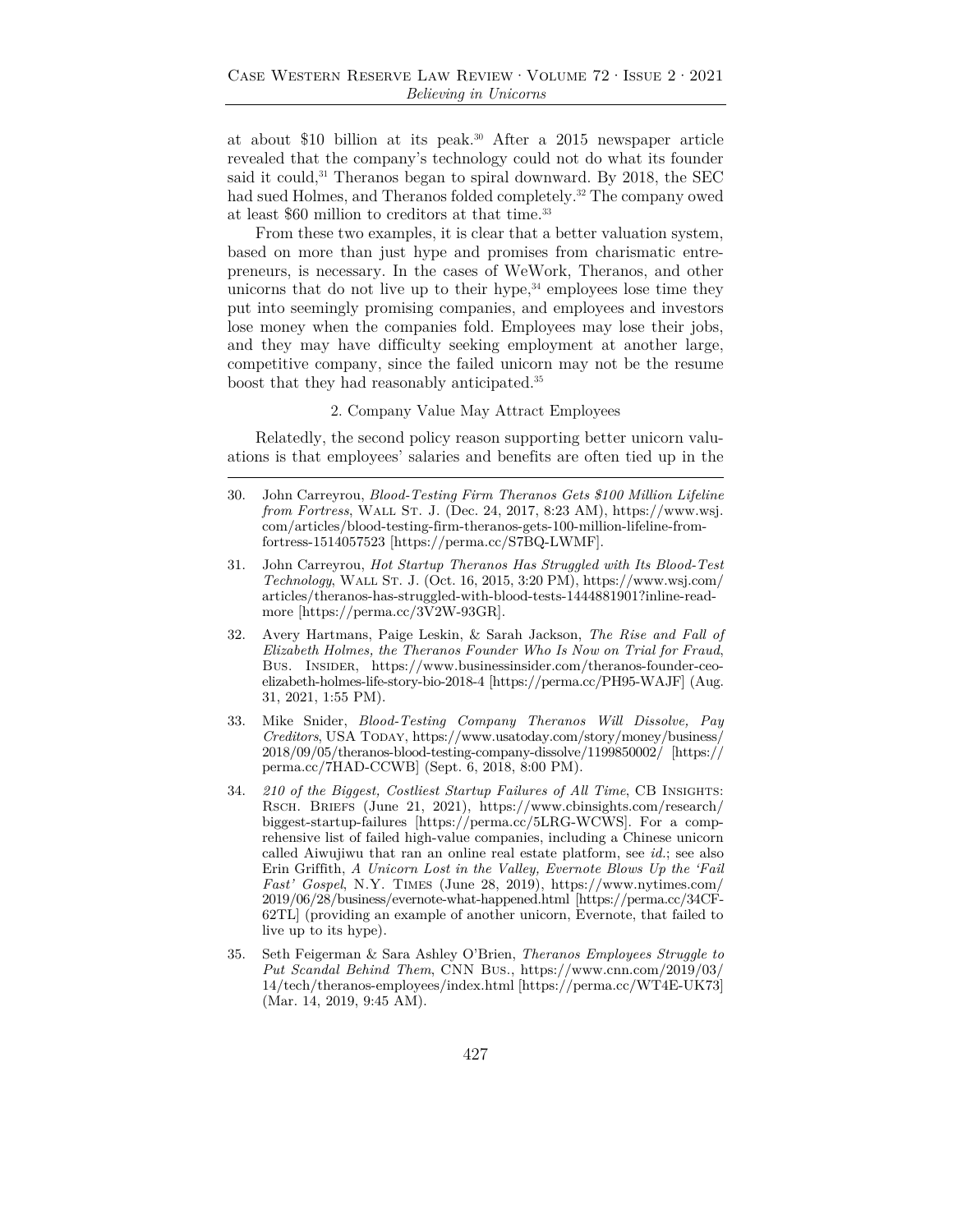value of their employer, especially in startup companies.<sup>36</sup> The promise of owning a piece of a unicorn can attract otherwise hard-to-get employees with technical know-how and experience.<sup>37</sup> Offering stock options as part of a compensation deal is also a way for companies to supplement employees' salaries despite a lack of liquid cash, which is a typical problem for startup companies.38 However, if a unicorn company never goes public, or does not go public while the employee retains those options, or goes public for much less money than the employee was anticipating, the stock options the employee holds are "practically worthless."39

Thus, it is in every employee's best interest to have a reasonable valuation of the company for which they work. Stock options are always a risk to some extent, but if a company is touting a value three or four times what is realistic, then the employee is essentially being misled into accepting an offer.40

#### 3. Avoiding a Potential Bubble Burst

Third and finally, overvaluing unicorn companies may lead to an eventual outcome equivalent to the dotcom bubble bursting.41 It may be that an "irrational exuberance not unlike the late 90s" caused the

- 37. Alon-Beck, *supra* note 36, at 126, 136, 187. For a discussion of the "war for talent" in competitive tech startups, see *id.* at 115 & n.15 (citing Scott Keller, *Attracting and Retaining the Right Talent*, McKinsey & Co. (Nov. 24, 2017), https://www.mckinsey.com/business-functions/organization/ our-insights/attracting-and-retaining-the-right-talent [https://perma.cc/ GXG9-6K9Q]).
- 38. Rose, *supra* note 36.
- 39. Alon-Beck, *supra* note 36, at 160.
- 40. *Id. passim*.
- 41. Wright, *supra* note 25. For a comparison of the dotcom bubble bursting in the 1990s and investing practices today, see Janet Brown, *The Secret to Investing in 2021? Look to the 2000 Dot-Com Bubble*, FORBES (Feb. 11, 2021, 3:43 PM), https://www.forbes.com/sites/investor/2021/02/ 11/the-secret-to-investing-in-2021-look-to-the-2000-dot-com-bubble/ ?sh=6451567a4c93 [https://perma.cc/HY8N-8555].

<sup>36.</sup> Anat Alon-Beck, *Unicorn Stock Options–Golden Goose or Trojan Horse?*, 2019 Colum. Bus. L. Rev. 107, 121, 136 (2019). Employers may choose to compensate employees with stock options for various reasons, not least of which that it can "reduce moral hazard" if employees are "given certain percentages in the company in the form of stock options, as part of their compensation package." *Id.* at 138. In this way, employees have a reason to hope the company does well: if the company does well, their stocks do well. *See, e.g.*, Jeff Rose, *Is It Worth Taking a Salary Cut to Get Stock Options at a Hot Startup?*, Bus. INSIDER (Oct. 23, 2016, 11:00 AM), https://www.businessinsider.com/salary-cut-vs-stock-options-joinstartup-2016-10 [https://perma.cc/7DSA-9VW4].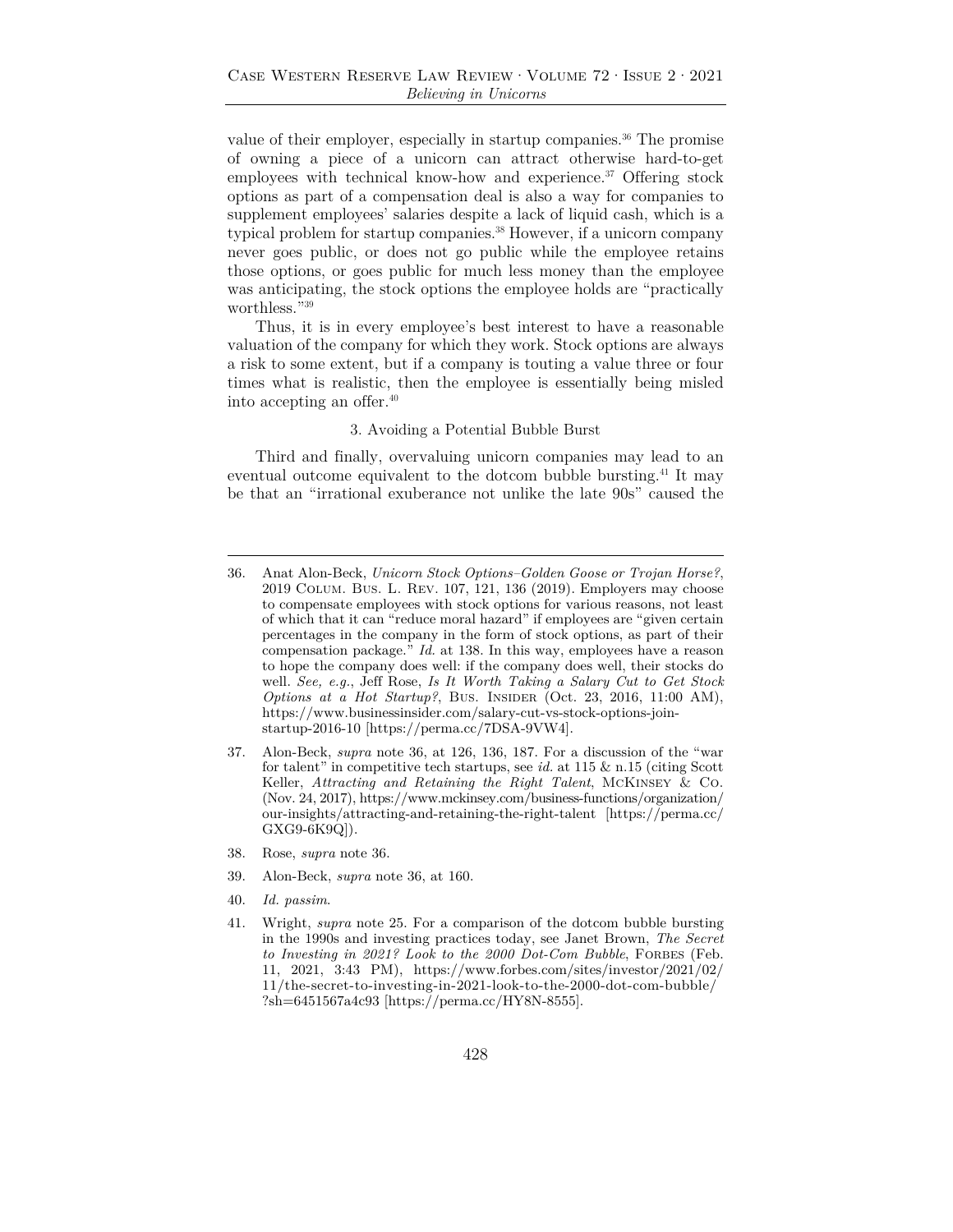high valuations of unicorn companies, with the excitement and potential profits leading to overvaluations.42 Some analysts argue the high valuations of so many companies constitute problematic "froth in markets."43 While it is possible that the increase in high-value companies is simply a positive side effect of innovation, $44$  some scholars believe the overvaluation of unicorns means the technology bubble will burst, and the age of successful unicorns will be short-lived.45 With realistic valuations, however, a bubble is less likely to form and therefore there is no opportunity for a burst. To avoid bubble formation, forecasting must be more reliable, and investors must not pour money into underserving companies.46

Thus, there is a need for proper valuations of unicorn companies. Without realistic numbers, investors, employees, and the markets will suffer. If venture capitalists believe the tech bubble has or will burst, they will be less likely to invest in these large, private companies. Without investments, these innovative companies will not make it to an IPO, and thus their technologies and improvements will not be readily available to the public.

#### *C. Unicorn Valuations: Current Practices*

There is no universally accepted method of placing a value on a unicorn company, as there is no universally accepted method of placing a value on any startup company.47 This part will first focus on general theories of valuing startup companies, then touch on the specific challenges of valuing unicorn companies, and finally, examine the shortcomings of the current evaluation practices.

#### 1. Evaluating Startup Companies

Venture capitalists, investors, and other lenders use various methodologies for approximating the value of a startup company. In fact,

<sup>42.</sup> Abraham J.B. Cable, *Fool's Gold? Equity Compensation & the Mature Startup*, 11 Va. L. & Bus. Rev. 613, 635 (2017).

<sup>43.</sup> James Chen, *Unicorn*, Investopedia, https://www.investopedia.com/ terms/u/unicorn.asp [https://perma.cc/2F2H-W4NJ] (Mar. 29, 2021).

<sup>44.</sup> *Id.*

<sup>45.</sup> Wright, *supra* note 25; Ruyu Han, *Analysis on Risks and Countermeasures of Unicorn Enterprises Based on "Diamond Model"*, Open Access Libr. J., Sept. 7, 2018, at 1, 2; Jennifer S. Fan, *Regulating Unicorns: Disclosure and the New Private Economy*, 57 B.C. L. Rev. 583, 589 (2016).

<sup>46.</sup> *See* Wright, *supra* note 25 (indicating that overvaluing is a reason for an anticipated bubble burst).

<sup>47.</sup> *See generally* Damiano Montani, Daniele Gervasio & Andrea Pulcini, *Startup Company Valuation: The State of Art and Future Trends*, 13 Int'l Bus. Rsch. 31 (2020).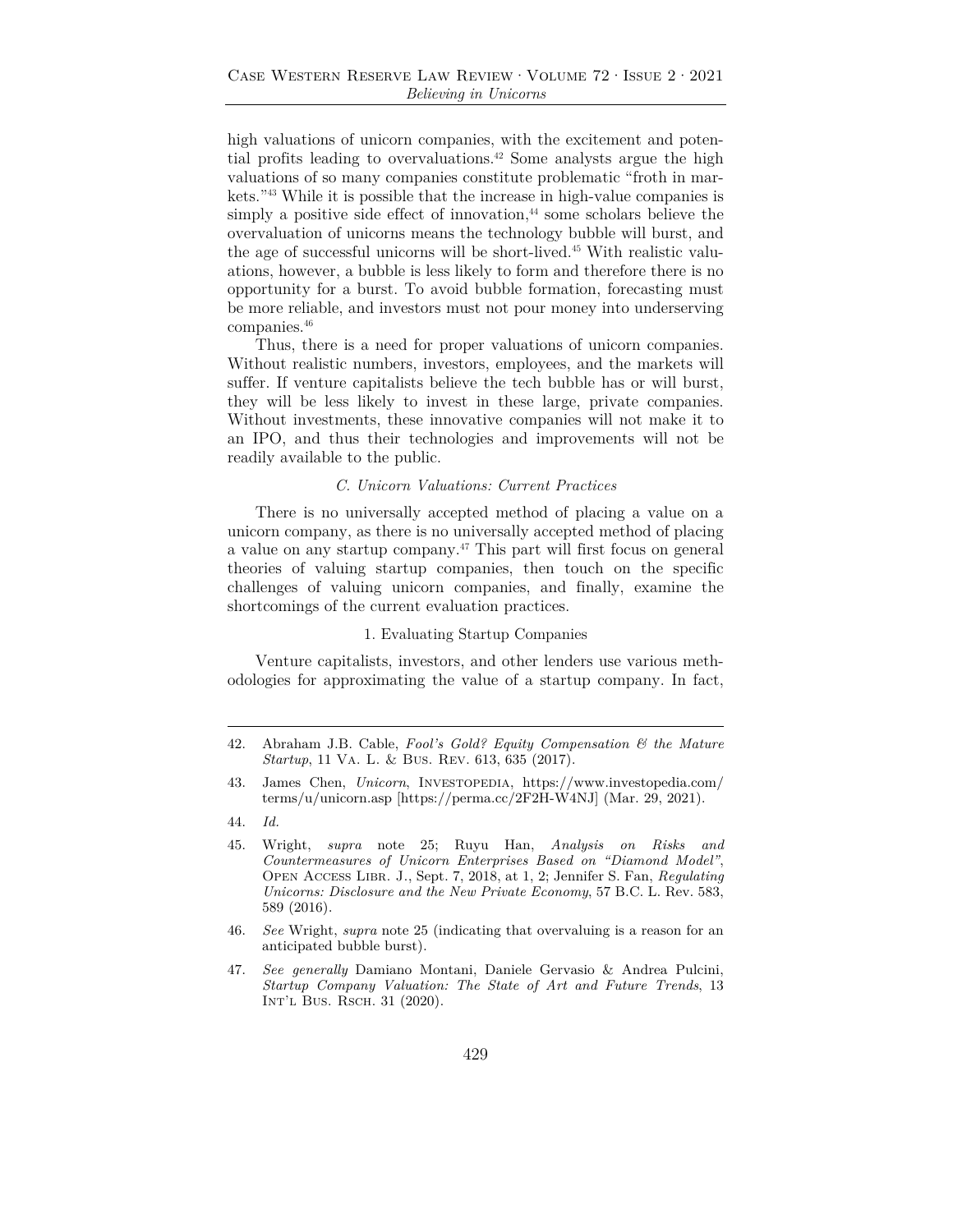"[s]tartup valuation is often said to be more art than science."48 There are many reasons that various theories exist, not least of which being the competing interests of the various parties. For instance, skeptical investors and enthusiastic entrepreneurs often have different opinions of the value of a company, based on what they know or believe to be true, and what their interests are. It is typical for investors to essentially be pitted against the creators of a startup, such that "the valuation of a new venture is often a combative point of negotiation between venture capitalists and entrepreneurs."49 Though this tension can be problematic, it also points to the need for a fair value: parties must be on the same page financially in order to make sound decisions. An agreed-upon valuation is imperative for the growth of the company and the benefit of investors, yet a valuation may be difficult to come by.

There are a few major schools of thought on valuing startups, but since "no single method is useful every time," most investors use a combination of these methods to reach a valuation on which to base their investments.<sup>50</sup>

One of the basic models for placing a value on startup companies is the Venture Capital Method, which focuses on the expected rate of return on investment at the time of an IPO or other exit.<sup>51</sup> Another is the Berkus Method, which assigns a dollar amount to the progress startup companies have already made toward commercializing their goods or services.52 Another is the Scorecard Valuation Method, which considers the average value of startup deals in the surrounding geographical area and in the surrounding industry, based on a full seven "characteristics" of the startup.53 Another is the Risk Factor Summation Method, which looks at twelve "characteristics" of the planned startup and compares them to "fundable" companies.54 Investing experts and academics also propose novel, theoretical approaches.55

- 53. *Id.*
- 54. *Id.*
- 55. *See, e.g.*, Dhochak & Doliya, *supra* note 49, at 47 (proposing an "integrative multicriteria fuzzy decision-making approach"). The full extent of these proposed valuation methods is outside the scope of this Note, as they have received less traction in the business and legal worlds and delve into high-level calculations beyond the legal landscape.

<sup>48.</sup> *Id.* at 40.

<sup>49.</sup> Monika Dhochak & Prince Doliya, *Valuation of a Startup: Moving Towards Strategic Approaches*, 27 J. MULTI-CRITERIA DECISION ANALYSIS 39, 39 (2020).

<sup>50.</sup> Marianne Hudson, *The Art of Valuing a Startup*, FORBES (Mar. 6, 2015, 1:37 PM), https://www.forbes.com/sites/mariannehudson/2015/03/06/theart-of-valuing-a-startup/?sh=2171c7341d73 [https://perma.cc/R26N-SPLN].

<sup>51.</sup> *Id.* 

<sup>52.</sup> *Id.*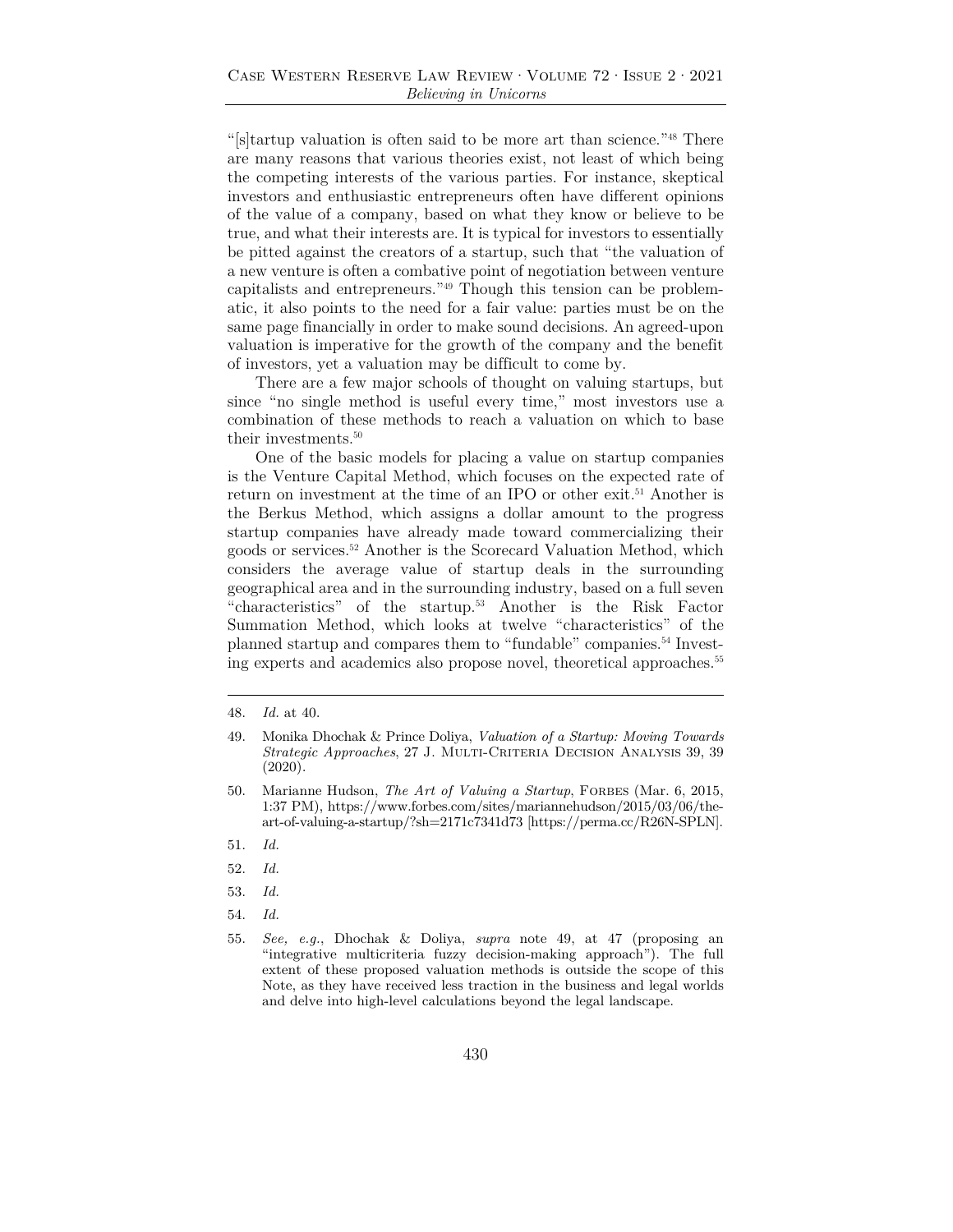Regardless of the valuation theory, the consistent difficulty in evaluating a startup company is the lack of information. As evidenced by the similarities in the traditional valuation approaches, it is clear that what investors really need are additional data points.<sup>56</sup> But those are not easy to come by. New ventures, unlike established companies, lack history, profits, past returns on investment, and other factors investors would typically consider.<sup>57</sup> Specific model aside, what investors look at broadly is surrounding information to try to establish a reasonable valuation of a startup company in context. One author likens this to real estate valuations: approximate startup valuations will rise and fall "depending on market forces" as well as the company's surroundings.<sup>58</sup> This means that market booms raise valuations and recessions lower valuations, and that competition will generally increase value.59 In addition to these market indicators, a few other key factors play into most startup valuations. Elements present in almost all valuations include external factors, like location, industry, and market, as well as internal factors, like makeup, skill, and experience of the startup's management team.<sup>60</sup>

Again, the biggest difficulty in any startup valuation is the lack of information. Adding heightened investor interest, unique technologies, and massive amounts of funding can make evaluating unicorns to determine their worth even more challenging than evaluating the average startup company.

#### 2. Valuing Unicorn Companies

Given that even small-scale startup companies require a multifactor analysis to attempt to accurately value them, it is perhaps no surprise that unicorn valuations can present even greater challenges. While evaluating any quickly growing company can be difficult, the "extreme complexity" of most unicorns' financial structures, combined with their "valuation implications" (meaning all the excitement and next steps that follow the announcement of a massive valuation) complicate the process of putting a value on unicorns.<sup>61</sup> Thus, even

59. *Id.* 

<sup>56.</sup> Hudson, *supra* note 50.

<sup>57.</sup> *Id.*

<sup>58.</sup> *Id.*

<sup>60.</sup> *Id.*; *see also How to Do a Startup Valuation Using 8 Different Methods*, Brex (July 7, 2021), https://www.brex.com/blog/startup-valuation/ [https://perma.cc/5Z4N-U2QL].

<sup>61.</sup> Will Gornall & Ilya A. Strebulaev, *Squaring Venture Capital Valuations with Reality*, 135 J. Fin. Econ. 120, 121 (2020). The reason unicorns' financial structures are more complex than public companies that raise capital is that unicorns "typically create a new class of equity every 12– 24 months." *Id.* In this study of 135 unicorns, the average unicorn had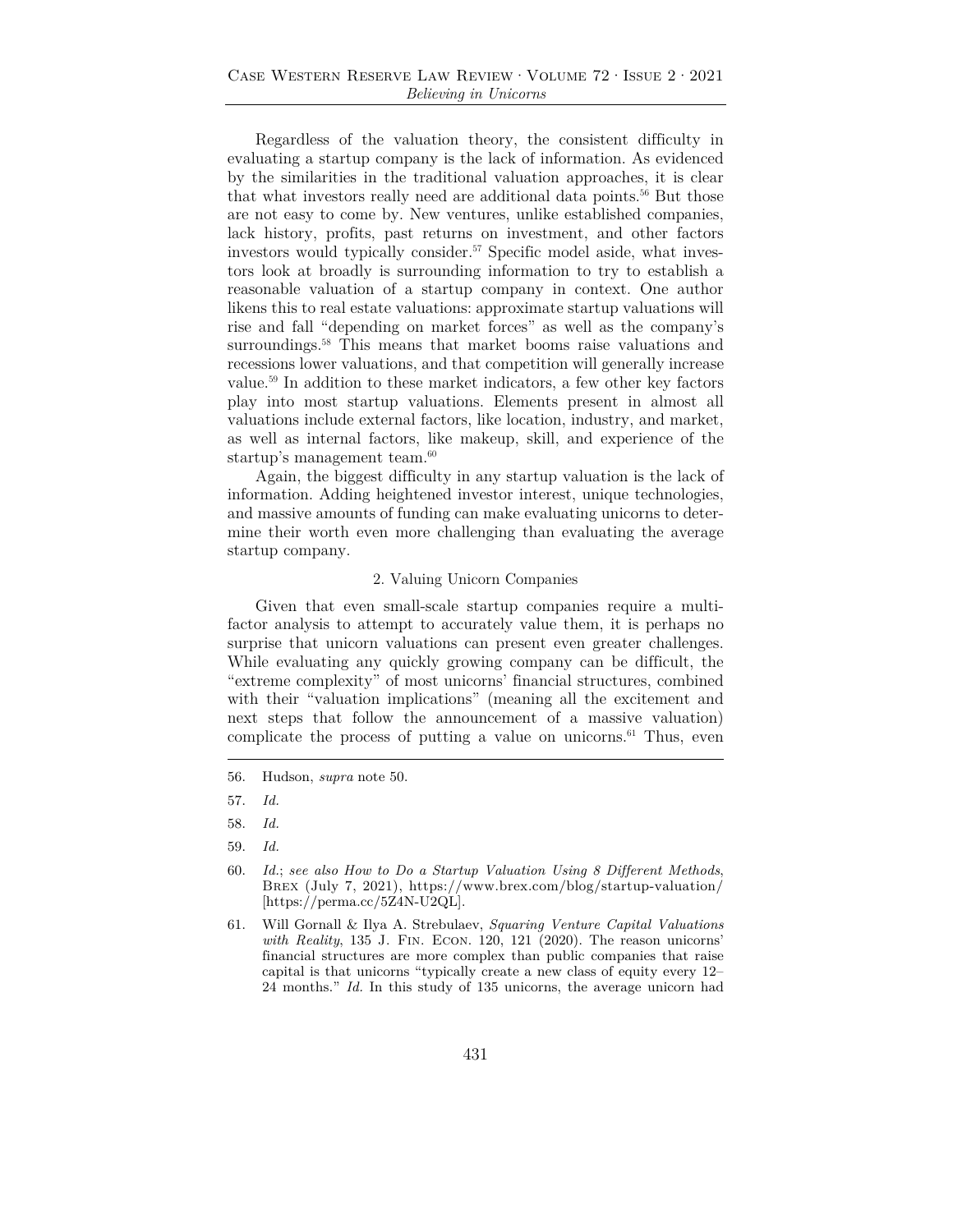experts and venture capitalists are likely to miss the mark when valuing one of these huge, unique companies.

Furthermore, dealing with larger amounts of possible investments and income can make the valuations even less certain. Anecdotal evidence of this exists in the form of unicorn companies that have failed before ever turning a profit.<sup>62</sup> It is true that nine of ten startup companies of any size fail, so it is perhaps unsurprising that some unicorns would also fail.<sup>63</sup> However, as the sums of capital that unicorns try to raise are so much higher, one would expect added motivation from experts to precisely value unicorn companies. The multiple cash revenues and secrecy of unicorn companies' dealings make valuations more challenging. Lenders big and small would benefit from certainty in estimates of a unicorn's actual and potential worth. While demand is present, a perfect system for valuing unicorn companies is not.

A final factor that makes evaluating unicorns more challenging than evaluating typical startup companies is that unicorns are often pioneers. Startups, in general, are of course innovative. Unicorns, though, often occupy wholly new spaces and involve newly imagined technologies, emerging industries, and unprecedented business models.<sup>64</sup> When this is the case, a unicorn will have no competitors from which venture capitalists can begin to formulate a value.<sup>65</sup> When a company is "a first

eight different class shares, which included shares specifically for venture capitalists, or for founders, or for employees, and more—and not all shares truly have the same value. *Id* at 121–22*.*

- 62. *See supra* notes 30–33 and accompanying text (discussing Theranos). In 2014, Theranos CEO Elizabeth Holmes and President Ramesh Balwani told investors that the company was on track to generate more than \$100 million in revenue in 2014 and a staggering \$1 billion by 2015. In reality, Theranos brought in only \$100,000 in profits in 2014. While Theranos is an extreme case involving fraud, it demonstrates that the secrecy and excitement of unicorn companies can lead even money experts to accept or generate valuations that are far off base, without much proof. *See* Chloe Aiello, *Theranos President Exaggerated the Company's Revenue by 1,000 Times to Investors, Says SEC*, CNBC, https://www.cnbc.com/2018/03/ 14/theranos-president-exaggerated-revenue-by-1000x-says-sec.html [https:// perma.cc/A7XW-8TPE] (Mar. 14, 2018, 4:34 PM).
- 63. *See, e.g.*, Neil Patel, *90% of Startups Fail: Here's What You Need to Know About the 10%*, FORBES (Jan. 16, 2015, 10:00 AM), https://www. forbes.com/sites/neilpatel/2015/01/16/90-of-startups-will-fail-heres-whatyou-need-to-know-about-the-10/?sh=1ce58e926679 [https://perma.cc/ 6R84-2GBH].
- 64. *See generally supra* Part IA; Juan Campos, *What's a Unicorn Startup Company?*, Eur. Innovation Acad. (Sept. 4, 2019), https://www. inacademy.eu/blog/whats-a-unicorn-startup-company/ [https://perma.cc/ G3DB-Q3G6].
- 65. Chen, *supra* note 43.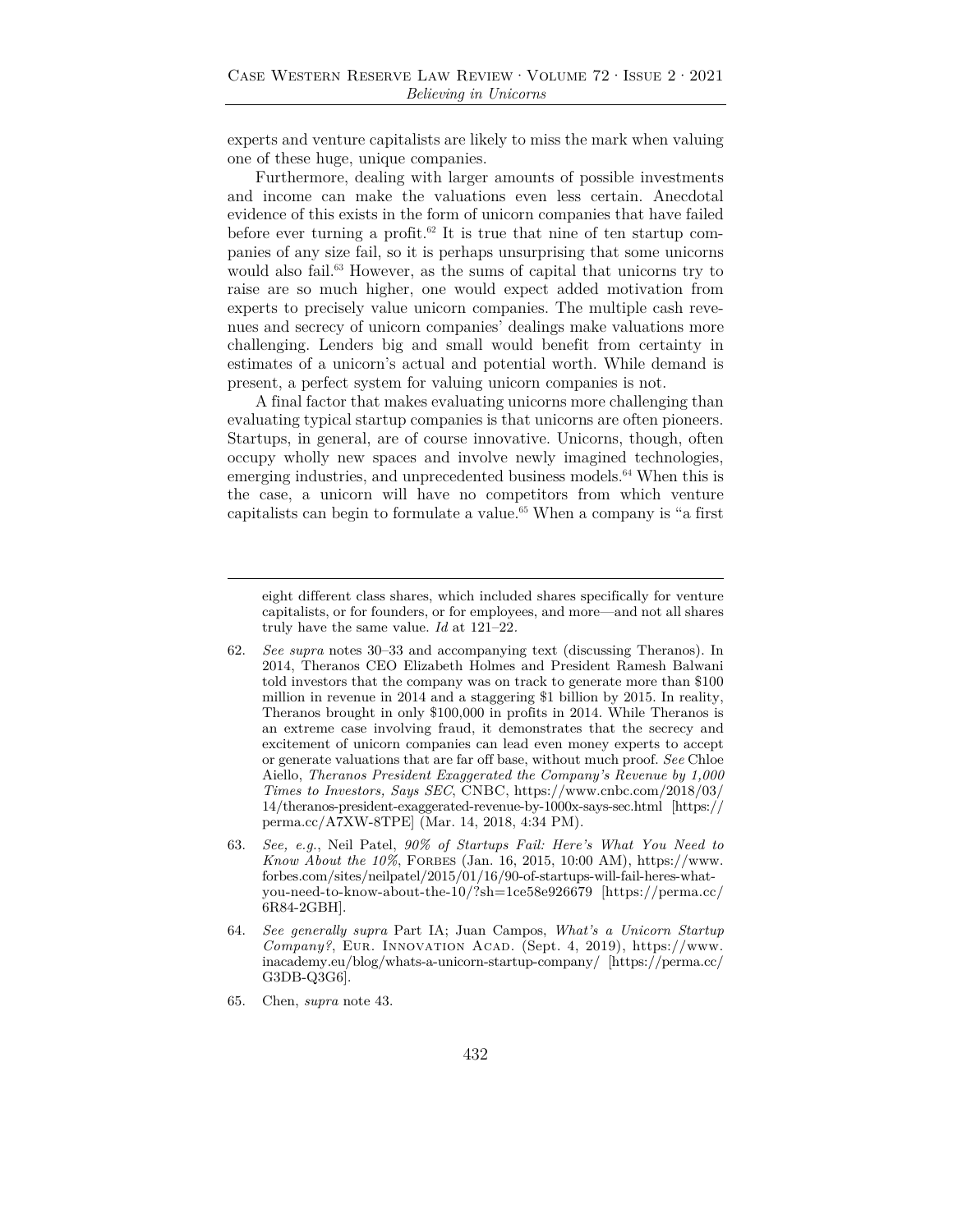of its kind," and there is therefore no benchmarking data, valuation is more difficult than ever. $^{66}\,$ 

So when it comes to placing a value on unicorns, the process is imperfect, but venture capitalists have developed some strategies. Some authors suggest valuing unicorns by comparing simple numbers like total revenue and gross profits.67 While this is certainly useful for investors considering buying stock in a company, it is not likely to be a reliable solution to placing an initial valuation on a unicorn company, since (1) they are often unprofitable,<sup>68</sup> and (2) they are private companies and need not release such numbers, even if they have them.<sup>69</sup>

Realistically, investors and venture capitalists use methods that amount to "longer-term forecasting," in which they attempt to guess what kind of profit a unicorn may be capable of generating down the line.70 To make as strong a case as possible, investors typically look at *potential* for growth to try to place a value on a unicorn, since there is often a disconnect between the financial track record of a unicorn and its valuation: instead of turning profits, unicorns often lose millions of dollars annually despite their billion-dollar valuations.71 Thus, a good amount of speculation is necessary.

- 66. *Id.* For a discussion on the difficulties of having access to benchmarking for accurate valuations of innovative IP, see *infra* notes 150–55 and accompanying text. This is certainly one of many factors that went into the false valuations of Theranos surviving for as long as they did. *See supra* note 62.
- 67. Andreas A. Aigner & Walter Schrabmair, *Startup & Unicorn Growth Valuation* 2, (Working Paper No. 2011.05117, 2020) https://arxiv.org/ ftp/arxiv/papers/2011/2011.05117.pdf [https://perma.cc/828A-XLRV].
- 68. *See* Kate Clark, *Unicorns Aren't Profitable, and Wall Street Doesn't Care*, TechCrunch (Mar. 26, 2019, 4:25 PM) https://techcrunch.com/ 2019/03/26/unicorns-arent-profitable-wall-street-doesnt-care/ [https:// perma.cc/PFD8-2KXP].
- 69. *See* Jennifer S. Fan, *Regulating Unicorns: Disclosure and the New Private Economy*, 57 B.C. L. Rev. 583, 586, 606 (2016).
- 70. Chen, *supra* note 43.
- 71. *See, e.g.*, James Gallagher, *Demystifying Unicorns: How Startup Valuations Really Work*, Am. Inst. CPAs (July 13, 2019), https://blog. aicpa.org/2019/07/demystifying-unicorns-how-startup-valuations-reallywork.html#sthash.zsUyeLPs.izjPURKE.dpbs [https://perma.cc/TJ72- YZQG**]** (explaining that, despite unicorns' massive valuations, "many of these companies have yet to produce positive net income, with some reporting growing quarterly losses in the millions of dollars"). This is not unique to unicorn companies. Many startup companies operate at losses early on, but it is perhaps more surprising since unicorns raise massive amounts of capital in these early stages. *See, e.g.*, Tim Mullaney, *Be a Boss Like Bezos and Musk: 5 Reasons Losing Money Can Lead to Billionaire Success*, CNBC, https://www.cnbc.com/2017/08/01/be-likebezos-musk-5-reasons-losing-money-can-lead-to-success.html [https:// perma.cc/5XF4-WC64] (Aug. 1, 2017, 4:10 PM).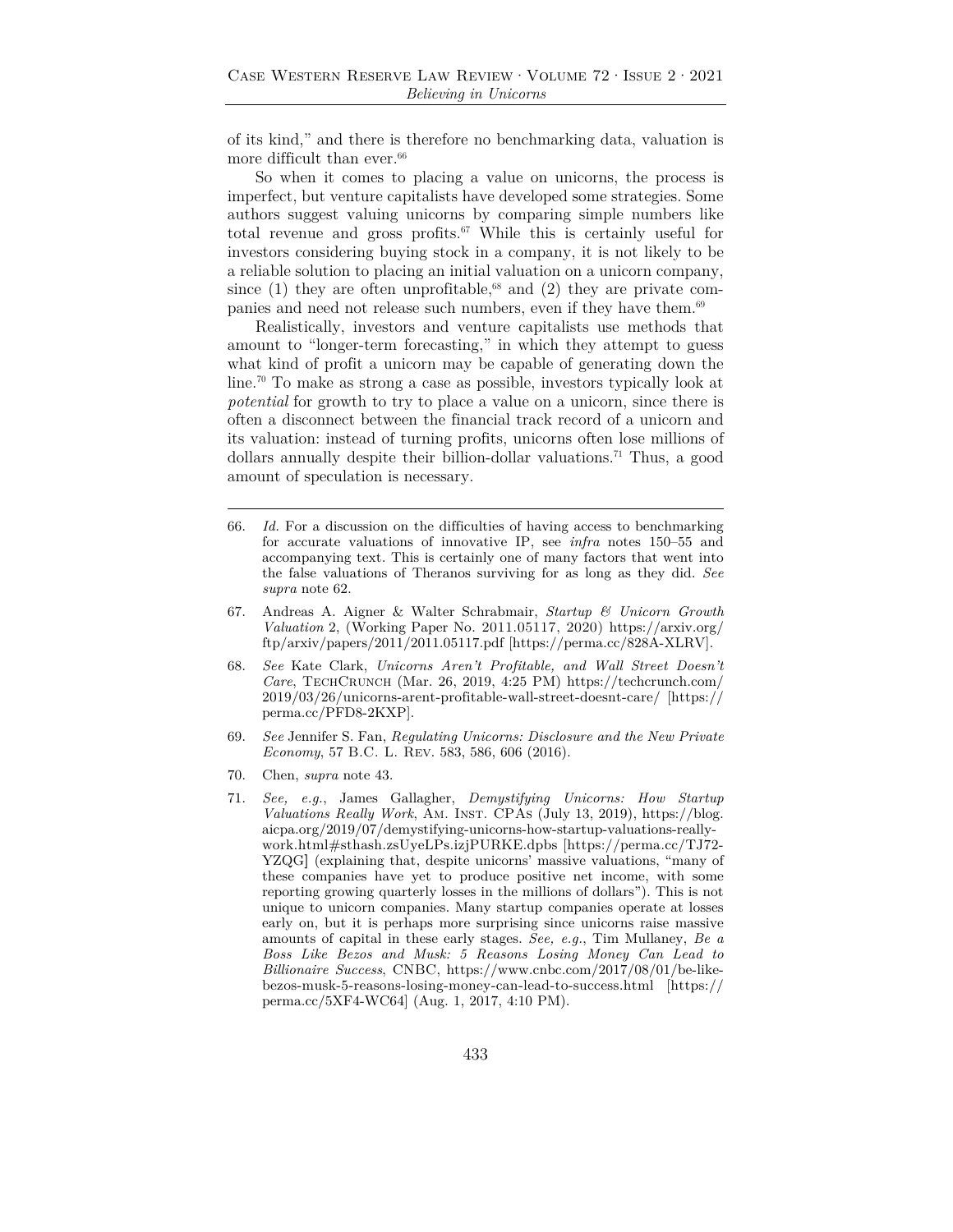Most of this guesswork comes down to intangible assets such as the unicorn's employees, customer lists, and goodwill in a particular industry.72 Importantly, this also includes patents, copyrights, and other forms of intellectual property.73 As discussed below, however, these assets present their own valuation problems.

It is clear that unicorns present unique valuation problems, in an already challenging field of startup company valuations. It is also clear that there is a need for reliable numbers. As the next part shows, the current methods of unicorn valuation are not sufficient.

#### 3. The Shortcomings of Current Unicorn Valuation Methods

Assessing startups of any size is difficult for the above reasons, namely the lack of relevant numbers and company history. The issue of valuing unicorns is complicated by their huge economic potential and the lack of benchmarking data.74 Current valuation methods are frequently inadequate. As previously discussed, an improper valuation has multiple possible negative effects, including misleading employees and squandering investor money. Most experts agree that pinpointing a unicorn's value is difficult and recognize the need for a proper valuation. Nonetheless, the current state of the art is at best unreliable and at worst misleading.

Some analysts argue that there is an industrywide problem where venture capitalists so inflate or overstate a unicorn's value as to be misleading. Will Gornall and Ilya A. Strebulaev's recent empirical study of 135 U.S. unicorn companies found that they were, on average, overvalued by  $48\%$ .<sup>75</sup> The driving force that led to different valuations by these authors compared to widely reported values was that Gornall and Strebulaev differentiated between classes of shares, whereas "[r]eported valuations assume that all shares are as valuable as the most recently issued preferred shares."76 The authors recognized that later investors often got incentives like a promise of an IPO, various return guarantees, or additional rights, like veto power—all of which make these "preferred" shares more valuable than common stock, even

<sup>72.</sup> Gallagher, *supra* note 71.

<sup>73.</sup> *Id.*

<sup>74</sup>*.* For a general discussion of the pitfalls of benchmarking and innovative companies, see Peter Bendor-Samuel, *Why Benchmarking is of Limited Use*, Forbes (Aug. 17, 2020, 10:22 AM), https://www.forbes.com/sites/ peterbendorsamuel/2020/08/17/why-benchmarking-is-of-limited-use/?sh= 207dc88d34a7 [https://perma.cc/Y4QY-7TUL].

<sup>75.</sup> Gornall & Strebulaev, *supra* note 61 at 135. For some companies, the authors calculated inflation to be much higher. For instance, they reported that Zoom Video's valuation overstated its fair value by 107%, and mobile point-of-service company Square's reported value was 165% higher than its fair value. *Id.* at 137–38.

<sup>76.</sup> *Id.* at 120, 122.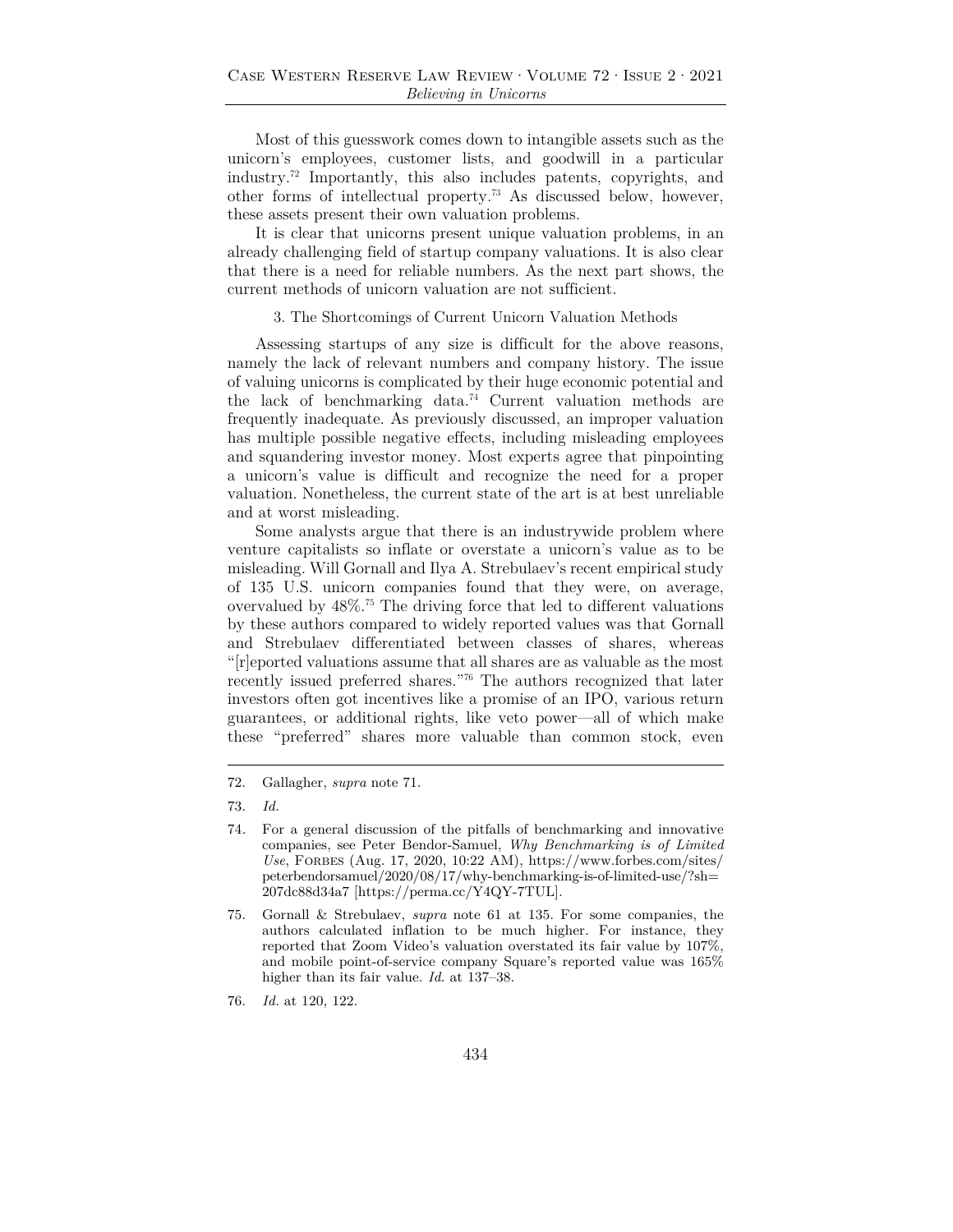though common stock makes up a lot of early investing.77 So when venture capitalists calculate the value of a unicorn company assuming all issued shares are as valuable as the last-issued shares, they inflate the value of the company.78

As a result, according to these authors and other like-minded critics,79 unicorns are publicly overvalued. This has many implications, including detrimental effects to employees and investors who relied on those valuations. A lesser implication is that many companies would lose their coveted unicorn status if their valuations were calculated differently. For instance, Gornall and Strebulaev found that 23andMe, despite its \$1.1 billion valuation, had a fair value of just \$800 million, which is not enough to qualify as a unicorn. $80$  This is not a large policy concern, but it may affect the public's positive perception of the company, and lose the company favorable press coverage and industry clout.

#### 4. The Unicorn Valuation Landscape

Overall, an analysis of unicorns and their valuations lead to few intermediary conclusions. First, public policy supports properly valuing unicorns, so that investors, potential employees, and purchasers can

- 78. *Id.* at 135, 142. For instance, if 100 early investors buy in at \$5/share, and 100 later investors buy in at \$20/share, a venture capitalist would see there are 200 issued shares, now worth \$20 each. If those were all the issued shares of the company, the venture capitalists would reach a very basic valuation of \$4,000, even though the company only raised \$2,500. While venture capitalists may assume that the value of the company has increased, thus driving the increase in stock price, in reality the later purchasers may have been willing to pay a premium not because the company has become more profitable, but because the later purchasers' stock is bolstered by structural safeguards like stronger voting powers and other forces extrinsic to the perceived profitability of the company's product or service. *See id.* at 127–28*.*
- 79. *See, e.g.*, Nuno Fernandes, *Dead Unicorns on the Horizon*, IMD (Jan. 2016), https://www.imd.org/research-knowledge/articles/dead-unicornson-the-horizon/ [https://perma.cc/JP3V-6E3E] ("High valuations are only sustainable to those with reasonable business models."); Bloomberg, *Many of Those Billion-Dollar Startups You Hear So Much About Are Ridiculously Overvalued*, Fortune (Aug. 2, 2017, 1:07 PM), https:// fortune.com/2017/08/02/unicorn-startups-overvalued-stock/ [https:// perma.cc/KYA6-MQ47] (explaining that "[t]he chasm between public and private valuations is a topic of increasing prominence following several disappointing listings," including Blue Apron's disappointing IPO).
- 80. Gornall & Strebulaev, *supra* note 61, at 136–37. Other companies that lose their unicorn status under the authors' valuation methodology include Eventbrite, JustFab, and LinkedIn. *Id*.

<sup>77.</sup> *Id.* at 121, 127*.* The authors provide a deep analysis of their formulae and methodology, an exact analysis of which is beyond the scope of this Note. For more information on their calculations and how they developed their approach, see *id.* at 124–30.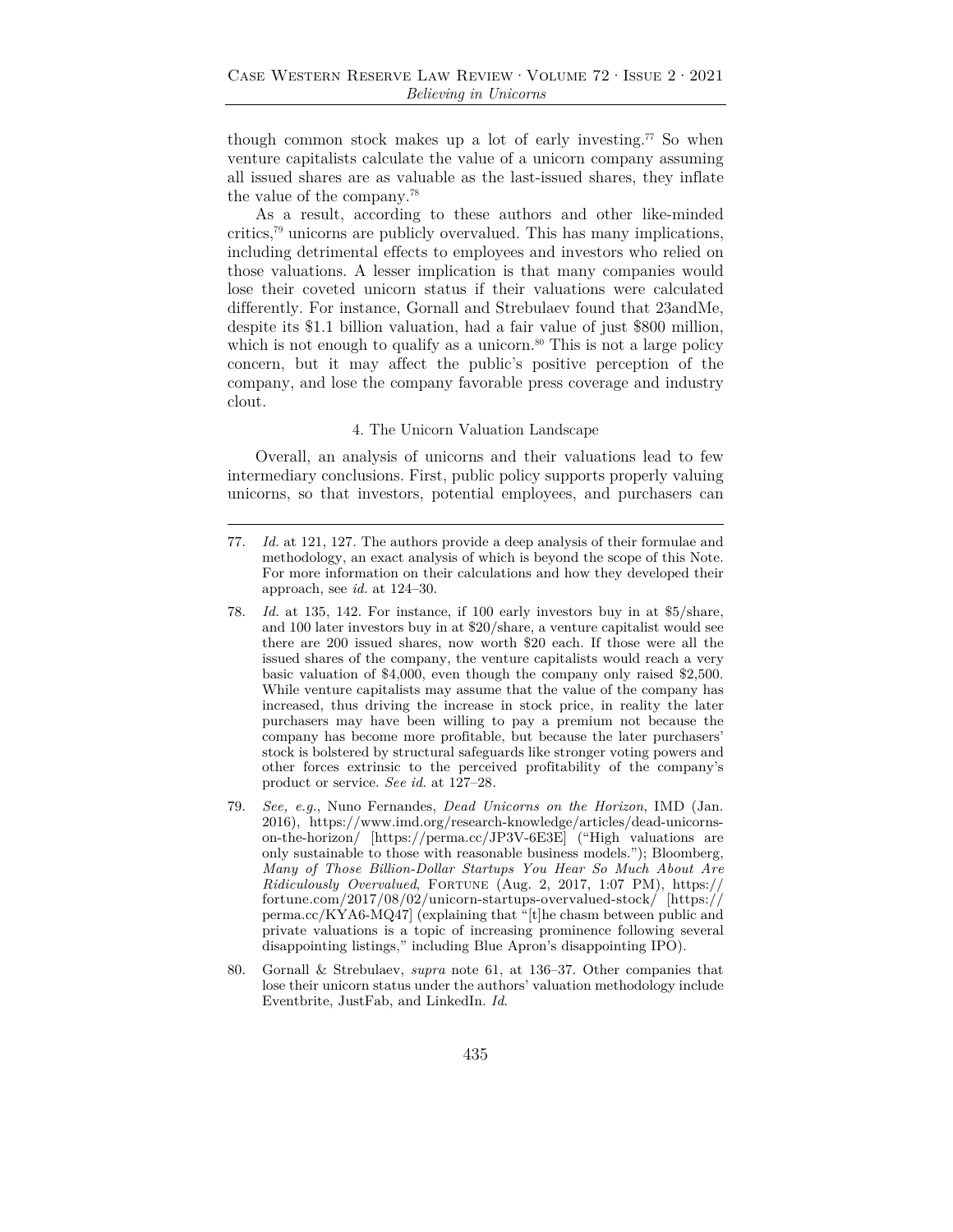make choices based on accurate information. Second, while valuing any startup company is challenging, valuing a unicorn company can be especially difficult based on the lack of benchmarking data and the large amounts of money in play. Third, this difficulty has resulted in inflated values of unicorns. This value inflation, as the first intermediary conclusion regarding public policy suggests, is problematic.

The next part of this Note explores the parallel topic of the difficulty in valuing intangible assets, particularly patents. After that, this Note considers the possibility of using these two murky valuation practices—one for unicorns and one for patents—to inform each other to produce clearer and more reliable valuations of these large startups.

#### II. Patents as Tools of Valuation

This part switches focus to a disparate category of difficult valuations: intellectual property assets and, more specifically, patents. As a preliminary matter, two items merit clarification.

First, IP assets—such as patents, trademarks, copyrights, and trade secrets—are a type of intangible asset.<sup>81</sup> It is, expectedly, more difficult to put a value on an intangible asset than a tangible one, such as a factory, a product, or machinery.<sup>82</sup> Unicorn companies, and most other modern companies, deal with all sorts of intangible and IP assets.

Second, while companies tend to deal in all types of IP assets, this part will start broadly but eventually narrow its focus to a single type of IP assets: patents. There are a few reasons for the patent-centric analysis. For one, comprehensive information on patents, unlike copyrights or other IP assets, is readily available.<sup>83</sup> This is because a federal agency, the U.S. Patent & Trademark Office, issues patents and maintains a public, searchable database.<sup>84</sup> Thus, it is relatively easy for interested parties to search patent records, as compared to something like copyrights, which can be issued at the state or federal level, and are even protected to some extent by common law.85 Additionally, large,

85. For instance, many states recognize copyrights established simply through use, not registration. *See, e.g.*, OHIO REV. CODE § 1329.67, https://codes.

<sup>81.</sup> While all IP assets are intangible assets, not all intangible assets are IP. *See* Weston Anson, Fundamentals of Intellectual Property Valuation: A Primer for Identifying and Determining Value 3 (Weston Anson & Donna Suchy eds., 2005) [hereinafter Anson, FUNDAMENTALS.

<sup>82.</sup> *Id.*

<sup>83.</sup> Unlike patents, some forms of IP can be established through use instead of registration, *see infra* note 85, making it difficult to create and examine an exhaustive list of a company's non-patent IP holdings.

<sup>84.</sup> *See Search for Patents*, U.S. Pat. & Trademark Off., https://www. uspto.gov/patents/search [https://perma.cc/X5L2-N5LX] (last visited Sept. 22, 2021).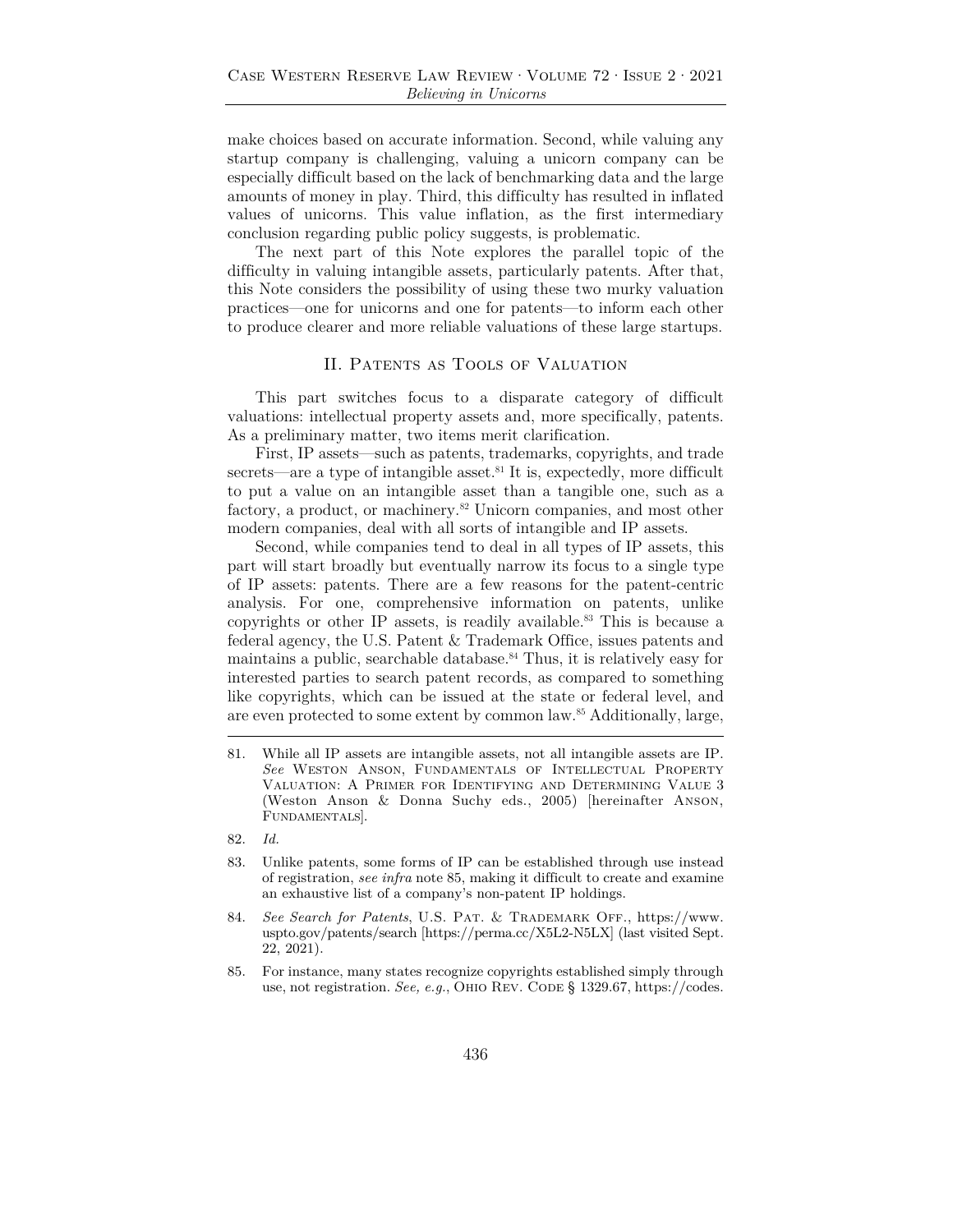successful companies of past decades have built up massive patent portfolios, and analysts therefore expect high-value companies to have large patent portfolios.<sup>86</sup> So, it is a natural starting point for IP and venture-capital researchers to dig into a growing company's patent holdings. This also contributes to the plethora of information regarding patent holdings, whereas other forms of IP have garnered less scholarly attention. Finally, because of patent law's disclosure policies, it may be that IP analysts, competitors, and the public have a natural interest in a highly valued company's patents, more so than their copyrights, which do not contribute to scientific advancement in the same way.<sup>87</sup>

This part looks at the backdrop of intangible asset valuation, including the reasons to attempt to value intangible assets, the difficulties with valuing any type of intangible asset, and the special difficulties that IP assets present, before turning to a brief overview of current practices.

#### *A. The Backdrop of Intangible Asset Valuation*

Intellectual property and investing experts have an array of techniques for valuing IP holdings, $88$  which are a form of intangible asset.89 In addition to the traditional approaches, more experimental

ohio.gov/ohio-revised-code/section-1329.67 [https://perma.cc/5M7K-D5J9] (last visited Feb. 6, 2022) (recognizing "service marks acquired in good faith at common law"); Flo & Eddie, Inc. v. Sirius XM Radio, Inc., 28 N.Y.3d 583, 594–603 (N.Y. 2016) (describing the parameters of New York's common-law copyright doctrine).

- 86. *See, e.g.*, Bruce Berman, *Former Unicorns Lag Techcos When It Comes to Patent Grants, Less When It Comes to Market Cap*, IP CloseUp (Sept. 24, 2019), https://ipcloseup.com/2019/09/24/former-unicorns-lagtechcos-when-it-comes-to-patent-grants-less-so-when-it-comes-to-marketcap/ [https://perma.cc/WD5C-RSLN] (comparing the massive patent holdings of companies like Google, Microsoft, and Facebook to the smaller holdings of relative newcomers like Uber and Snapchat).
- 87*.* For a discussion of the disclosure policy of patent law, see *infra* text accompanying notes 196–98. In a very simplified sense, where patents protect inventions and scientific advancements, trademarks protect words or designs, and copyrights protect artistic and literary works. *See, e.g.*, *Trademark, Patent, or Copyright,* U.S. Pat. & Trademark Off., https://www.uspto.gov/trademarks/basics/trademark-patent-copyright [https://perma.cc/7TDJ-63X8] (last visited Sept. 27, 2021).
- 88. The main techniques are the cost approach, the market approach, the income approach, the relief from royalty approach, and the technology factor approach. See WESTON ANSON, THE INTANGIBLE ASSETS HANDbook: Maximizing Value from Intangible Assets 64–70 (Weston Anson et al. eds., 2007) [hereinafter ANSON, THE INTANGIBLE ASSETS HANDBOOK].
- 89. *See* Anson, Fundamentals, *supra* note 81 (explaining that IP assets are intangible assets, but "an intangible asset is not necessarily a piece of intellectual property").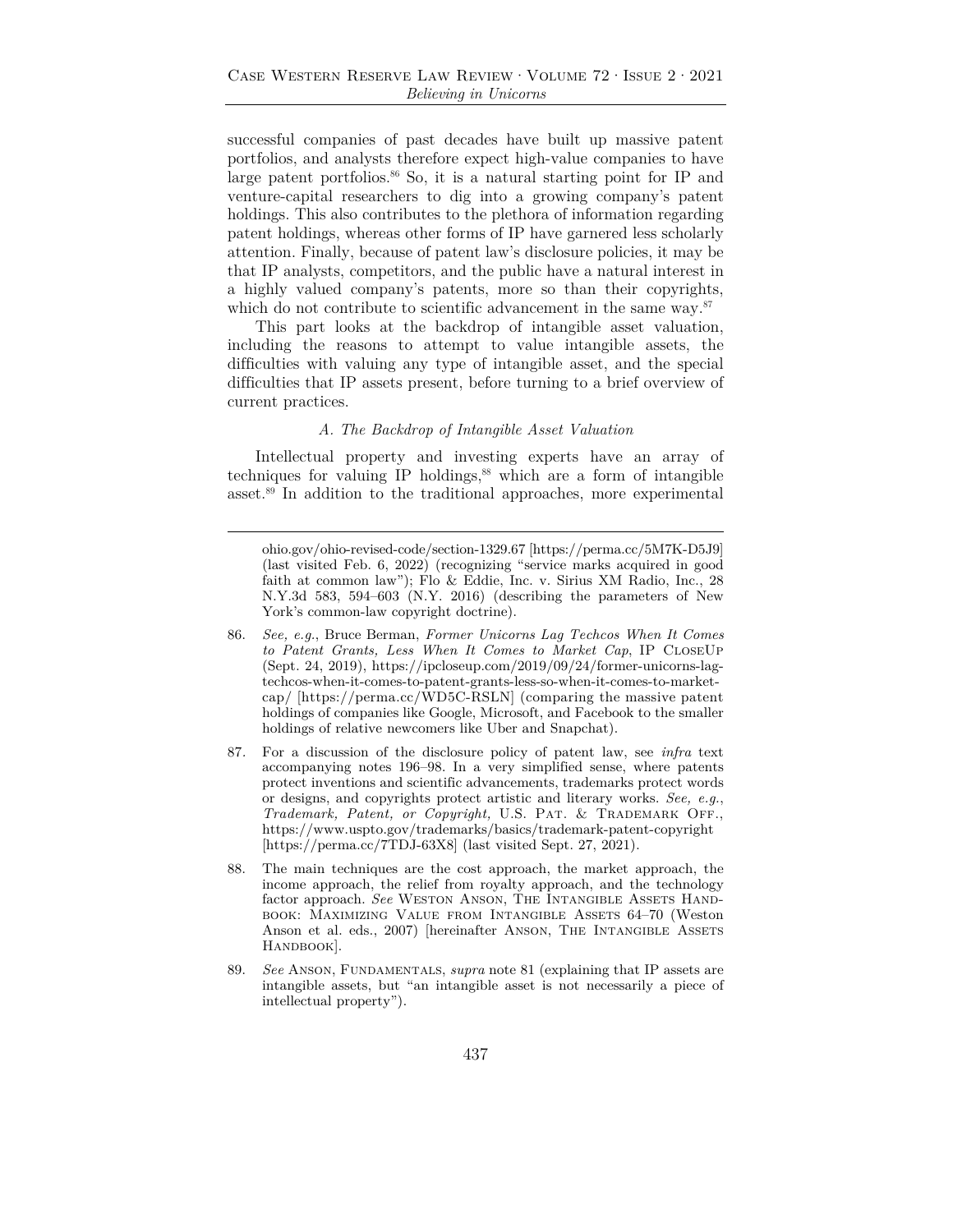authors suggest alternative approaches.90 There is no exact consensus as to the best way to value a patent; valuing intangible assets is not a perfect "science." However, for as long as there have been patents, there has been patent licensing, litigation, and deal-making.<sup>91</sup> Thus, some approximate value is eventually reached via compromise, if nothing else: to make a deal, there has to be a mutual understanding of the asset's value. The licensing, litigation, and deal-making form both the reasons for and basis of intangible asset valuation. That is, at different points in an IP asset's lifespan, deal-making is the motivation to appraise a piece of IP, and later the basis of that asset's approximate value.92 As with unicorns, a number of factors typically go into a valuation, and many of those factors are context-dependent.<sup>93</sup> Also, as

- 90. A deep analysis of more fringe models of valuation is not necessary for the thrust of this Note, but many are fascinating, and some are gaining traction. For more information on new-wave valuation methods, see, e.g., Andrew W. Torrance & Jevin D. West, *All Patents Great and Small: A Big Data Network Approach to Valuation*, 20 Va. J. L. & Tech. 466, 469 (2017) (describing "eigenvector centrality and hierarchical clustering methods to evaluate the patent citation network of all U.S. patents from 1976 to 2014"); Maayan Perel, *An Ex Ante Theory of Patent Valuation: Transforming Patent Quality into Patent Value*, 14 J. High Tech L. 148, 148 (2014) (putting forth a two-part method to evaluate patents: "first, determining the quality of a given patent according to the proposed quality indicators, and then, assigning *flexible price limitations that correlate with the patent's quality*"); J. Gregory Sidak & Jeremy O. Skog, *Citation Weighting, Patent Raking, and Apportionment of Value for Standard-Essential Patents*, 3 CRITERION J. ON INNOVATION 201, 212-13 (2018) (using, in part, citation chaining to check how frequently a patent is cross-referenced within other patent documents to calculate the patent's value).
- 91. *See* Adama Mossoff, *The History of Patent Licensing and Secondary Markets in Patents: An Antidote to False Rhetoric*, Geo. Mason U.: Ctr. for Intell. Prop. x Innovation Pol'y (Dec. 9, 2013), https:// cip2.gmu.edu/2013/12/09/the-history-of-patent-licensing-and-secondarymarkets-in-patents-an-antidote-to-false-rhetoric/ [https://perma.cc/4JMC-JAFE] (discussing the history of patent licensing, litigation, and deals in secondary markets starting in the 19th century).
- 92. *See Valuing Intellectual Property Assets*, WORLD INTELL. PROP. ORG., https://www.wipo.int/sme/en/value\_ip\_assets/ [https://perma.cc/69CY-ZUFF] (last visited Sept. 28, 2021) (describing the value of an IP can be derived from different types of deals that occur in the business market, like licensing to third parties); PAUL FLIGNOR & DAVID OROZCO, Intangible Asset & intellectual Property Valuation: A Multidisciplinary Perspective 5 & n.3 (2006)*,* https://www.wipo. int/export/sites/www/sme/en/documents/pdf/ip\_valuation.pdf [https:// perma.cc/3PLC-9EHJ] (noting that the value of an IP is partly determined by its "business profile" which means the longer the IP is on the market, the more its value is dependent on deals in the business environment).
- 93. *See supra* notes 61–80 and accompanying text.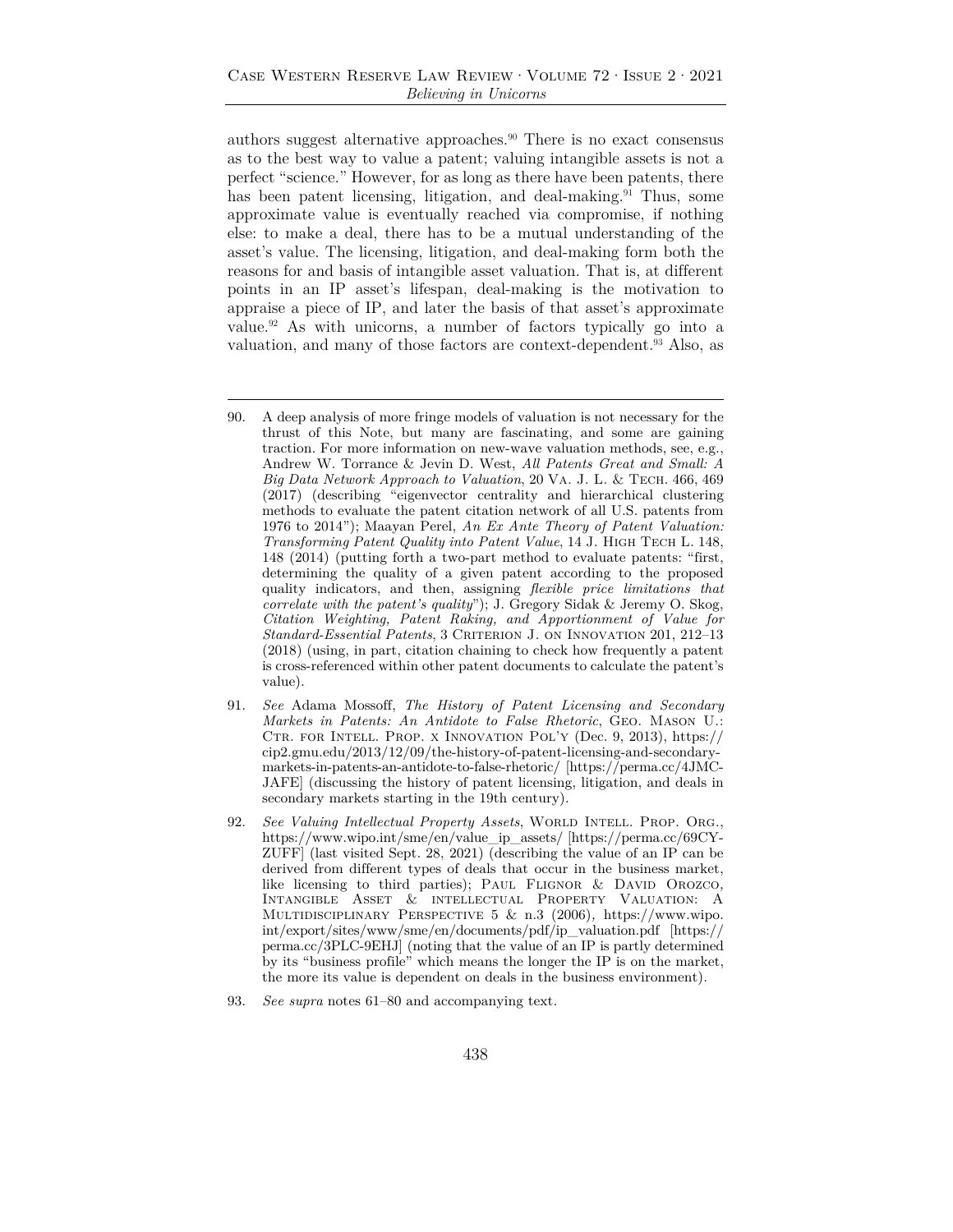with unicorns, the most innovative patents lack benchmarking data to inform a valuation.<sup>94</sup>

There are parallels between patent-valuation techniques and venture-capital valuations. The reality that valuations of both intangible assets and unicorns depend on unreliable factors and produce inconsistent numbers demonstrates that both processes would benefit from more information. After the discussion of patent and intangible asset valuations in this part, the next part weaves the two valuation problems together, suggesting that patent valuations—though not perfectly reliable—are another factor that could feed into a better unicorn valuation.

This part will serve as a non-exhaustive primer for patent valuation. It begins with a discussion of the need to assess a patent's monetary worth, then moves on to why valuing patents has been historically challenging. Finally, this part provides a high-level overview of the major theories experts use to evaluate IP assets.

1. Reasons to Put a Dollar Value on Intellectual Property Assets

While experts value unicorn companies mostly to inform potential investors, intellectual property assets are valued for a number of reasons.95 A key reason is that patent holdings, unlike unicorn status or company value, are government-issued property rights.<sup>96</sup> With these rights, companies can initiate or defend litigation.<sup>97</sup> With an understanding of an IP asset's approximate value, a company can monetize it, namely through licensing agreements.<sup>98</sup> Licensing can be hugely profitable,<sup>99</sup> but depends on an understanding of the value of an intellectual property asset. If a piece of intellectual property is particularly valuable, a company not only needs to find congruent businesses to which it can license the asset, but also needs to be on the defensive, looking to stop potential infringers from pirating its IP for a

- 96. Weston Anson, IP Valuation for the Future: Trends, Techniques and Case Studies 77 (2018) [hereinafter Anson, IP Valuation].
- 97. *See id.* at 10–16 (discussing situations in which IP holders need to protect themselves by describing recent influential IP litigation cases).
- 98. *Id*. For an interesting discussion of the system of royalty rates dating back to when Middle Age popes and British royal ladies lent their names to makeup brands for a fee, see *id.* at 61.
- 99. Hagelin, *supra* note 95, at 424 ("[N]owhere is the valuation of patents more important, or more challenging, than in licensing transactions.").

<sup>94.</sup> *See infra* notes 150–55 and accompanying text (discussing the difficulty of innovative IP valuation because of a lack of benchmarking data from comparable technology in the industry).

<sup>95.</sup> Ted Hagelin, *Valuation of Patent Licenses*, 12 Tex. Intell. Prop. L.J. 423, 424 (2004) ("The valuation of patents is important in many contexts, including mergers and acquisitions, research and development, corporate taxation, and infringement litigation.").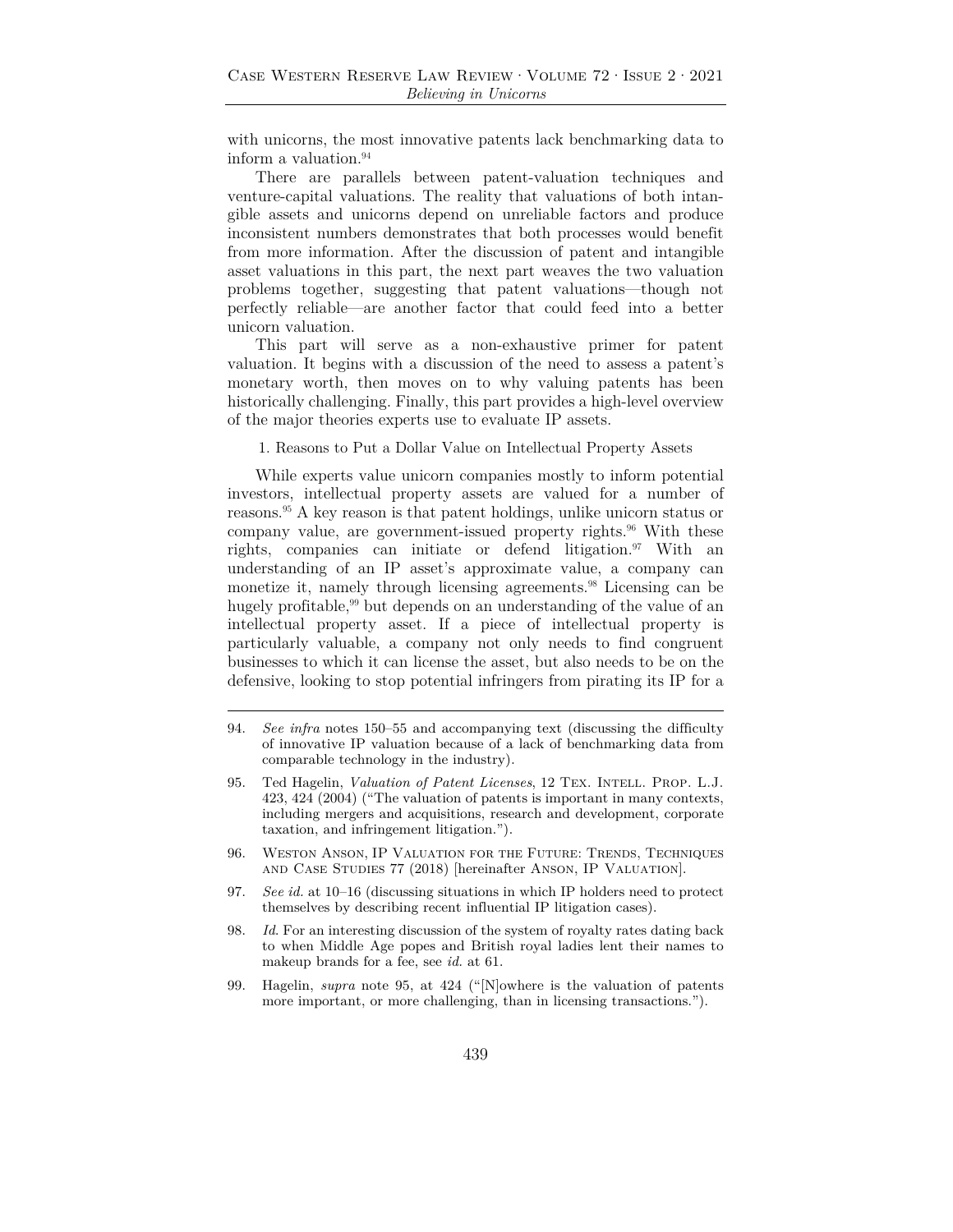profit.100 Furthermore, a company that knows the value of its IP has options beyond licensing, namely selling and trading its assets. Sales of IP holdings have recently become "a market in their own right," as companies divest unnecessary holdings and seek technologies to bolster their portfolios to protect products or services they sell.101 This may mean buying intellectual property assets without the thought of ever affirmatively using the innovation the asset describes.<sup>102</sup>

Other reasons to evaluate patents and other forms of intellectual property are for more general company operation purposes. Intellectual property valuations are relevant "[o]n the business side," as they come into play in "mergers, acquisitions, spin-offs," and other corporate events.103 Another reason to know the dollar value of a patent or other piece of intellectual property is the possibility of bankruptcy. Though patents, trademarks, copyrights, and other intellectual property holdings are intangible, they carry value: a company that goes under can

 Nonetheless, non-practicing entities are working within the framework of the intellectual property system. Perhaps more importantly, a company can easily perform multiple roles, using some of its IP assets to practice, and others for defensive or aggressive litigation. For a detailed discussion of bundling IP assets to increase overall value, see Anson, Fundamentals, *supra* note 81, at 18–25.

103. Anson, Fundamentals, *supra* note 81, at 77.

<sup>100.</sup> Anson, IP Valuation, *supra* note 96, at 10.

<sup>101.</sup> Masoud Vakili, *Patent Portfolio Valuations — Importance of IP and Patents*, IP Watchdog (July 12, 2017), https://www.ipwatchdog.com/2017/07/ 12/patent-portfolio-valuations/id=85409/ [https://perma.cc/PBN3-HPZ7].

<sup>102.</sup> Litigation based on a piece of intellectual property that the plaintiff does not actually use is a hotly contested issue. Many commenters label companies that do this as "trolls," meaning companies that "assert patents against numerous potential infringers, relying on the high cost of threatened litigation to extract quick settlements." Paul R. Gugliuzza, *Patent Trolls and Preemption*, 101 Va. L. Rev. 1579, 1581 (2015). For examples of some particularly egregious and deceptive troll behavior, including a troll threatening to sue construction companies for using a fan, see *id.* at 1580–82. However, not all litigation of this type is necessarily dishonest or even illegal. For instance, "non-practicing entities" are companies that purchase intellectual property rights without the intent of utilizing them but will license out their assets to practitioners for a fee. *See, e.g.*, Jeanne C. Fromer, *Should the Law Care Why Intellectual Property Rights Have Been Asserted?*, 53 Hous. L. Rev. 549, 571–72 (2015). Such companies are not much more popular than trolls. For example, Fromer points out that a non-practicing company largely fails to contribute to society or scientific advancements, but still "seeks to extract rents for itself, progress be damned." *Id.* at 572.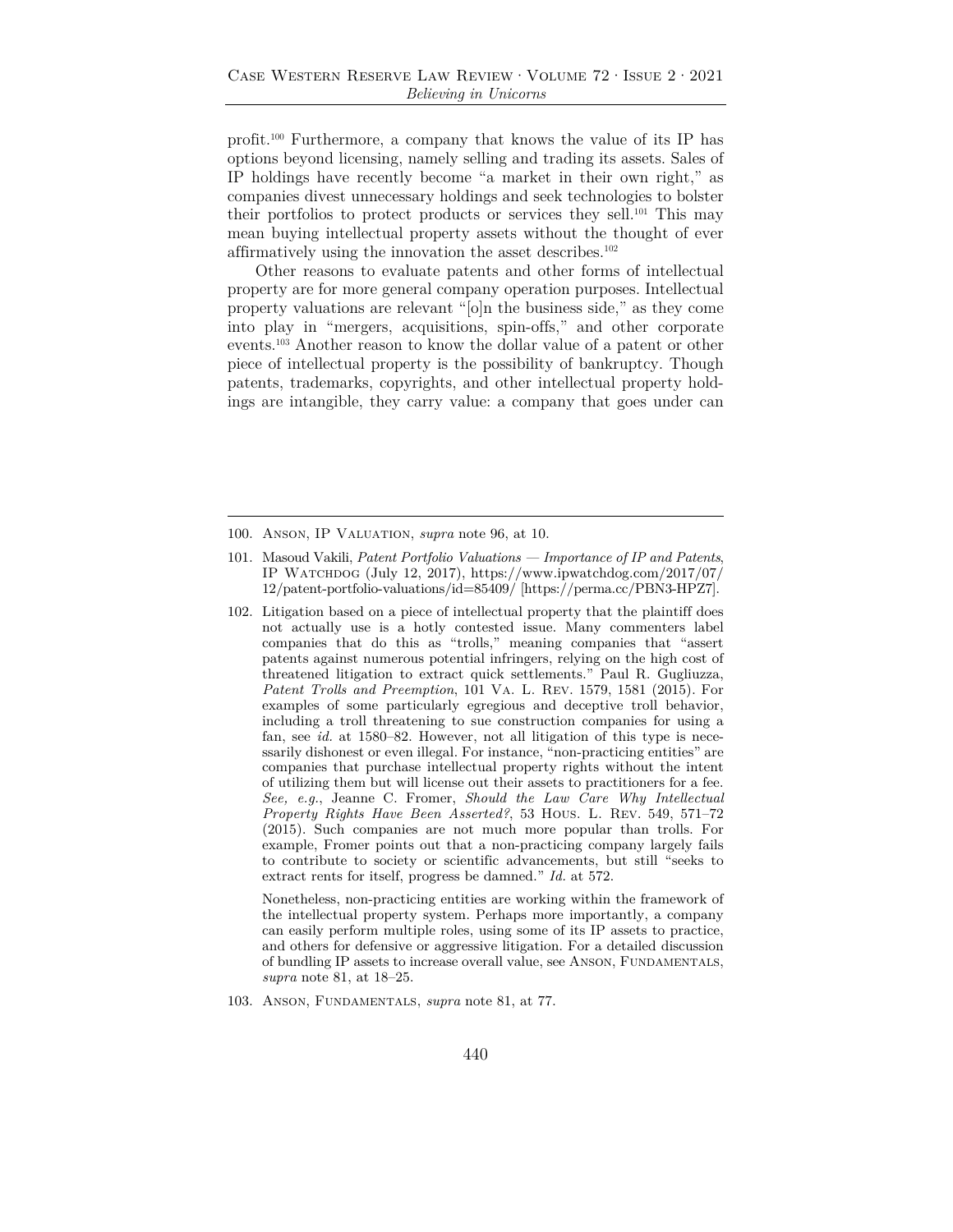sell off its IP holdings to alleviate its debts.<sup>104</sup> While this is not an optimistic reason for evaluating patents, it is a practical one.105

There are a number of additional motivations for companies and their law firms to know the dollar value of their intellectual property holdings. It is important to know if the assets a company is built around are strong or relatively weak. Having "[a] strong patent portfolio provides confidence and relative freedom to operate (FTO) for midrange and large companies. For smaller companies and startups eyeing an exit scenario, an FTO analysis based on their patent portfolio is usually a big factor in the total company valuation."106 If the company knows other companies covet its assets, it can act accordingly, by setting high licensing prices or adopting an aggressive litigation strategy.107 On the flipside, if the company knows that its IP holdings are relatively weak or narrow, it can also act accordingly, by saving money by not starting futile litigation, or by strategizing to bolster its portfolio before bringing a product to market.<sup>108</sup>

The desire to attempt to put a dollar value on patents and related assets is not new. Regardless, the methods of doing so remain imperfect due to uncertainty and the importance of specific context, which the remaining portions of this part discuss.

#### 2. Difficulties Inherent in Valuations of Any Asset

A few factors that affect any form of asset valuation play a large role in complicating intellectual property asset valuations.

- 105. Anson, Fundamentals, *supra* note 81, at 169. As a company faces outright bankruptcy or reorganization to avoid complete bankruptcy, intellectual property assets can be helpful to the company. For instance, "orderly disposal of assets, liquidation of assets, securitization of those Intellectual Property assets for continuing funds, or partial sell-off of the assets" can offset debts. *Id.* This, too, requires an understanding of the value of the asset, in order to maximize profits. *Id.* As with all valuations, though, this is context specific. For instance, when Eastman Kodak Company was attempting to avoid bankruptcy in 2012, it sold off a large portfolio of its digital imaging patents, "but instead of bringing as much as \$2.6 billion as Kodak once predicted, the selling price was far short of that amount, at about \$525 million." Andrew Martin, *Kodak to Sell Digital Imaging Patents for \$525 Million*, N.Y. Times (Dec. 19, 2012), https://www.nytimes.com/2012/12/20/business/kodak-to-sell-patentsfor-525-million.html [https://perma.cc/46QU-GAUG].
- 106. Vakili, *supra* note 101.
- 107. *See* John R. Allison, Mark A. Lemley, Kimberly A. Moore & R. Derek Trunkey, *Valuable Patents*, 92 Geo. L. J. 435, 437, 452–53 (2004).
- 108. *Id.*

<sup>104.</sup> Peter S. Menell*, Bankruptcy Treatment of Intellectual Property Assets: An Economic Analysis*, 22 Berkeley Tech. L.J. 733, 735, 768–69 (2007). For more on the value of intellectual property during bankruptcy, see Anson, IP Valuation, *supra* note 96, at 53–54.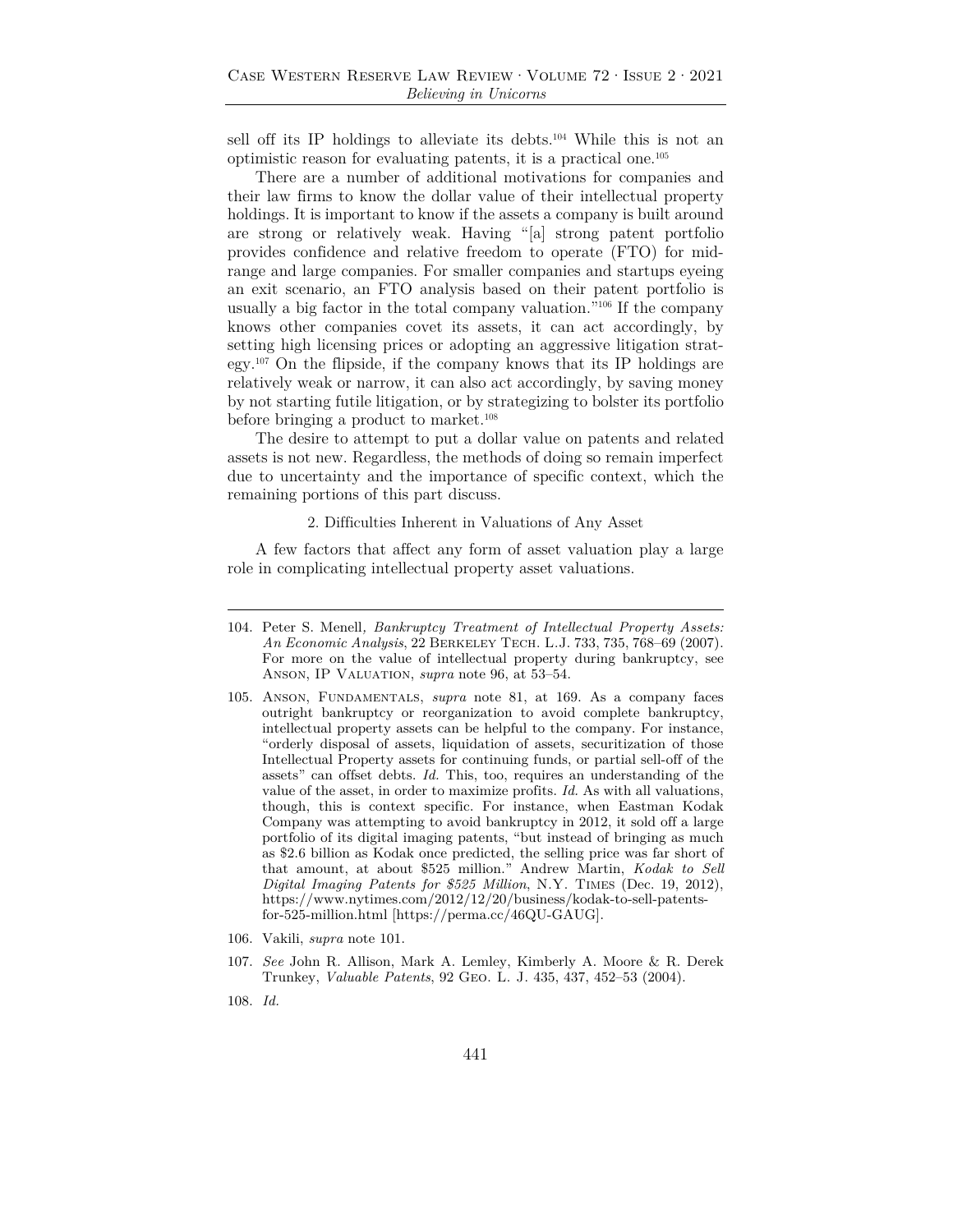First is the issue of not being able to find relevant equivalent technologies against which to compare.109 In general, when trying to place a dollar value on something, the logical first place to look is at similar items. This basic first step is called benchmarking, and when there are highly relevant comparable assets, a benchmark can be illuminating or even dispositive.110 While the need for benchmarks is not unique to IP valuations,111 it certainly makes patent valuations, for instance, particularly challenging. Patents are, by definition, novel, $^{112}$ and that can make finding a comparable technology extremely difficult. The lack of relevant benchmarks can make it extraordinarily challenging to value any asset, and this general valuation challenge is particularly relevant in IP.113 Oftentimes the only available benchmarking is from past deals, the details of which are typically kept secret.

110. *See, e.g.*, *IP Benchmarking*, Dennemeyer, https://www.dennemeyer.com/ services/benchmarking/ [https://perma.cc/X7T7-Y9TZ] (last visited Oct. 3, 2021). This company markets its IP benchmarking services as "a perfect groundwork to define future measures and directions for your IP management." *Id.* Available benchmarks can streamline the valuation process, especially under the market approach, discussed *infra* Part II(B). When benchmarking data is available, "for example with respect to shares publicly traded on the stock market, the market approach can provide solid valuation outcomes since the monetary figure for which two parties are willing to exchange an object is a proper materialisation of the utility the asset brings about for either side and therefore of its value." Eva Riemann, *Contextual Brand Valuation: From Fundamental Issues and Analysis of the State of the Art to a Systematic Integrated Approach to Brand and Intellectual Property (E)Valuation, in* 15 MIPLC STUDIES 1, 133 (Christoph Ann et al. eds., 2012).

 However, direct comparisons are not often feasible, and having to adjust and contextualize the data that is available to make a reasonable comparison means that benchmarking as a tool "for valuing intellectual assets, especially patents, is at risk of being limited." Heinz Goddar & Ulrich Moser, *Traditional Valuation Methods: Cost, Market and Income Approach*, *in* The Economic Valuation of Patents: Methods and Applications 109, 112 (Frederico Munari & Raffaele Oriani eds., 2011).

- 111. *See, e.g.*, Levmore, *supra* note 109 (analogizing patent valuation and home valuation).
- 112. 35 U.S.C. § 102(a) (defining the novelty requirement for a patent to issue).
- 113. The problem of lack of benchmarking is especially exacerbated by the secrecy of intellectual property licensing deals. *See* Ian D. McClure, *From a Patent Market for Lemons to a Marketplace for Patents: Benchmarking IP in Its Evolution to Asset Class Status*, 18 Chap. L. Rev. 759, 783 (2015). Licensing is a key source of benchmarking data for IP values, but in the typical IP license, multiple factors such as aggressiveness of the parties and the overall strength of the parties' whole IP portfolios affect the final price of the deal, even though these factors have little to nothing

<sup>109.</sup> *See, e.g.*, Saul Levmore, *Component Valuation in Law and in Marketing*, 4 Criterion J. on Innovation 381, 381 (2019).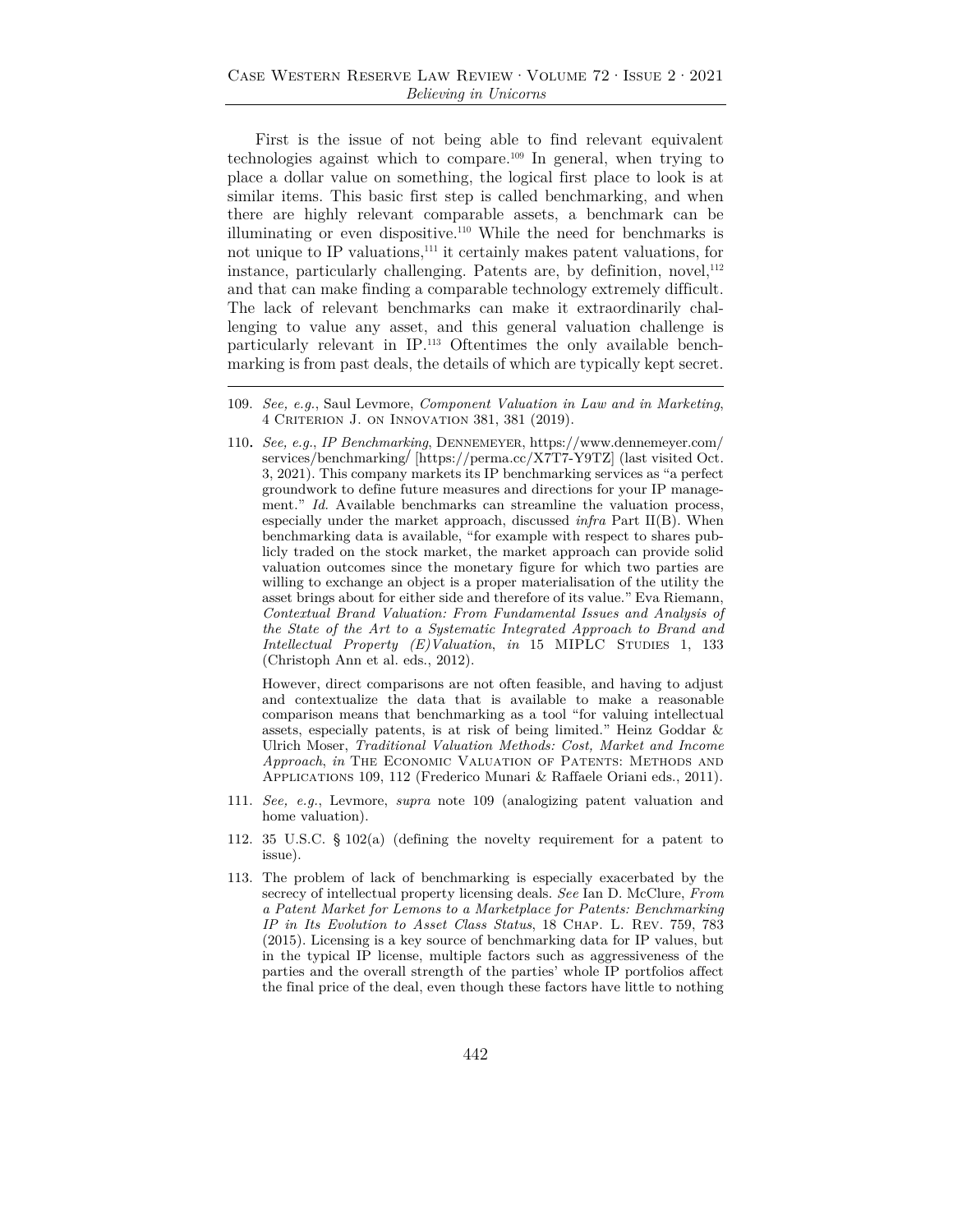If a company can find the details of a past relevant deal, it still must consider the effects of a number of outside contextual factors that may have influenced the deal, making the benchmark less reliable than it may first appear.114

A second issue relevant to many types of asset valuations, including IP valuations, is "conjoint analysis." The conjoint analysis problem suggests that even though one component *piece* of a whole is valuable, there is nothing to say that the remaining pieces, or even the whole itself, is as valuable as a deal may suggest.115 This is certainly a factor in intellectual property valuations. A deal may be built around an entire "portfolio," which comprises some combination of valuable, less valuable, and invaluable parts. It may be next to impossible for a third party to benchmark its asset against an individual technology contained within the portfolio.<sup>116</sup>

Other valuation problems are more specific to the IP field, though certainly not exclusive to it. One is the "component valuation problem," which is related to the conjoint analysis problem, but involves multiple pieces of a single technology, and is thus highly relevant in IP contexts.117 Component valuation is an issue when a technology only truly functions with many parts working together.118 This makes it nearly impossible to place a value on a single component piece. In the

to do with the value of the individual IP asset. *See id.* at 783–85. Though slightly beyond the scope of this Note, this lack of transparency and reliable benchmarking data makes the patent market a hugely inefficient one, even compared to other large markets. *Id.* This inefficient IP market allows larger, predatory companies to profit, and gives little information to earnest parties attempting to make reasonable deals and calculate benchmarks. *Id.*

- 114. *See* Anson, Fundamentals, *supra* note 81, at 115. For instance, in the context of a software licensing deal, the authors recommend considering the industry, the nature of the IP licensed in the deal, what type of rights were transferred or retained, and other outside information like litigation settlements at play. *Id.* If a deal is spurred by the threat of litigation from a large company, it may not be an appropriate benchmark to determine the exact value of the technology at issue. The authors recommend that companies develop their own index of benchmarking material. *Id.* This method may be effective for larger companies, but is not likely to be practical for startup companies, or even for unicorns with large budgets, if there is not a bevy of comparable companies from which to attempt to obtain information.
- 115. Levmore, *supra* note 109, at 381*.*
- 116. *See, e.g.*, Jessica Silbey*, Patent Variation: Discerning Diversity Among Patent Functions*, 45 Loy. U. Chi. L.J. 441, 457 (2013). One in-house lawyer described his frustration with patents and intellectual property deals since "time and money feel wasted by the deliberate collection of patents in a portfolio." *Id.*
- 117. *See* Levmore, *supra* note 109, at 381.
- 118. *See id.* at 383.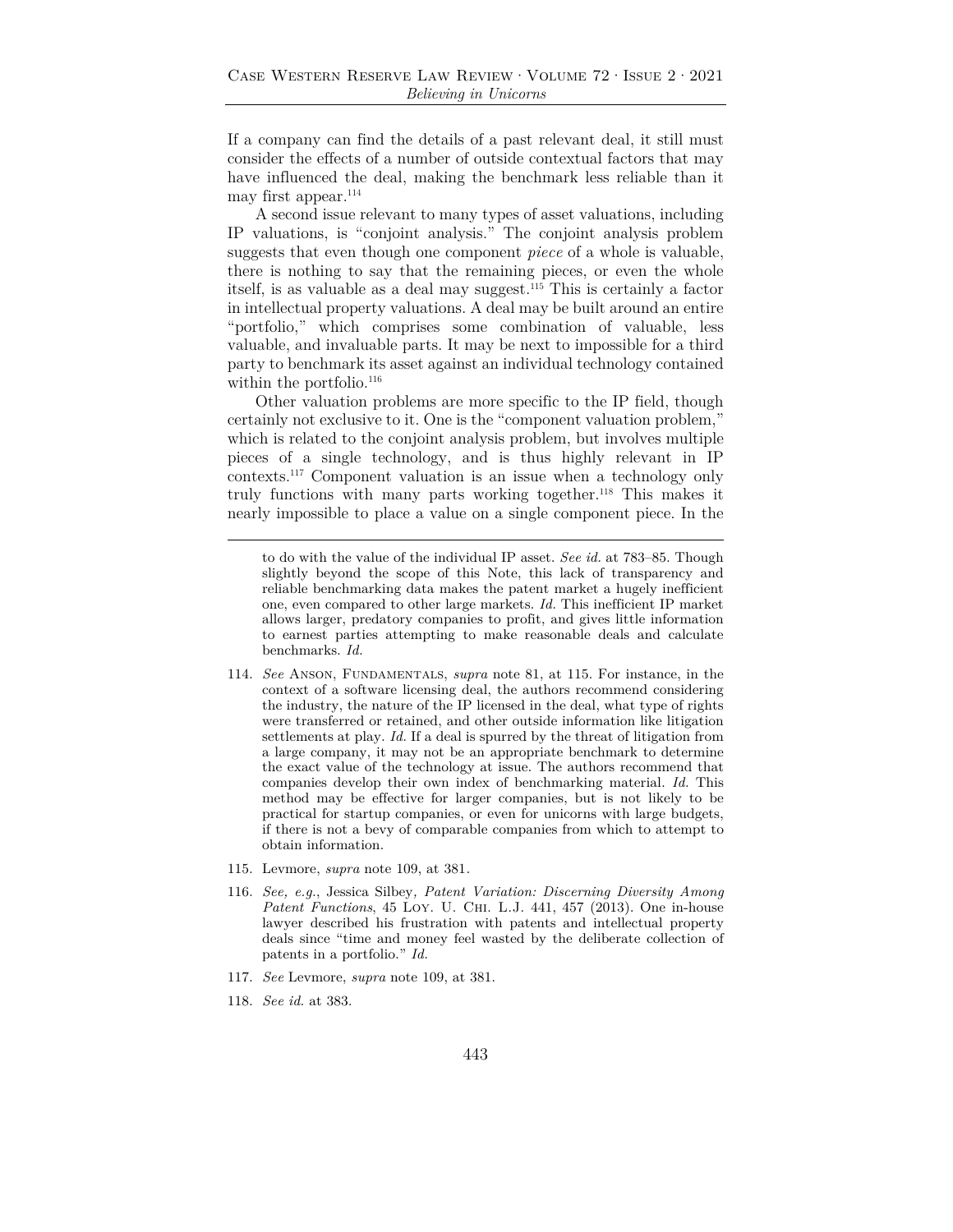IP field, this most specifically leads to licensing problems.119 For example, imagine a machine made up of parts A, B, and C. The technology behind part A was disclosed in an earlier but lapsed patent, so part A cannot get patent protection; part B is useful but obvious, so it too is ineligible for patent protection.120 Part C is patentable, but useless if not used in conjunction with parts A and B. The machine is a commercial success. What is the licensing value of the patent that protects C, the only protectable part, which cannot be used on its own, but is necessary for the machine to function? Is it worth the whole market value of the machine? Or one third of it? More? Less? Separating one component from a whole is a challenge that could arise in any valuation, but is practically unavoidable in IP valuations.121

Another issue for assessing intellectual property assets is that the valuation is particularly context-specific. The importance of context "mean[s] that different characteristics for the intangible assets and how they are used will result in different values."122 For example, a patent can change in value seemingly overnight, and the context in which a patent is issued can greatly affect the patent's value.123 An unused IP asset may be of little value, but when it is used in a commercially successful product, that same asset may be valued very highly by competitors who want to license the technology to include a similar feature in their competing products.124 Similarly, an intellectual prop-

<sup>119.</sup> *See id.*

<sup>120. 35</sup> U.S.C. § 103 (defining the non-obviousness requirement for patents).

<sup>121.</sup> *See* Anson, Fundamentals, *supra* note 81, at 18, 21. Even in the IP context, this issue is not specific to patents. It can be difficult, for instance, to parse the value of an individual trademark out of the entirety of a brand's identity, since the brand's identity includes both protectable IP assets like trademarks and copyrights as well as non-protectable factors like corporate goodwill. Though goodwill is not a protectable property right, it is part and parcel of the brand identity's value, which can make assigning a dollar value to another component part of the identity quite difficult. For a general discussion of goodwill and attempts to value it, see *id.* at 55–59.

<sup>122.</sup> Anson, The Intangible Assets Handbook, *supra* note 88, at 14.

<sup>123.</sup> For example, Cryptotoken company Holo saw a 40% increase in the value of its stock the day it received a patent for its network design, which Holo announced it had pursued specifically for defensive litigation purposes. *See* Vivian Medithi, *Holo (HOT) Price Predictions: Where Will HOT Go After Holochain Patent News?*, Nasdaq (Mar. 30, 2021, 4:06 PM), https:// www.nasdaq.com/articles/holo-hot-price-predictions%3A-where-will-hotgo-after-holochain-patent-news-2021-03-30 [https://perma.cc/X75Z-FHK2].

<sup>124.</sup> *See, e.g.*, Anson, IP Valuation, *supra* note 96, at 61–63 (explaining how valuable assets demand premium royalty rates in licensing deals, and how these royalty rates form part of the value of the IP asset as a whole). In a licensing deal, it is what the licensee is willing to pay that ultimately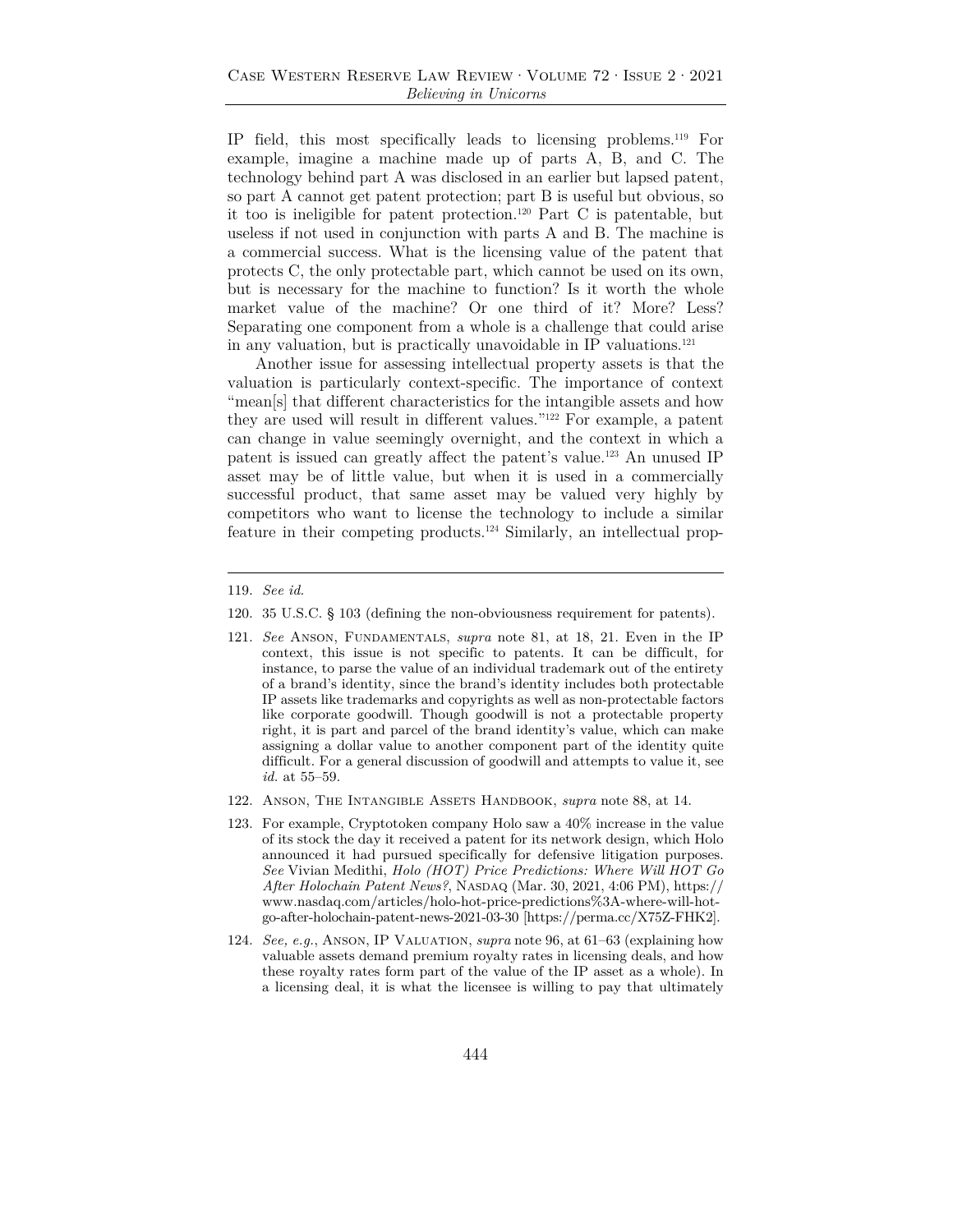erty asset's value can change drastically as a result of surviving litigation.125 The last major way context comes into play for intellectual property assets is in bankruptcy or similar corporate reorganization.126 A company that is dissolving and trying to sell off its assets to satisfy its creditors may not seek high prices for valuable patents, since time decreases the value of the assets<sup>127</sup> and the dissolving company has little bargaining power.128

determines the value of the asset, not the licensor's idea of the value of its asset. *Id.* at 63. This again points to the importance of context.

- 125. John R. Allison, Mark A. Lemley & Joshua Walker, *Extreme Value or Trolls on Top? The Characteristics of the Most-Litigated Patents*, 158 U. PA. L. Rev. 1, 3 & n.3 (2009). After an empirical analysis, the authors conclude "the most-litigated patents are the most valuable ones." *Id.* at 3. Importantly, only about 1.5% of U.S. patents make it to court, and so "litigated patents are almost by definition extreme outliers." *Id.* at 4. *See also* Allison, *supra* note 107, at 436–37, 454–55 (2004) (reporting that "[s]ome patents are intrinsically more valuable than others," and are therefore frequently infringed upon or proactively licensed). Nevertheless, even non-litigated patents can increase in value if other companies reference them in their patent applications. A patent application requires the inventor to disclose the "prior art," meaning other relevant technologies already patented, and this part includes citations to earlier patents. One empirical study found that each new citation a patent receives in a later application boosts its market value by 3%. Bronwyn H. Hall, Adam Jaffe & Manuel Trajtenberg, *Market Value and Patent Citations*, 36 RAND J. Econ. 16, 29, 34 (2005).
- 126. *See* Anson, Fundamentals, *supra* note 81, at 169.
- 127. *Id.* ("In no other situation is time as critical as it is in a bankruptcy or reorganization—and no other context is as fluid, fraught with potential change, and with such a depressive effect on the value of intellectual property.").
- 128. *See, e.g.*, Scott Weingust, *Intellectual Property Valuation*, *in* ABA Roundtable: IP in Bankruptcy 5 (Sept. 16, 2015), https://hbfiles. blob.core.windows.net/files/f51baf8d-0d1d-4f0f-87e1-c068f83a79e4.pdf [https://perma.cc/J23H-U6W8]. In fact, bankruptcy creates such time constraints and imbalanced bargaining positions that bankruptcy-induced deals are sometimes called "fire sales." *Id.* Forced sales may decrease the value of IP by as much as 90%. *Id.*; *see also* Anson, Fundamentals, *supra* note 81, at 169 (claiming that "[o]n average, liquidation value runs less than 15% of going-concern value"). For a larger discussion of IP in the bankruptcy context, see generally Menell, *supra* note 104.

 However, further complicating the issue and underscoring the importance of context, in rare instances bankruptcy sales have driven *up* IP asset prices. The most prominent example is Nortel, a telecommunications manufacturer that filed for bankruptcy in 2009 and was not expected to be able to pay its debts. *See* Peg Brickley, *Nortel \$4.5-Billion Patent Sale*  to Apple, Microsoft, Others Approved, WALL ST. J. (July 11, 2011, 3:14 PM), https://www.wsj.com/articles/SB1000142405270230381210457644016195 9082234 [https://perma.cc/V323-FDXR].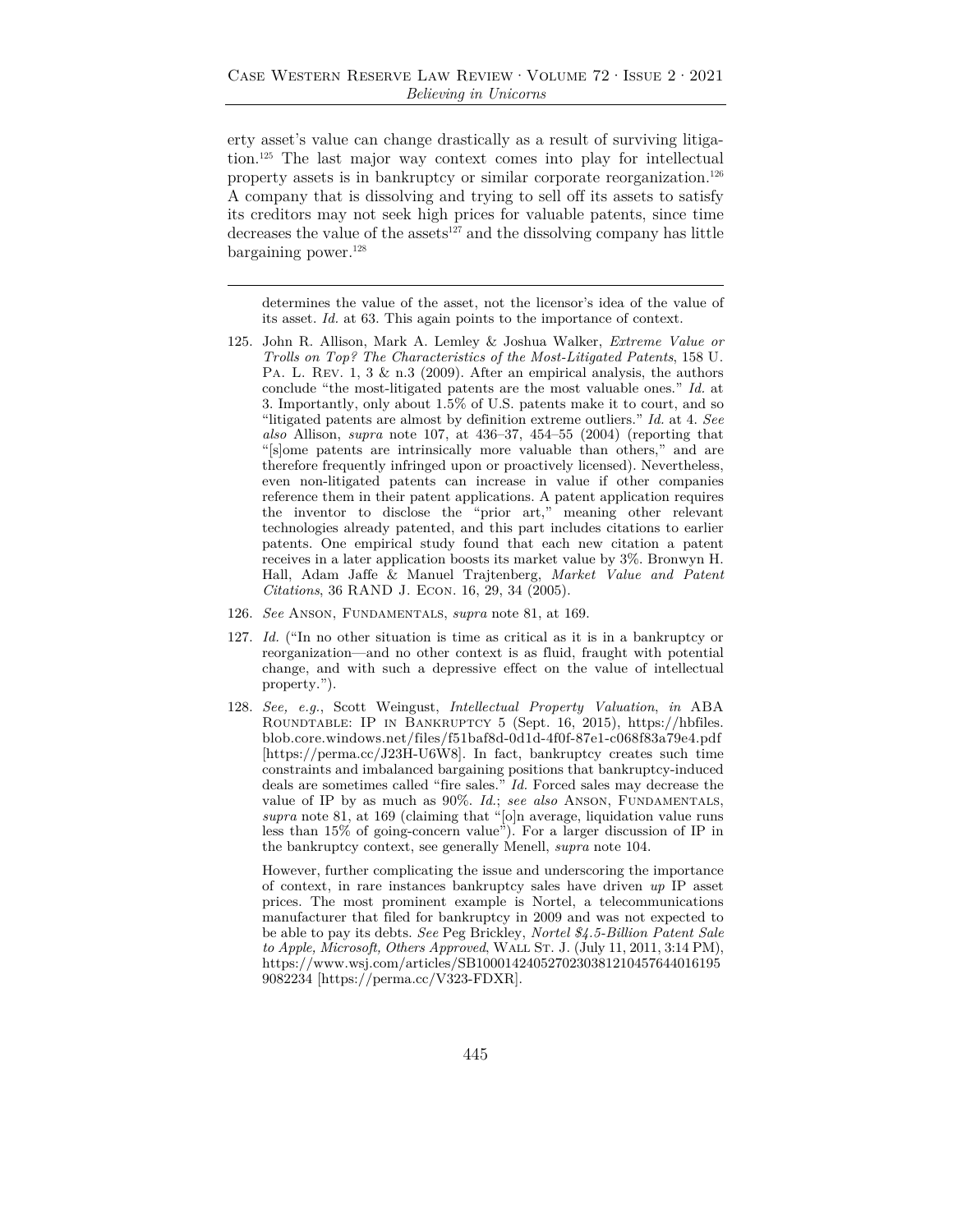The value of an asset changes with changes in technologies, consumer preferences, the economic health of the asset owner, and the interests of the asset owner's competitors.

### 3. The Role of the Government in IP Values

A final issue that makes IP assets particularly difficult to value is the fact that it is the government that creates, issues, and sets the framework for defending the various forms of IP.129 There are many ways this government involvement can affect the value of an IP asset, including defining the scope of IP laws, providing the forum to litigate IP laws and rights, and creating new forms of IP rights.

First, Congress can and has changed the scope and strength of various IP laws.130 Copyright terms provide the clearest illustration, as Congress has made multiple changes to the length of protection a copyright offers.131 The Constitution specifically created copyright law, but it is up to Congress to define those rights.132 The first Congress set

- 129. *See generally* Anson, IP Valuation, *supra* note 96, at 1–3. While state governments can and do issue trademark and copyright rights, this Note and most of its sources largely contemplate federal law. For a discussion of state copyright laws, see generally Marketa Trimble, *U.S. State Copyright Laws: Challenge and Potential*, 20 STAN. TECH. L. REV. 66 (2017).
- 130. *See* Anson, IP Valuation, *supra* note 96, at 2. Such statutory changes to IP regimes include: (1) the passage of the Uniform Trade Secrets Act, which "provides reinforcement to the value of trade secrets at the federal level;" (2) the creation of the *inter partes* review, which allows third-party challengers to seek review of a new patent, without suing or being sued; and (3) the passage of the Leahy-Smith America Invents Act ("AIA") in 2013. *Id.* The AIA completely changed the American patent system from a first-to-invent to a first-to-file system, which in some instances will have drastic effects on the ability of an inventor to enforce his or her property rights against potential infringers. *See* Craig Allen Nard, The Law of Patents 27 (5th ed. 2020); Leahy-Smith America Invents Act, Pub. L. No. 112-29, § 3, 125 Stat. 284, 285 (2011) (amending 35 U.S.C. § 100).
- 131. *See* Maria A. Pallante, *The Next Great Copyright Act*, 36 Colum. J.L.  $&$  ARTS 315, 315–19 (2013) (tracing changes to copyright law under each "Register of Copyrights," which is the position at the helm U.S. Copyright Office).
- 132. U.S. CONST. art. I, § 8, cl. 8.

A conglomerate of six companies, including Apple and Microsoft, purchased Nortel's IP portfolio for a staggering \$4.5 billion, five times Nortel's initial asking price of \$900 million. *See* Alastair Sharp & Sinead Carew, *Apple/RIM Group Top Google in \$4.5 Billion Nortel Sale*, REUTERS (June 30, 2011, 11:58 PM), https://www.reuters.com/article/us-nortel/applerim-group-top-google-in-4-5-billion-nortel-sale-idUSTRE7600PF20110701 [https://perma.cc/8V9X-7M9W]. The key to this sale was who was bidding on the other side: Google. Because Apple and its cohort wanted leverage against Google in future deals, the value of Nortel's portfolio far exceeded initial estimations. *Id.* Context matters hugely.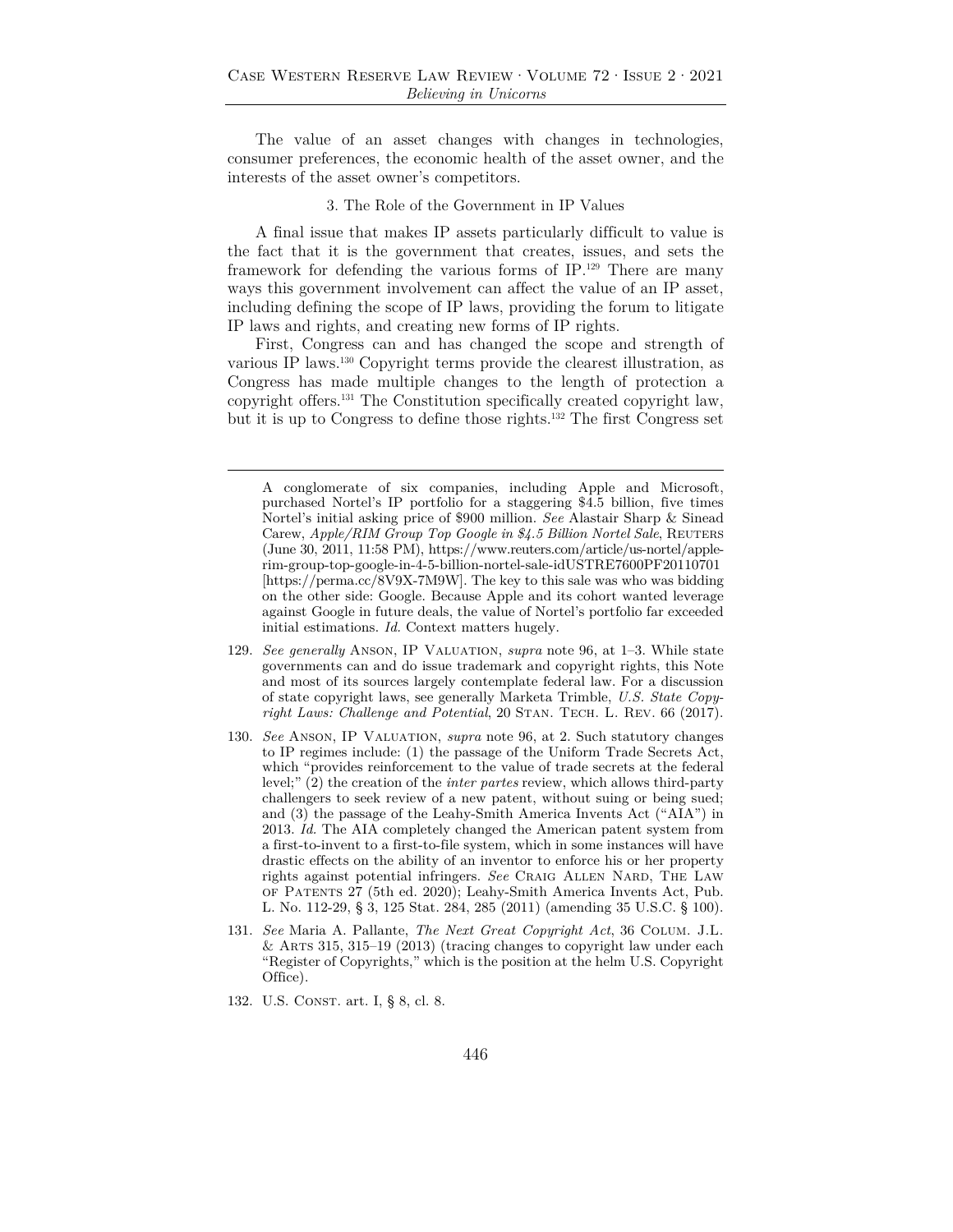the term of a copyright at just 14 years.133 Congress has changed that term many times since, most recently in 1998, when Congress extended the term to the life of the work's author plus 70 years.134 One can imagine the resulting change in asset value that would follow an increase or decrease in the amount of time an owner can exclude others from use unless those users pay royalties.

Second, courts, as the forum where these government-issued rights are enforced, have a huge effect on IP asset values. Courts assign damages and royalty rates in IP infringement cases, and practitioners use these numbers to extrapolate values for both the assets of the parties to the suit and related third-party assets.135 Beyond damage calculations, courts play a large role in IP valuation since they interpret the scope of both IP laws and individual documents such as issued patents.136 Due to the tradition of *stare decisis*, these adjudications let IP holders know what standards they will be up against if they litigate an IP asset. $137$ 

Third, the government can create entirely new forms of statutorily protected IP assets or expand the understanding of existing ones.138 In terms of a potential new right, there is much speculation about whether Congress will ever comprehensively protect federal "rights of publicity," which are essentially the right of a famous person to determine who can and cannot use his or her likeness.139 These rights are currently protected by a "patchwork" of state statutes, state common law, 140 and federal laws,141 but it is possible that in the future a federal law will

- 135. *See* Anson, IP Valuation, *supra* note 96, at 2.
- 136. *See id.*
- 137. *See id.*
- 138. *Id.* at 1–3.
- 139. *See* Kevin L. Vick & Jean-Paul Jassy, *Why a Federal Right of Publicity Statute Is Necessary*, Commc'ns Law., August 2011, at 14, 17; R. George Wright, *Rights of Publicity as Remarkably Insignificant*, 67 CLEV. ST. L. Rev. 173, 175 (2019). A huge industry where this type of suit is particularly prevalent is sports. *See generally* Frank Ryan & Matt Ganas, *Rights of Publicity in Sports-Media*, 67 Syracuse L. Rev. 421 (2017).
- 140. Anson, IP Valuation, *supra* note 96, at 152.
- 141. *See, e.g.*, Ryan & Ganas, *supra* note 139, at 422 (explaining these cases typically hinge on two sources of federal law: the First Amendment and the Copyright Act).

<sup>133.</sup> *See Copyright Timeline: A History of Copyright in the United States*, Ass'n of Rsch. Librs., https://www.arl.org/copyright-timeline/ [https:// perma.cc/D37R-4NDS] (last visited Mar. 27, 2021) (discussing Copyright Act of 1790, ch. 15, § 1, 1 Stat. 124, 124).

<sup>134.</sup> *Id.* (discussing Sonny Bono Copyright Term Extension Act, Pub. L. No. 105- 298, § 102(b), 112 Stat. 2827, 2827 (1998) (amending 17 U.S.C. § 302)).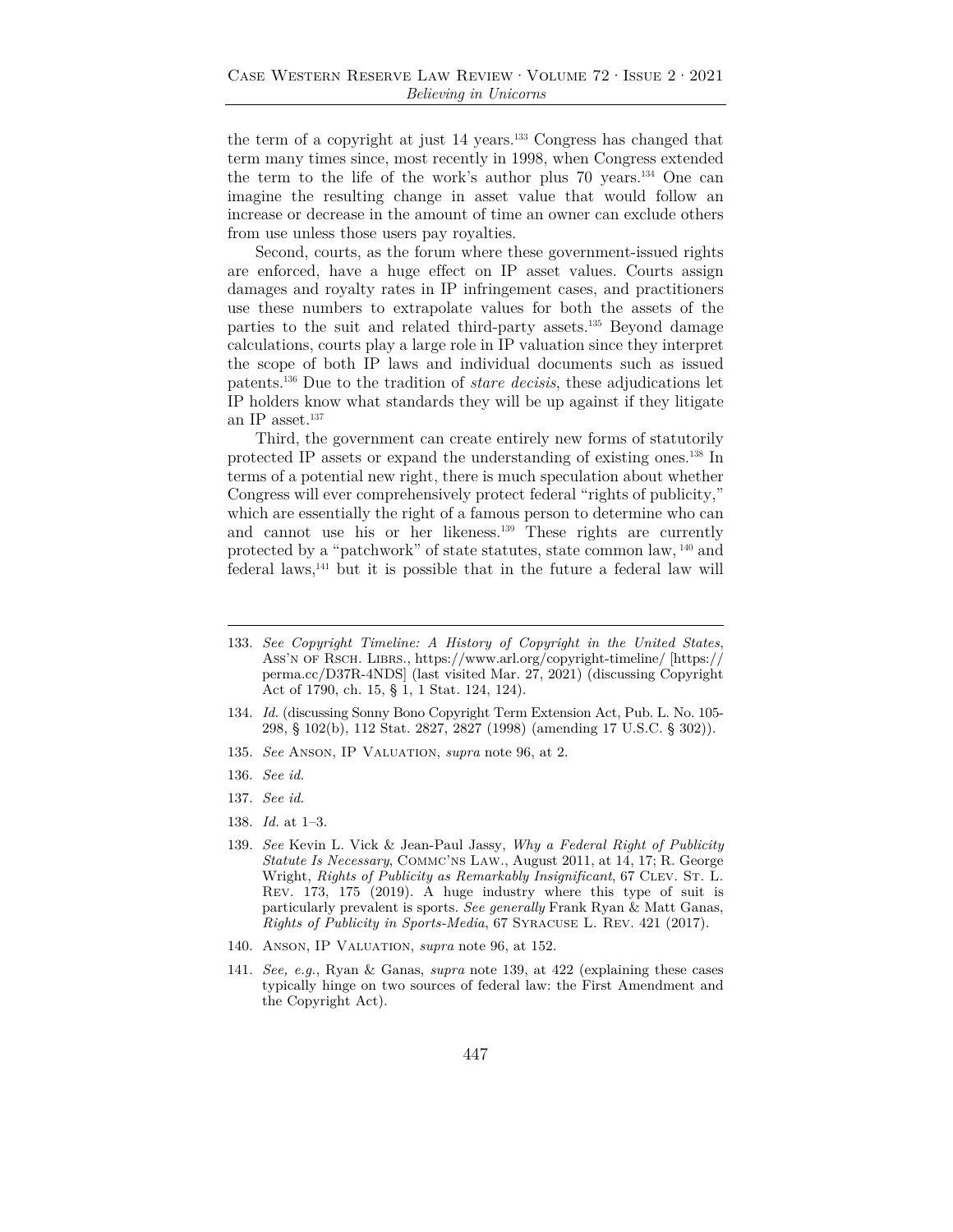protect these rights.142 In terms of expanding existing rights, trademarks provide an example. Whereas trademarks are traditionally thought of as two-dimensional symbols or slogans used to identify a brand, trademark law has expanded to include holographic symbols, 3-D marks, and even marks that use smells and sounds.<sup>143</sup>

Whether or not an IP asset qualifies for protection obviously plays a part in its value. Without protection, even a really good idea may not be profitable such that its owner truly considers it an IP asset. The government's creation, interpretation, and expansion of IP rights thus plays a unique role in valuing this form of asset.

#### *B. The Major IP Asset Valuation Theories*

As the preceding subparts suggest, evaluating IP assets is fraught with challenges, particularly because the values are highly contextspecific and government-dependent. With those caveats in hand, this part briefly explores the three leading methods of patent valuation the cost, market, and income approaches—which often lead to different results.

First is the cost approach, which essentially asks what dollar value it would cost a company to "replace or reproduce the asset."144 For instance, if Company A is considering licensing patented technology from Company B, and A is trying to value B's patent, A could calculate how much A would have to spend on research and development, an inventor's salary, lab equipment, etc., to create a competing technology. In theory, if it would cost more for A to make its own technology than to pay B's licensing fee, then the companies will reach a licensing deal. In the real world, of course, the calculation is a bit more complicated. When putting together a cost-based valuation, an analyst must consider a number of factors including material and design costs, time, administrative expenses, legal costs such as registration and fees, and production costs.145 This approach is most helpful for nascent technologies, when it is feasible to imagine a competitor creating a similar device in a commercially reasonable timespan.<sup>146</sup> The downfall of this approach is that it does not contemplate marketplace income.<sup>147</sup> That is, since the approach considers only cost to replace, it does not consider how much money the existing asset is generating through, for example, licensing deals. The value of an asset can easily exceed the cost to

- 145. *Id.* at 40.
- 146. *Id.* at 41.
- 147. *Id.*

<sup>142.</sup> Anson, IP Valuation*, supra* note 96, at 149 (describing rights of publicity as "a stepchild in the family of IP," but also reporting the rapid rise in rights of publicity licenses and endorsements in the last decade).

<sup>143.</sup> *Id.* at 3.

<sup>144.</sup> *Id.* at 39.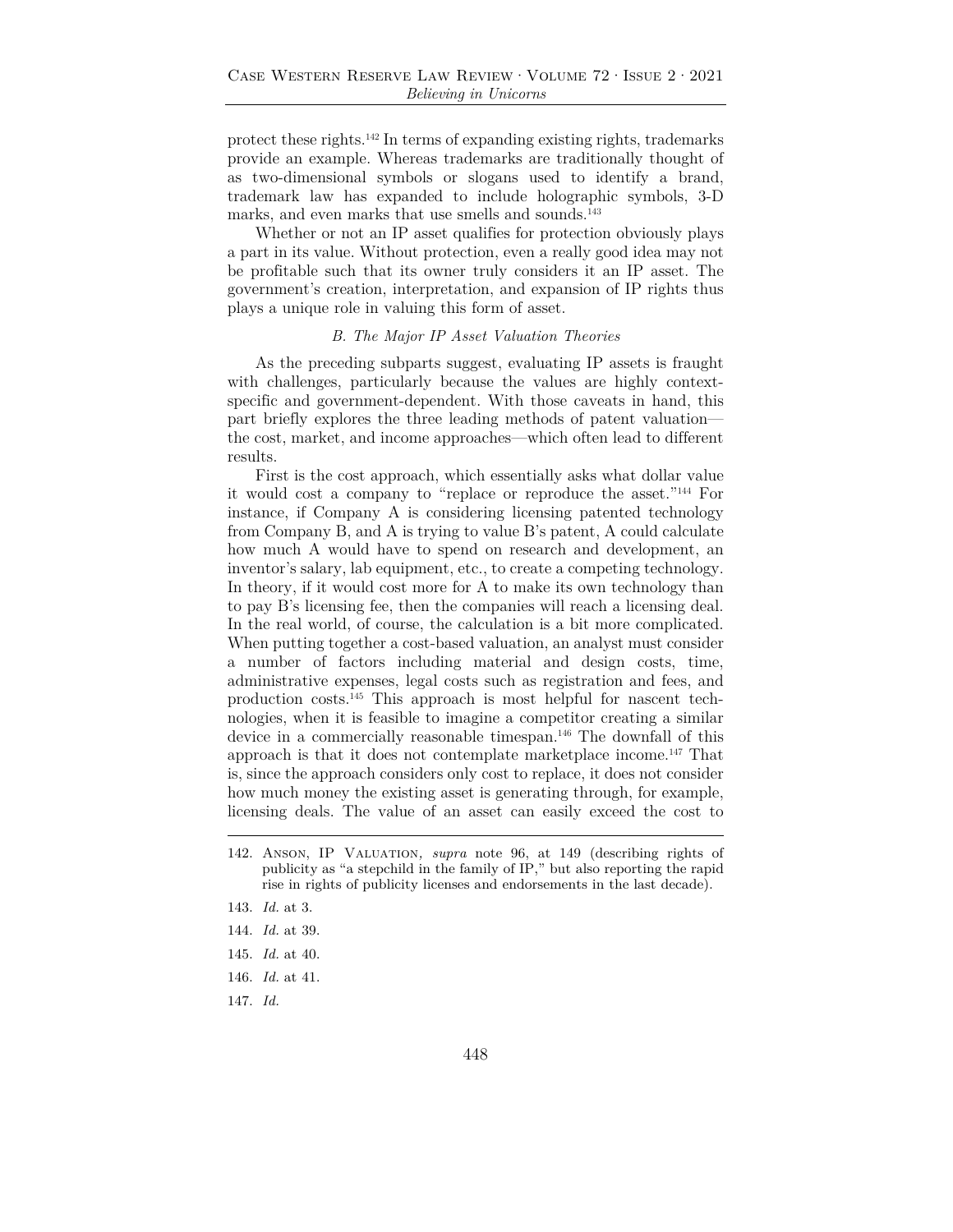replicate it.148 Some experts anticipate this approach will fall to the wayside as the IP market "matures," but at present it is one of the preferred tools for mergers and acquisitions deals. $^{149}$ 

Second is the market approach, which places a value on an asset by comparing it "to publicly available transactions that involve similar assets with similar uses."150 This is similar to the approach used to value real estate, in that it looks at the going rate of comparable assets to value another asset.151 The strength of this approach—the reliance on actual data and similar transactions—is also its weakness, since deals involving comparable assets are often hard to come by for intellectual property assets.152 Further, fluctuations in consumer interest, competition, and markets make seemingly similar deals irrelevant over time.153 If, however, reliable benchmarking data is available, this approach is usually considered the most "direct and systematic method for accurately valuing" such assets.154 This approach is more reliable for large IP portfolios than for individual assets; as the number of assets in a portfolio increases, the likelihood that the bulk of the assets within it are invalid or invaluable decreases.155

Third is the income approach, which relies on "forecasted financial results based on factors such as historical financials, industry trends, and the competitive environment."156 The underlying assumption to this approach is that an IP asset's value is based on its ability to generate a profit.157 In this valuation method, "income" encompasses many profit-generating schemes, including licensing, litigation, purchase and

- 150. Anson, IP Valuation, *supra* note 96, at 41.
- 151. *Id.*
- 152. *Id.* at 42.
- 153. *See id.* (pointing to the importance of context, including geography and technology, and cautioning that "careful analysis is required to ensure that similar IP, in similar environments, used in similar contexts, is included in the set of comparable transactions").
- 154. *Id.* at 43.
- 155. Vakili, *supra* note 101 (explaining that "[t]he risks of invalidity and lack of infringement decrease rapidly with the number of patents in a portfolio").
- 156. Anson, IP Valuation, *supra* note 96, at 43. Anson divides this approach into a number of sub-categories, but the distinction between them is too granular for this discussion. *Id.* (arguing that "most methods can be grouped into four areas: [d]irect cash flow models, [i]ndirect earnings or savings models, [p]rice premium and excess earning models, and [r]elieffrom-royalty analyses.").
- 157. *Id.*

<sup>148.</sup> *See* Vakili, *supra* note 101 (explaining the cost-based approach, but noting that "[i]n reality, however, we know the value of a patent, regardless of costs, could be anywhere from zero to millions of dollars").

<sup>149.</sup> *Id.*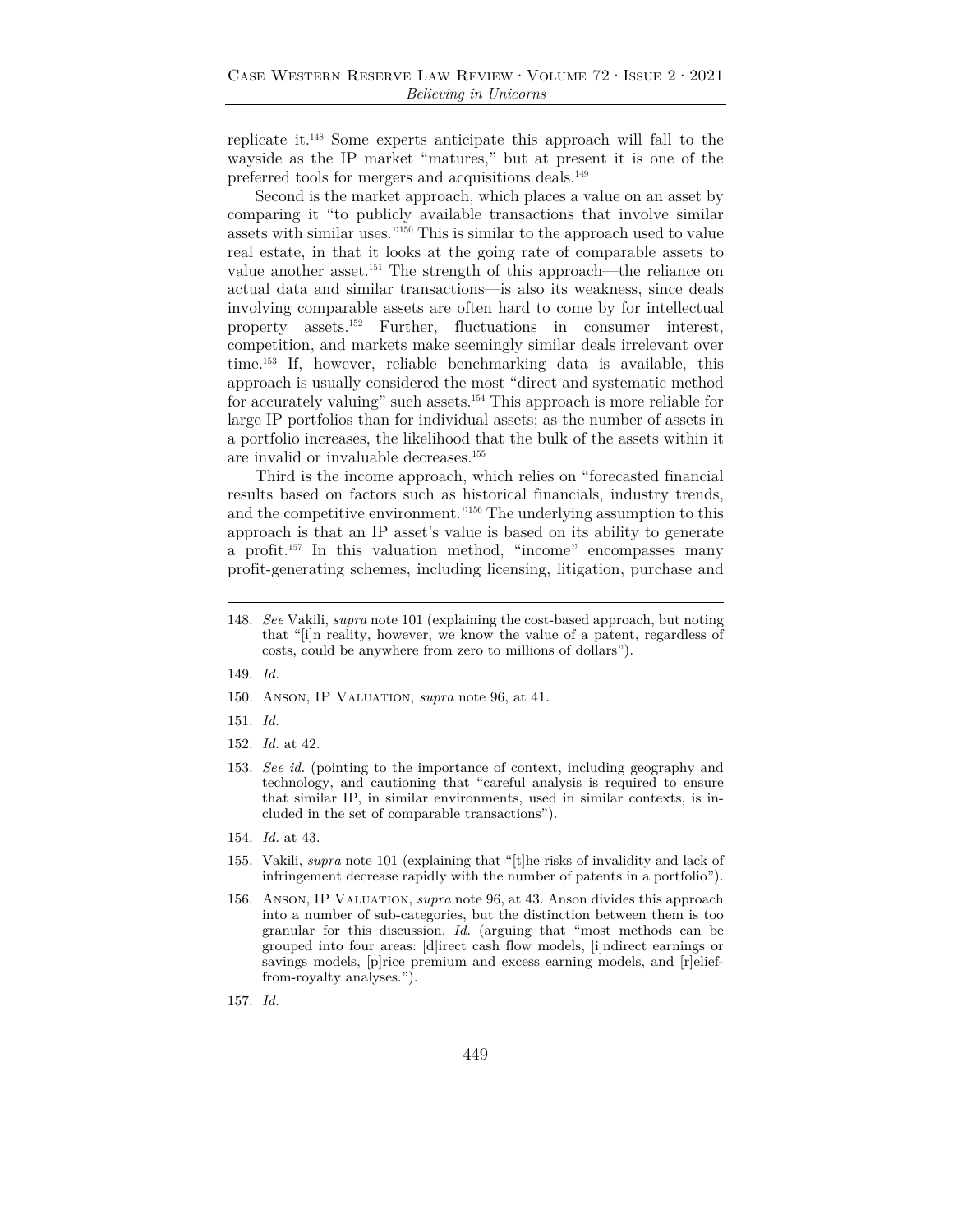resale of another company's assets, and deals that combine sale and licensing of assets.158 As with all IP asset valuations, context is key. When calculating the likely earnings from an IP asset, it is necessary to consider the technology, related patent claims (including outstanding patents, meaning those submitted but not yet issued), and what other assets work in tandem with the asset to be valued.159 This approach has gained a lot of traction recently due to its perceived reliability, and has become the most used approach.<sup>160</sup>

As with many valuation systems, no valuation method can address every situation. For IP assets, the "level of uncertainty increases" when compared to valuing any other type of asset.161 In reality, an expert must look at the "different valuation methodologies in light of the information available and the specific circumstances" to conclude which methodology is most appropriate when assessing an IP asset.162 The methodologies are not perfect, but with reliable benchmarks and an understanding of comparable licensing deals, analysts can reach a workable estimation.

#### III. Intellectual Property Holdings of Unicorns

For some similar and some distinct reasons, it is challenging to evaluate both unicorn companies and IP assets. One commonality is the lack of information. Perhaps, then, more information about the patent holdings of unicorns could inform the value of those unicorn companies. While exact patent values are difficult to pinpoint, they provide another data point that could lead to more reliable unicorn valuations. Thus, it is necessary to delve into the IP portfolios of unicorn companies.

#### *A. Unicorns' Typical IP Portfolios*

Unicorn companies often have few identifiable intangible assets. Part of this is due to the secrecy of any private company, which makes it difficult to identify these nonphysical assets.163 In addition, industry analysts have noted that unicorns tend to hold far fewer IP assets than their non-unicorn competitors. This part will first look at unicorns' patent holdings, then explore their other forms of IP.

- 160. *Id.*
- 161. Anson, IP Valuation, *supra* note 96, at 35.
- 162. *Id.* at 38.
- 163. *18 Differences Between Valuing Public and Private Businesses*, Morgan & Westfield: M&A Encyclopedia, https://morganandwestfield.com/ knowledge/18-differences-between-valuing-public-and-private-businesses/ [https://perma.cc/Z7TG-S6LA] (last visited Oct. 3, 2021).

<sup>158.</sup> Vakili, *supra* note 101.

<sup>159.</sup> *Id.*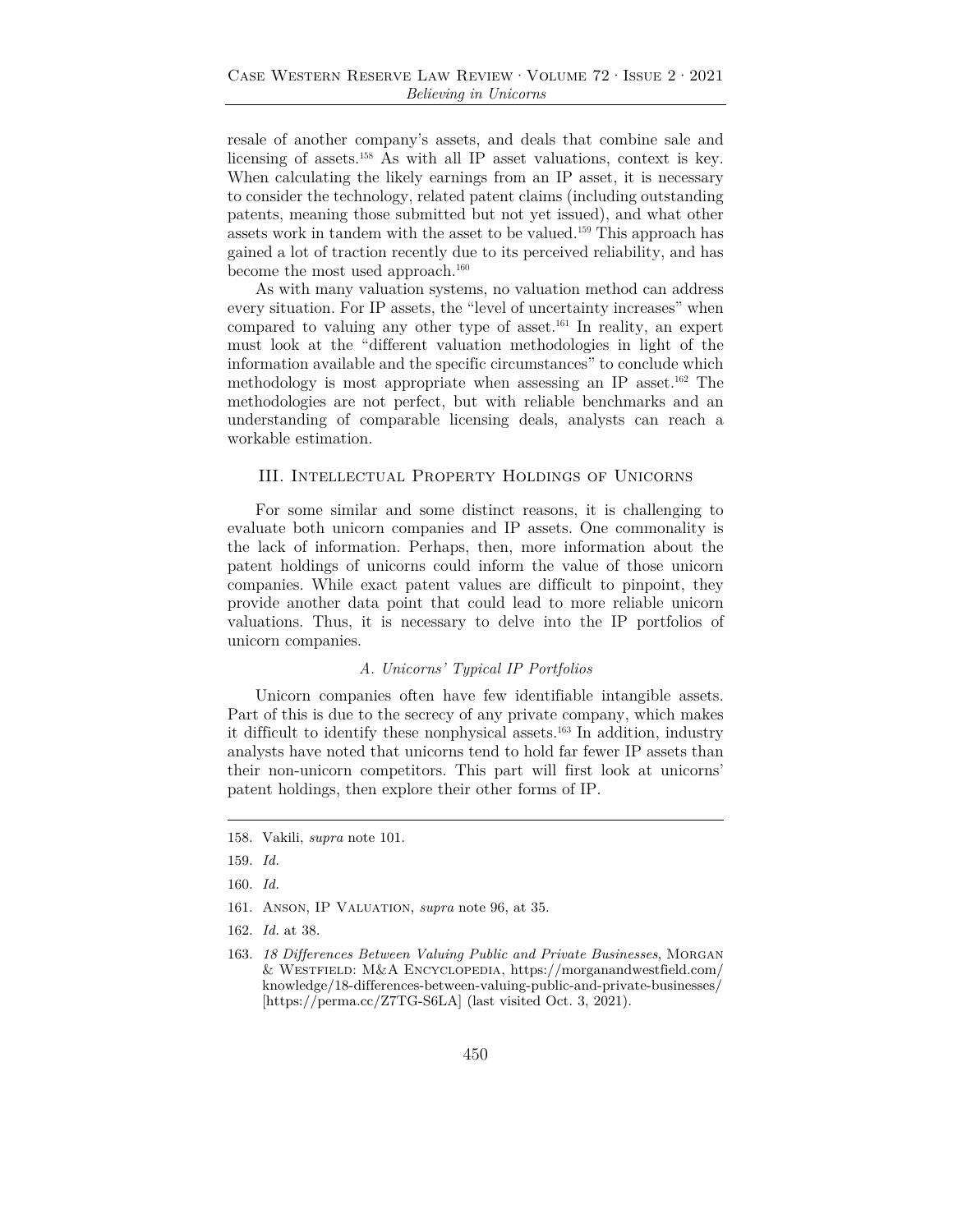#### 1. Patents

Unicorns tend to have extremely limited patent holdings. Many studies of unicorns' IP look specifically at their patent holdings, likely due to the relative ease of obtaining patent filing information, and industry norms.164 The results of studying unicorns' patent holdings have been surprising to veteran IP analysts.

For instance, a 2015 study found that 30% of unicorns had no patents at all, and 62% of unicorns had ten patents or fewer.165 That is an incredibly low number of patents. Other admittedly more established billion-dollar companies generate thousands of patents in a single year and hold tens of thousands of active patents.166 Meanwhile, these unicorn companies—estimated to be worth at least a billion dollars—often do not have a single patent. The authors of the 2015 study identified what they called an "IP Gap": the value of unicorns is not at all correlated with the distribution of their intellectual property holdings.<sup>167</sup> More patents do not mean more value, and fewer patents do not mean less value.168 While this is perhaps not an immediate problem, it has potential long-term effects—unicorns without patents may not be able to perform competitively in the market or successfully seek an IPO or other exit.169 While a unicorn may be able to raise money and bring a new product or service to market, the company may not last long if it is aggressively sued by companies with huge portfolios, like Apple<sup>170</sup> or

- 167. Kasznik & Dudinsky, *supra* note 165.
- 168. Non-unicorns' values, by contrast, are typically tethered to their IP portfolios' values. See DANIEL NITIUTOMO, PHILIP CREUTZMANN & Lucas Von Reuss, O'Shaughnessy Asset Management & Quant IP, Mispriced Innovation—Patents as a Leading Indicator for Earnings Growth 22 (2019), https://osam.com/pdfs/research/Mispriced-Innovation%E2%80%93Patents-as-a-Leading-Indicator-for-Earnings-Growth.pdf [https://perma.cc/4RW7-WZ49].
- 169. *Id.*
- 170. In 2021, Apple held 20,491 patents. *2021 Global 250: The World's Largest Patent Holders*, IFI Claims, https://www.ificlaims.com/rankings-globalassets-2021.htm [https://perma.cc/M7VW-VVRR] (last visited Mar. 20, 2022).

<sup>164.</sup> *See supra* text accompanying notes 86–87.

<sup>165.</sup> Efrat Kasznik & Lynn Dudinsky, *The Naked Truth: 30% of US Unicorns Have No Patents*, IP Watchdog (Nov. 3, 2015), https://www.ipwatchdog. com/2015/11/03/the-naked-truth-30-of-us-unicorns-have-no-patents/id=62842/ [https://perma.cc/5SSV-CTVH].

<sup>166.</sup> *See, e.g.*, Prableen Bajpai, *Top Patent Holders of 2020*, Nasdaq (Jan. 29, 2021, 10:45 AM), https://www.nasdaq.com/articles/top-patent-holders-of-2020-2021-01-29 [https://perma.cc/W4Q8-EEUB]. In 2020, IBM was again the world leader in new patents—for the 28th year in a row—with over 9,000 new patents. In terms of total active patents, "Samsung is the world leader with 80,577 active patent families." *Id.*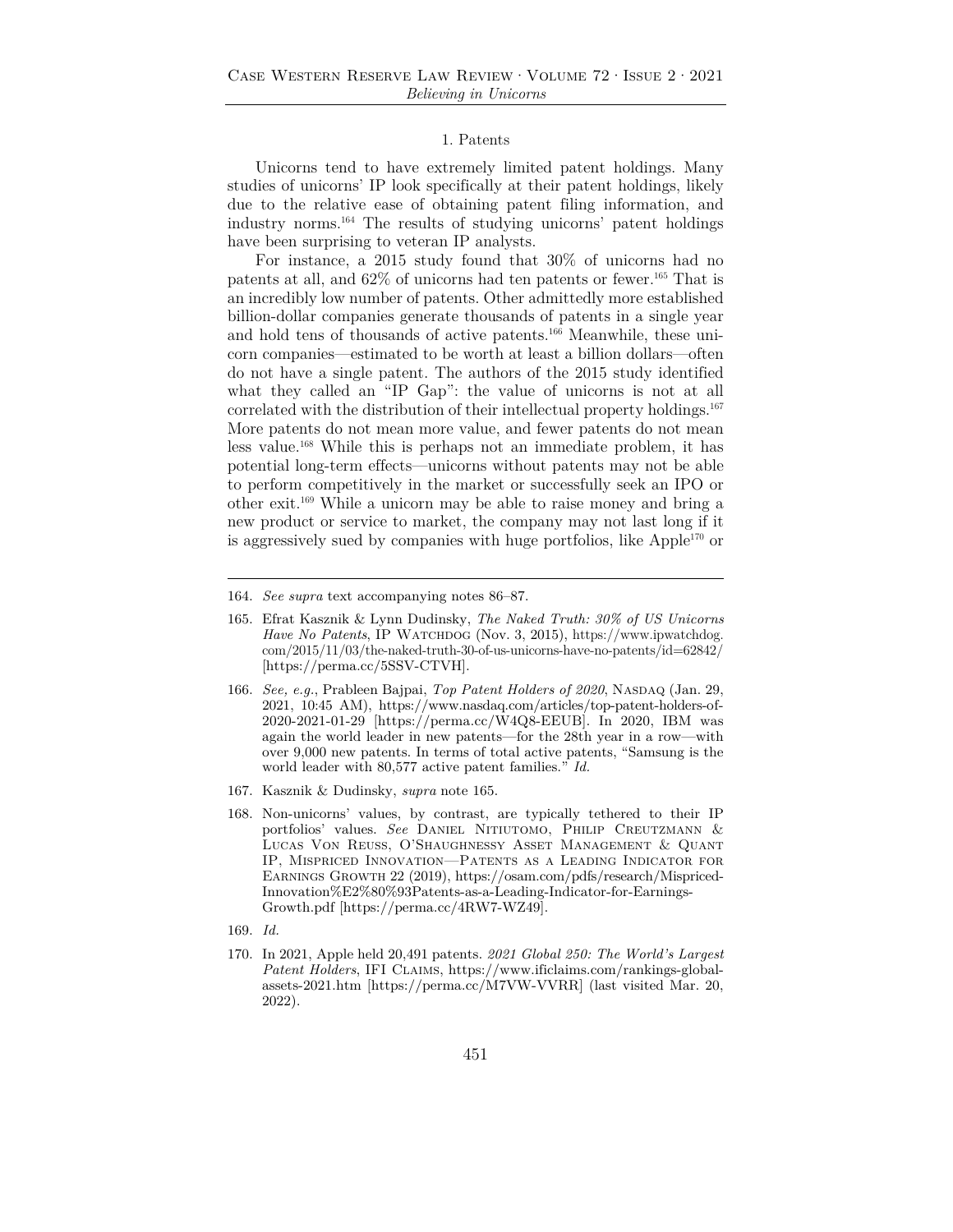Microsoft.<sup>171</sup> In fact, the authors found these data particularly surprising since successful unicorns are often companies that "disrupt" established markets.172 Attempts to break into an established market typically require extensive IP protection, especially in the form of patents, since established competitors will have had time to build out their portfolios to attack newcomers.173

Another study showed that the two unicorns that held the most patents were based in China.174 Within the U.S., this may skew perceptions of how many patents each unicorn holds, since many studies of unicorns take a worldwide average number of patents, to account for the fact that many startups operate—and patent—globally.175 In other words, U.S. unicorns may hold even fewer patents than some estimates suggest.

Since unicorns are privately held startups, they are often compared to other privately held startups of smaller stature. In addition to this vertical comparison, it is also worth comparing unicorns horizontally that is, to older, more established companies operating in similar fields and with valuations on par with unicorns. Current and even former

- 171. In 2021, Microsoft held 32,173 patents. *Id.*
- 172. Kasnik & Dudinsky, *supra* note 165. For example, think of Uber disrupting the taxi market and Airbnb disrupting the hotel market. These are not companies that created wholly new products, but rather companies that came up with a clever way to stand out in an existing industry. *Id.*
- 173. For a discussion on just how vulnerable unicorns are to patent trolls, see Jeff Toler & Robert Paladino, *Troll Patent Litigation Against Unicorns: The Numbers*, MONDAQ (Apr. 7, 2016), https://www.mondaq.com/ unitedstates/patent/476576/troll-patent-litigation-against-unicorns-thenumbers [https://perma.cc/E5WR-H7AX]. Almost a third of unicorns "have been sued for patent infringement by patent trolls and operating companies (e.g., a competitor)." In about 100 lawsuits in which unicorns have been named defendants, over seventy were started by trolls. *Id.* (citing Marcus Malek, *Billion Dollar Start-Ups: Do Unicorns Like Patents?*, IAM Media (Sept. 2, 2015), https://www.iam-media.com/patents/billiondollar-start-ups-do-unicorns-patents [https://perma.cc/XN3T-YKCA]).
- 174. Malek, *supra* note 173.
- 175. *See generally* Gene Quinn, *PCT Basics: Obtaining Patent Rights Around the World*, IP WATCHDOG (Feb. 3, 2021), https://www.ipwatchdog.com/ 2021/02/03/pct-basics-obtaining-patent-rights-around-world-2/id=129617/ [https://perma.cc/5NMZ-6F56]; *see also* Bridget Diakun, *Why Start-Ups Should Get Serious About Patent Protection*, IAM Media (Aug. 30, 2019) https://www.iam-media.com/patents/why-start-ups-should-get-seriousabout-patent-protection [https://perma.cc/L4QT-A8SC]. Patents in multiple jurisdictions are often necessary to protect a technology globally. *Id.* (explaining that, "[f]or better or for worse, there is no such thing as a worldwide patent," and advising how to obtain patent protection throughout the world). Thus, the number of patents a unicorn holds may not be indicative of the amount of innovation, since multiple patents may reference a single invention.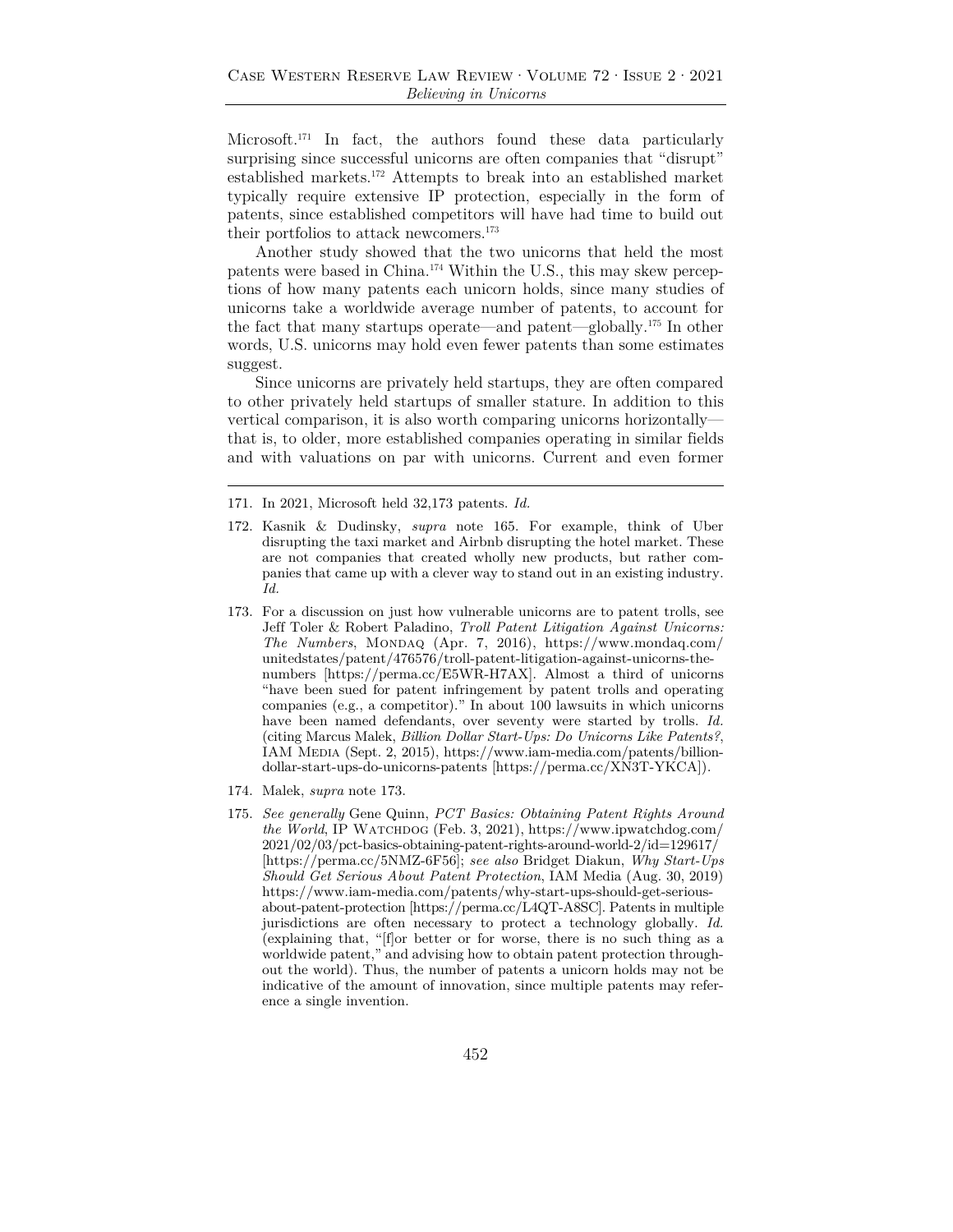unicorns tend to hold fewer patents than their non-unicorn company counterparts.176 In fact, past and present unicorns "have to date generated barely a fraction of the patents of more established [technology companies]."177 In large part, differences in the age of the companies can explain these differences in patent production and ownership.178 However, age does not explain away the whole phenomenon, as even more veteran unicorns hold significantly fewer patents than their public counterparts. For example, in 2019, former-unicorn Facebook had 3,475 patents.179 Compare that number with Twitter—one of Facebook's competitor social-media companies—which owned just 114 patents<sup>180</sup> even though it launched only two years after Facebook.<sup>181</sup>

Compared to both startup companies of smaller sizes, and similarly large public companies with more experience, unicorns come up short in terms of their patent holdings.

#### 2. Other IP Assets

Unicorns do not typically have extensive patent holdings, but there are other forms of IP relevant to innovative, fast-growing companies. There is some indication that unicorn companies focus their IP strategies on these faster forms of protection, namely trademarks and trade secrets.182 This may be because of their industry focuses (ecommerce and content<sup>183</sup>), or it may be because the patent system is slow or in some other way unappealing to unicorn companies across the board.

There is unfortunately little analytical information that explains unicorns' preference for trademarks and trade secrets.<sup>184</sup> In an article focusing on startup companies generally, two scholars found that trade

177. *Id.* 

- 179. *Id.*
- 180. *Id.*
- 181. *Company Info*, Meta, https://about.facebook.com/company-info/ [https://perma.cc/SWK2-ZJCQ] (last visited Mar. 20, 2022) (noting that Facebook launched in 2004); *Twitter Turns Six*, TWITTER (Mar. 21, 2012), https://blog.twitter.com/official/en\_us/a/2012/twitter-turns-six.html [https://perma.cc/A5T2-RRBT] (noting that Twitter launched in 2006).
- 182. *See, e.g.*, Berman, *supra* note 86 (reporting that unicorns "appear to opt for investing in other IP rights, most notably trademarks and trade secrets").
- 183. *Id.*; *see also* Kasznik & Dudinsky, *supra* note 165 (reporting that about 65% of unicorns in the world are in the software industry).
- 184. *See, e.g.*, David S. Levine & Ted Sichelman, *Why Do Startups Use Trade Secrets?*, 94 Notre Dame L. Rev. 751, 751, 753–54 (2018) (lamenting, "[e]mpirical studies of the use of trade secrecy are scant, and those focusing on startups, nonexistent").

<sup>176.</sup> Berman, *supra* note 86.

<sup>178.</sup> *Id.*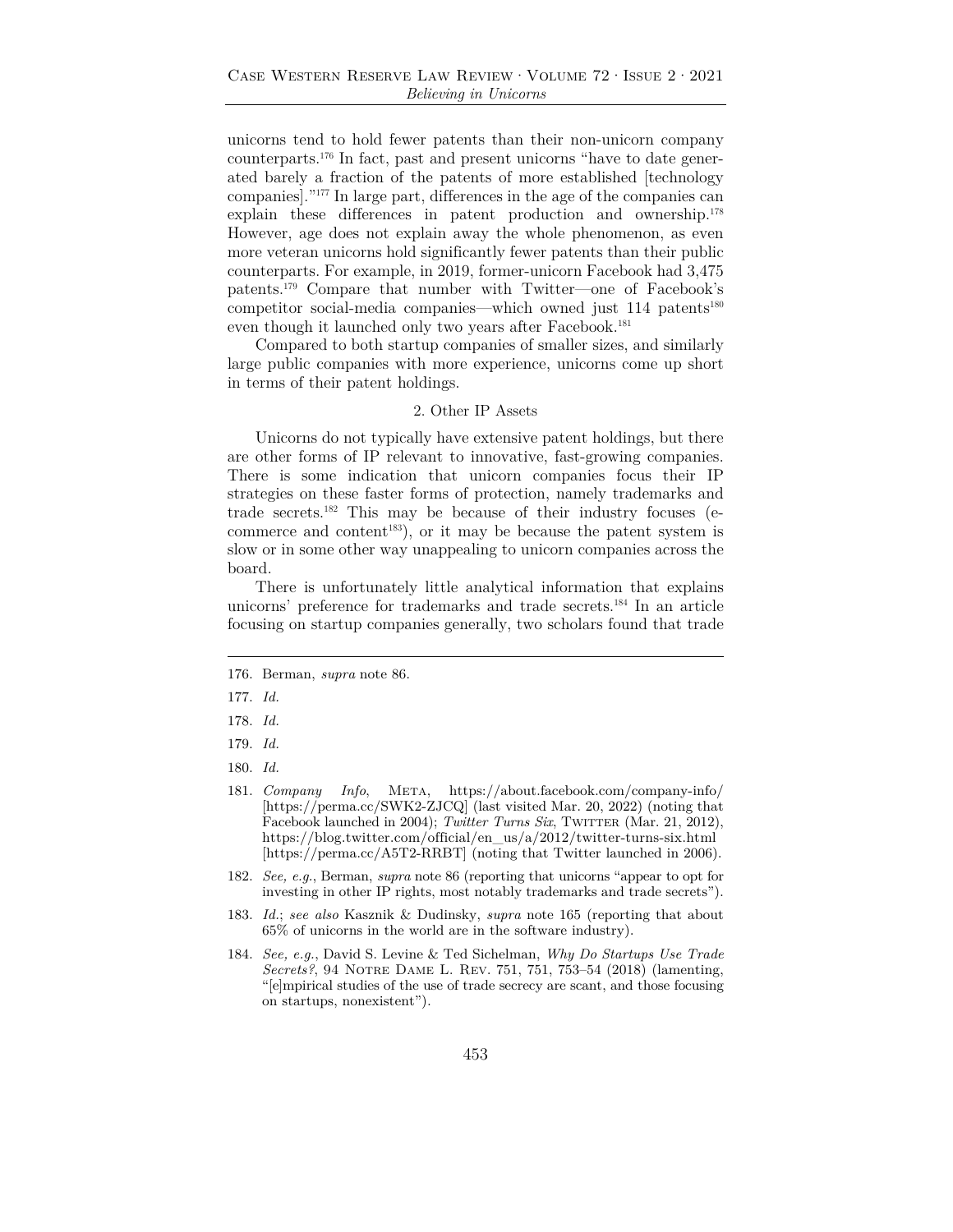secrets are important for early entry and that "trade secrets may serve as important strategic assets" because they can "function[] much in the same manner as patents in terms of licensing . . . . .<sup>"185</sup> Trade secrecy has other benefits for young companies. It protects startups from losing their workforce to competitors,186 while also promoting collaboration within the company.<sup>187</sup>

Some authors use case-study data to explore trade secrecy and other forms of nonpatent IP holdings in unicorns. WeWork serves as such an example, and somewhat of a cautionary tale. One author's review revealed that WeWork, a unicorn that billed itself as a techfocused real-estate company, had "immaterial patent holdings, little investment in [research and development,] and virtually no technology acquisitions."188 Despite holding itself out as a tech company, WeWork's only meaningful IP to back up its multi-billion-dollar valuation was its brand, protected by various trademarks.189 The company's valuation fell from \$47 billion to \$8 billion practically overnight when WeWork had to call off its IPO after investors questioned its business model and realized that it was not actually a technology company.190 The fall of WeWork suggests the possible downside of a lack of patents and other hard IP: trademarks and brand identity may stir up interest in a company, but perhaps provide less actual value under strict scrutiny.

#### *B. Why Patents May Be Unappealing to Unicorns*

These modern companies of high worth and innovation are not filing patent applications at the same rate as traditional, publicly held companies. Understanding why unicorns do not buy into the existing patent system could help scholars understand the downsides of the existing U.S. patent system and contemplate reforms. There are a number of potential reasons for unicorns' reluctance to engage in the patent system, including financial setbacks, image concerns, and fear of litigation.

First, unicorns may value their image over the actual product, service, or technology they sell. Thus, a unicorn may instead pursue trademarks, trade secrets, and copyrights to enforce its brand and influence how the public views the company.191 Further, it may follow

- 188. Kasznik, *supra* note 27.
- 189. *Id.*
- 190. *Id.*
- 191. *See* Berman, *supra* note 86.

<sup>185.</sup> *Id.* at 751, 755*.*

<sup>186.</sup> *Id.* at 767 (explaining that some states will not enforce non-compete agreements, but in those "states, trade secrets and patents can be used to mimic the preclusive effects of noncompetition agreements by creating significant penalties for bringing proprietary information to a new employer").

<sup>187.</sup> *Id.* at 785.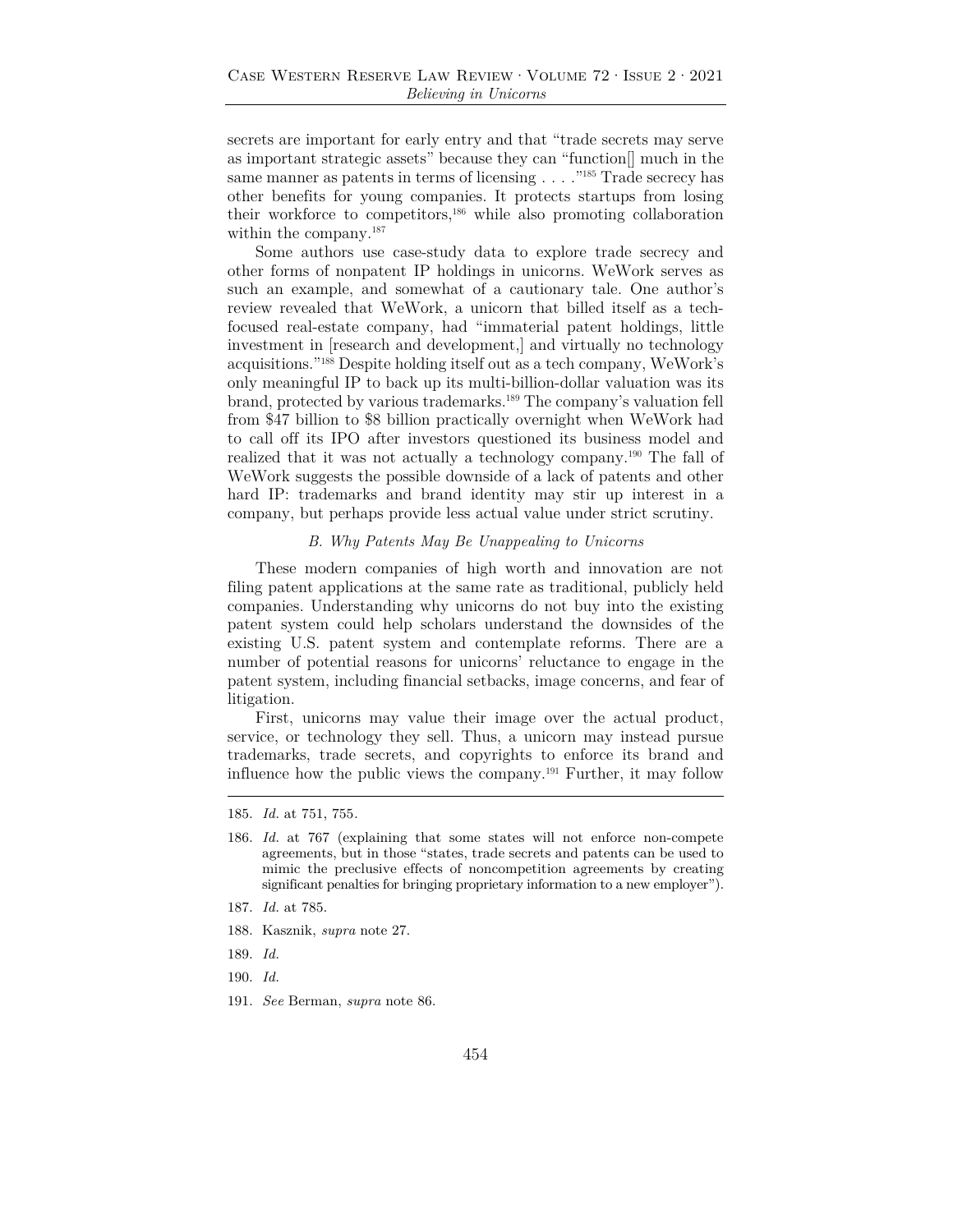that if a unicorn's ultimate goal is an exit, then the company's management may determine it is more important to drum up interest among potential buyers than to protect the long-term viability of any one product or service.

Second, many large startups, not just unicorns, operate at a loss in their early days.192 As a result, spending money on patent preparation and prosecution may not be worthwhile. While the actual filing fees for a U.S. patent are under \$2,000,193 the associated costs—research, development, searching prior art, drafting the patent, and attorney time and fees—can drive the actual cost of obtaining a patent into the tens of thousands of dollars.194 Even though unicorns are valued very highly, they may not generate any profits, and thus outgoing money has to be allocated carefully. Plus, banks typically will not lend against a company's patent holdings, so investing in patent creation will not give unicorns a quick return on investment or easy access to capital.195 Thus, drafting and filing patents may not be a worthwhile or viable item in a unicorn's budget.

Third, patents publicly signal value and require inventors to explain their inventions to the public, which may be unappealing to growing unicorn companies. While public disclosure is a positive policy that underlies the U.S. patent system, $196$  disclosure has its downsides for the inventor—the idea is no longer private, and it is protected only for a finite period of time.<sup>197</sup> In this respect, patent laws are a balance between an inventor's interest in monetizing his or her discovery through exclusive property rights, and society's interest in obtaining and building on that invention.<sup>198</sup> Unicorn companies, though, may opt

- 192. *See, e.g.*, Mullaney, *supra* note 71 (reporting that since the rise of internetbased companies, startups like Facebook, Netflix, and Amazon have operated at losses early on).
- 193. *Current Fee Schedule*, U.S. PAT. & TRADEMARK OFF. (effective Jan. 1, 2021), https://www.uspto.gov/learning-and-resources/fees-and-payment/ uspto-fee-schedule [https://perma.cc/WF4H-V5P9]. For example, obtaining a basic utility patent would incur the following fees: \$320 basic filing fee; \$700 search fee; \$800 examination fee. *Id.*
- 194. *See* Nard, *supra* note 130, at 49 (explaining the additional costs and providing a survey of median patent-acquisition costs across the country).
- 195. *See, e.g.*, Xuan-Thao Nguyen & Erik Hille, *Disruptive Lending for Innovations: Signaling Model and Banks Selection of Startups*, 21 U. Pa. J. Bus. L. 200, 203 (2018) ("[B]anks have a strong aversion to patents and are wary of lending to innovative startups due to default risks.").
- 196. *See* Nard, *supra* note 130, at 2–3 (identifying disclosure of inventions to the public as one of the policy goals of patent law).
- 197. *See id.* at 31 ("Inventors often need to disclose their ideas to facilitate licensing negotiations, secure venture capital, arrange for manufacturing capabilities, or otherwise efficiently utilize their invention.").
- 198. *Id.*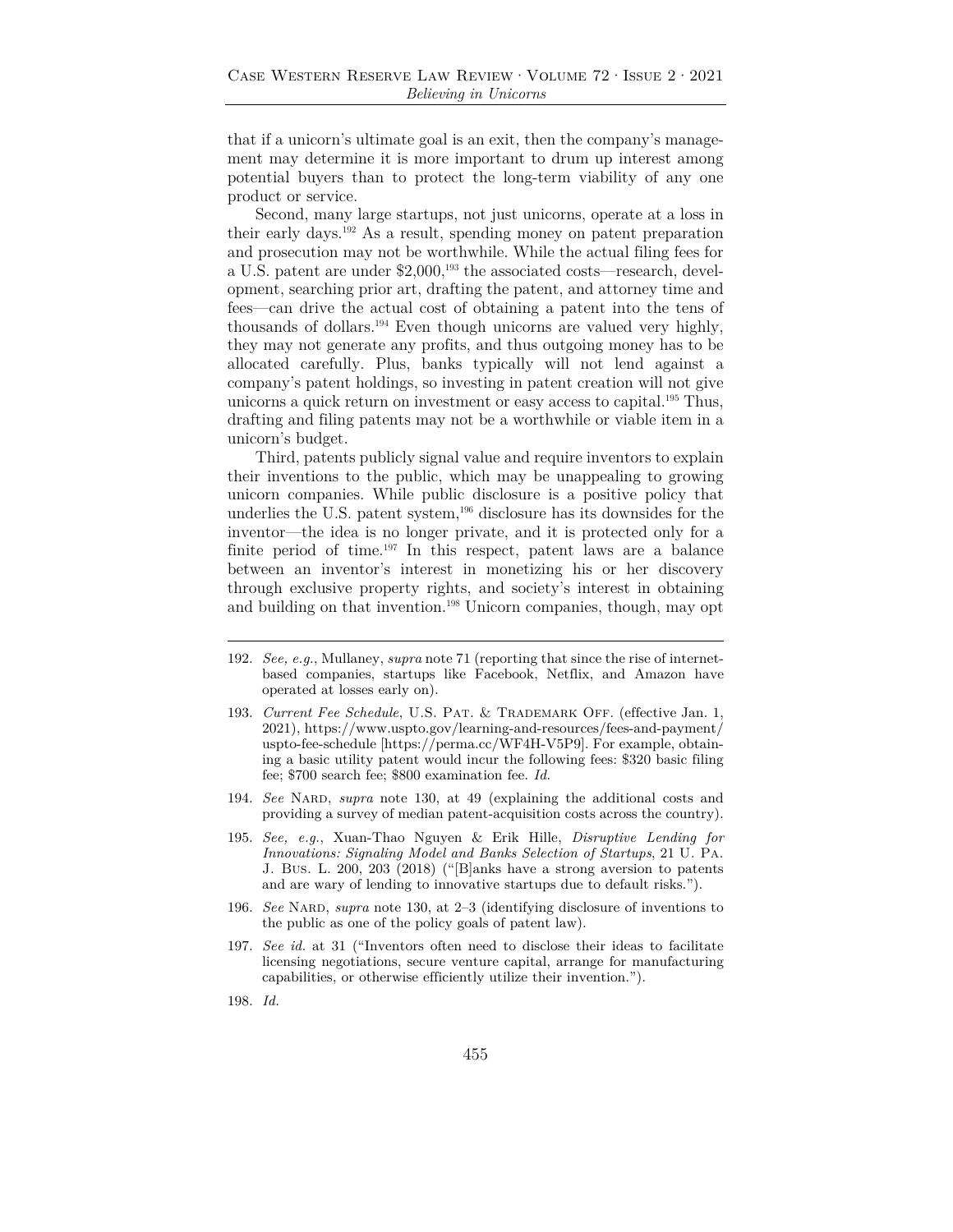out of the patent system because the balance is not worthwhile. The costs of disclosure may be too high for an economically unstable, young, innovative company. There is evidence of patent rights working against unicorns at early stages. Namely, unicorns that seek patent protection are sued aggressively by existing competitors. In 2015, eight of the ten most highly valued unicorns that had patents in their name "were sued for patent infringement within six months of a major funding round."199 Unicorns may avoid patents because, coupled with an influx of cash, patents may turn unicorns into low-hanging fruit for established competitor companies. Unicorns are less likely to have organized legal departments, their patents will be largely untested, and their futures are hard to guess—so a lawsuit could be detrimental to a unicorn's early growth. Simply put, unicorns may avoid patents to avoid suit.200 Thus, the patent system's disclosure requirement may be what deters unicorns from obtaining patents.

In reality, it may be that all three of these factors play varying roles in each unicorn company's decision to not pursue patent protection. It is clear, though, that unicorn companies are not seeking patents at the same rate as traditional, large, high-value companies.

## IV. How to Encourage Unicorns to Patent Their Innovations (and Why That Matters)

While unicorn companies represent a relatively small portion of U.S. corporations, and an even smaller percentage of corporate patentholders, their interactions with intellectual property are worrisome for the existing IP regime. These companies are not engaging in the existing patent-law system. For a number of reasons discussed below, if U.S. unicorns were to seek more patent protection, then there would be multi-dimensional benefits for individual investors, venture capitalists, innovators, and potentially the U.S. economy as a whole. At first blush, it may not seem that reforms to benefit some of the most highly valued companies in the world are necessary or desirable. However, their lack of patents keeps beneficial information out of the public's hands and confuses valuations, which can lead to harmful effects to society and investors.

<sup>199.</sup> Malek, *supra* note 173.

<sup>200.</sup> *See id.* There is, however, indication that "[s]ome startups with valuation above one billion dollars stockpile patents for defensive purposes before they go public." *See* Nguyen & Hille, *supra* note 195, at 202. Companies often accomplish this stockpiling of patents not by disclosing new inventions, but by acquiring existing patents. *Id*. In that way, purchasing patents may be another iteration of the same fear: unicorns want to protect themselves from lawsuits, but do not want to let their competitors know what they are doing.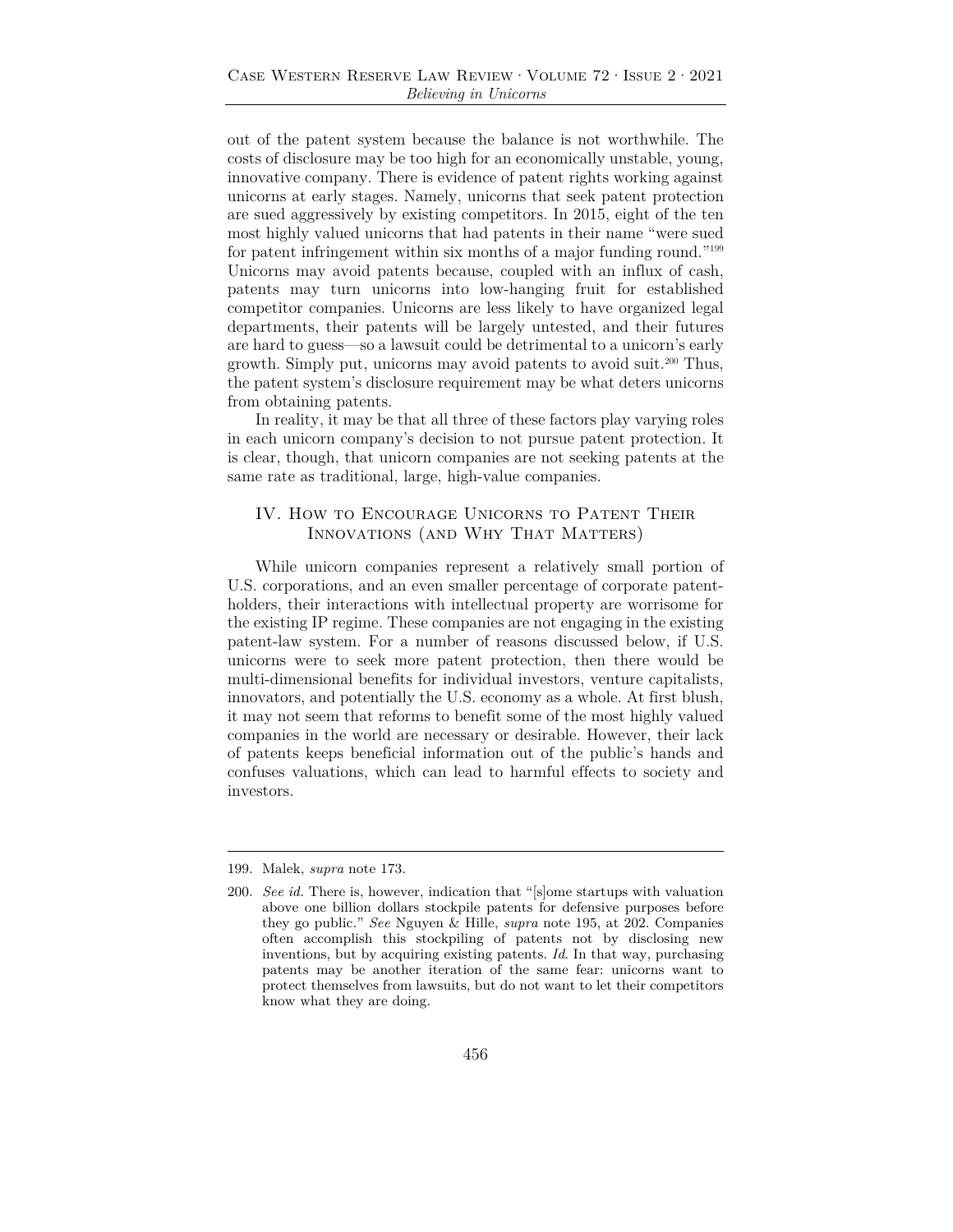#### *A. Benefits to Unicorns Seeking Additional Patent Protection*

It may seem antithetical to public policy to pave a smoother path for unicorn companies. These risky businesses receive massive valuations as a result of massive influxes of investor capital. However, publicpolicy concerns support encouraging unicorns to utilize the patent system. The two main policy reasons are the patent system's disclosure benefits and potentially increased certainty in unicorn valuations.

#### 1. Public Policy: Disclosure

Patents have bidirectional benefits. In fact, "[t]he essence of the U.S. patent system is a quid pro quo between the patentee and the public."201 To encourage inventors to share their knowledge, "the patentee must be given something in return," which is the exclusive property right in their invention.202 Inventors would be unlikely to share their inventions if they were not guaranteed the right to be the sole user of that idea and given the exclusive right to license the idea for profit. This bargain is based on disclosure, which is one of the underpinning policies of the patent system

Further, when an inventor seeks a patent, and thereby makes his or her idea publicly available, the newly disclosed patent "has potential to create immediate value for follow-on researchers keen on improving the patented invention and for the public who would be the beneficiaries of these improvements."203 With public knowledge comes public improvements.204 This is good for society, as improvement begets future improvements, allowing society to progress.205

Unicorns are often, though certainly not always, built around innovative ideas and technologies. The public has an interest in those inventions. If unicorns were to disclose their inventions, then other inventors could build on them. Eventually, these inventions could be further improved. When unicorns keep their ideas hidden, by opting out of the patent system, only the unicorns themselves can benefit from the inventions, and the public misses out.

- 201. Sean B. Seymore, *Making Patents Useful*, 98 Minn. L. Rev. 1046, 1073 (2014).
- 202. *Id.* at 1073–74.
- 203. Nard, *supra* note 7, at 202.
- 204. *See generally* Suzanne Scotchmer, *Standing on the Shoulders of Giants: Cumulative Research and the Patent Law*, 5 J. Econ. Persps. 29 (1991) (equating inventors improving upon inventions disclosed in patents to Sir Isaac Newton's famous quote analogy about seeing further when on the shoulders of "giants," referring to past scientists).
- 205. *See, e.g.*, Lauren Henry Scholz, *Privacy Petitions and Institutional*  Legitimacy, 37 CARDOZO L. REV. 891, 892 (2016) (contending that "[p]rogress in the Information Age is premised on the notion that the more information society has, the more we know about how to respond to society's needs and wants").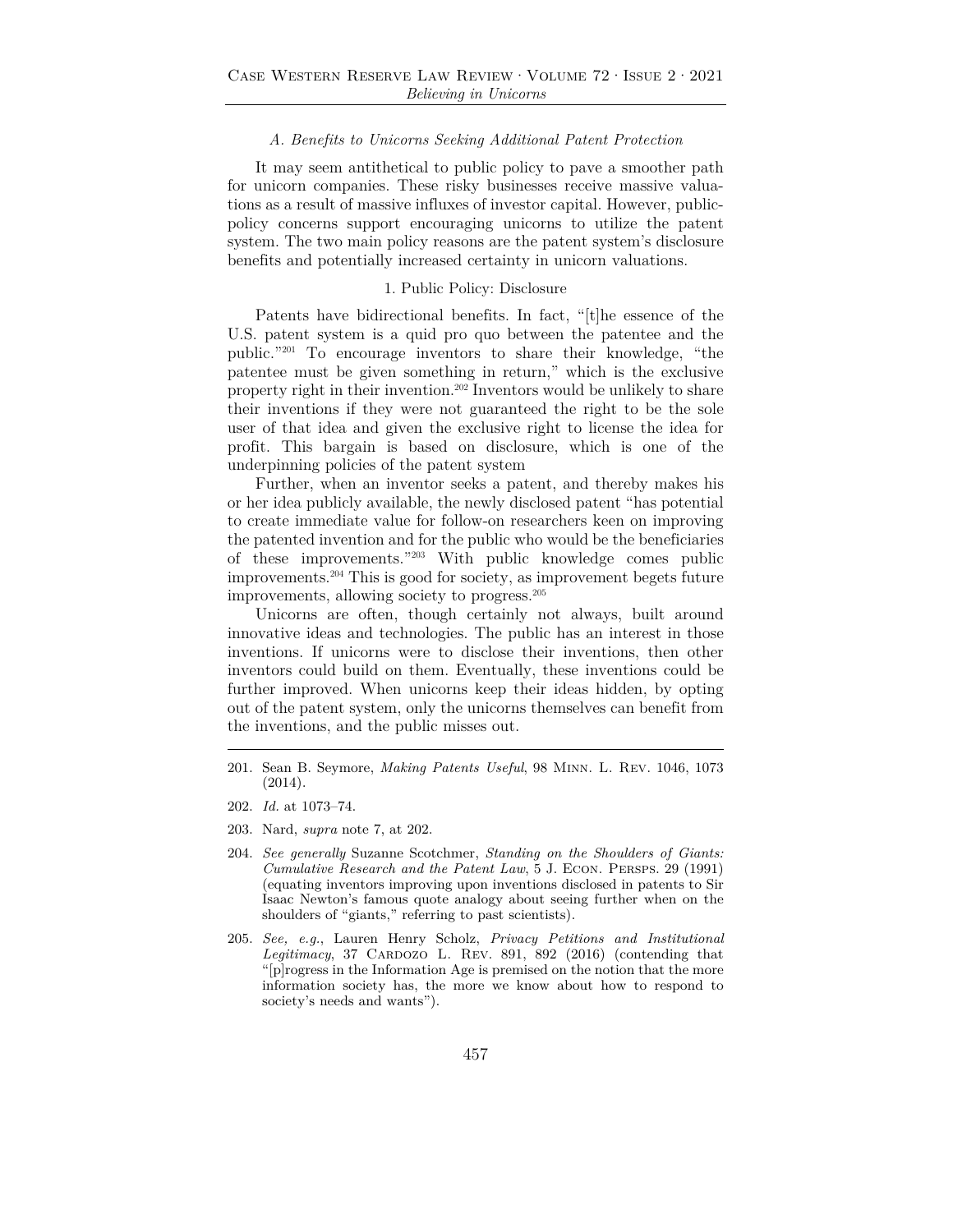#### 2. Public Policy: Increased Certainty in Valuations

A second benefit that would arise if unicorns disclosed their patents is increased certainty in unicorn company valuations. Valuations of unicorns are clearly inconsistent, and often unreliable.<sup>206</sup> Patent valuations, too, are far from perfect. However, patents, though intangible, are an identifiable asset that can factor into unicorn company valuations. There are established theories of valuation, and in some instances, there are reliable benchmarking figures. Patents are not easy to value, but they are not impossible to value.<sup>207</sup> Unicorns disclosing their patents, which could then be used as part of the company valuation, would certainly not solve every problem that attempting to value massive startups presents. Nonetheless, adding factors to the valuation beyond speculation will lead to increased certainty in these companies' valuations.

Increased certainty in unicorn company valuations would be beneficial to the public. These companies "have captured the attention of investors, analysts and other market observers who are trying to understand the factors driving the formidable valuations commanded by these mythical ventures and, in some cases, bet on their future, or even announce their sudden demise."208 Individual investors as well as large companies want to know the level of risk involved in investing in a certain unicorn. For strong unicorns with innovative technologies, their patent portfolios, if they had them, could make securing funding easier. For unicorns without technology to back up their values, they may miss out on some additional funding. Or they might get more riskamenable investors. For risk-averse investors, knowing more about the technology supporting a unicorn company may make them more inclined to invest in one of these massive startups. Increased certainty in valuations can protect individual investors, as well as large venture capital firms, while increasing capital flow into unicorns. Furthermore, increased certainty in unicorn valuations would positively affect competitive employees making decisions about which companies to bet on and whether to accept stock options as part of compensation packages.

Certainty in unicorn company valuations would be beneficial to investors, venture capitalists, and potential employees, and may even lead to increased faith in the market. That certainty would also avoid future overvaluation-driven failures like WeWork and Theranos, preserving the public's faith in the economy and valuation metrics, and employees' and investors' money and time.

<sup>206.</sup> *See supra* Part I(B).

<sup>207.</sup> *See supra* Part II(A).

<sup>208.</sup> Kasznik & Dudinsky, *supra* note 165.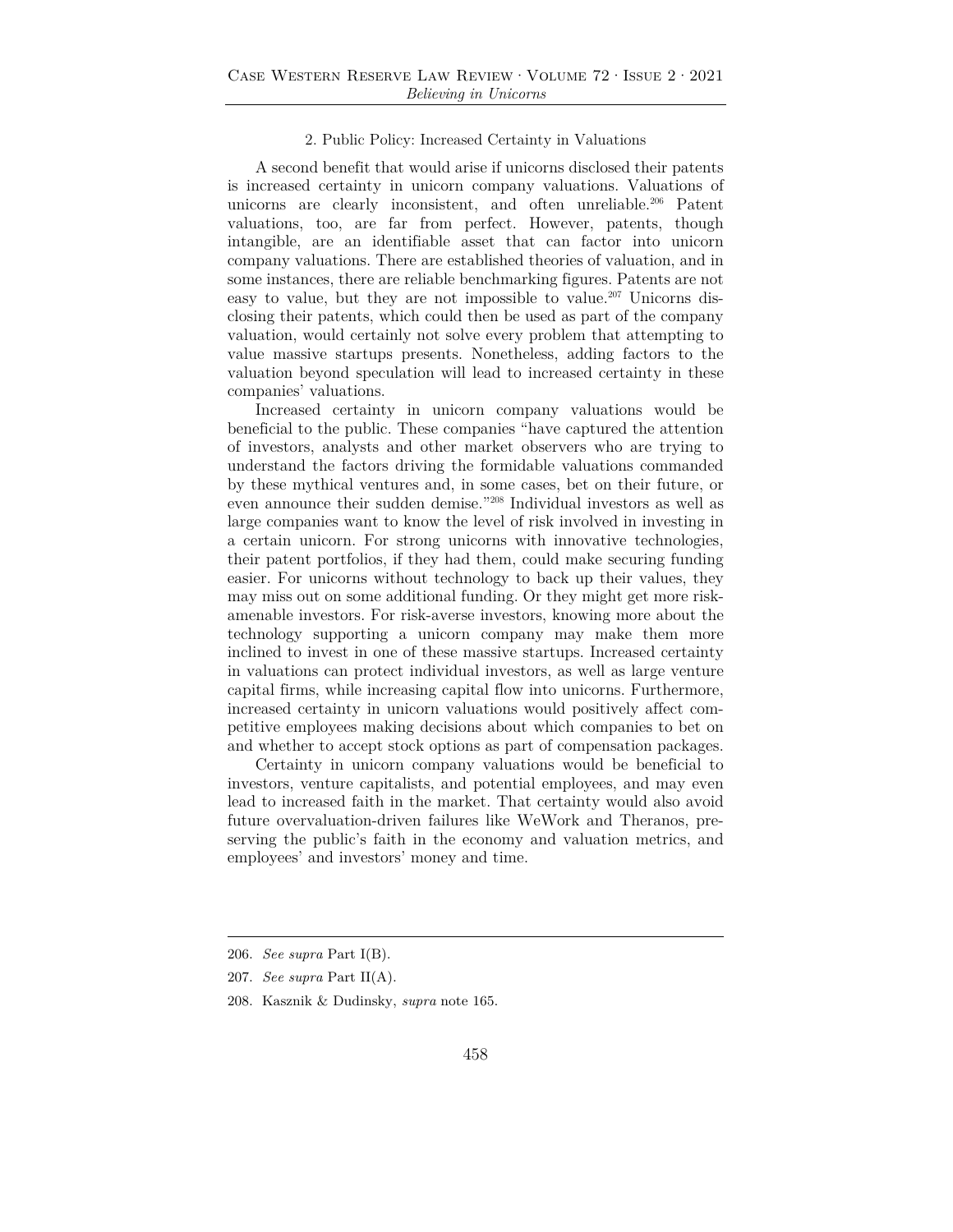#### *B. How to Encourage Unicorns to Use the Patent System*

Currently, unicorn companies may see the patent system as unappealing, expensive, or even dangerous to their survival. The bargain the system contemplates—disclosure in exchange for a property right—may not be worthwhile to these companies. However, while disclosing their inventions is dangerous, not having a strong patent portfolio can also be dangerous to unicorns.209 This is particularly true when the unicorn attempts to disrupt a market and when it seeks an exit.<sup>210</sup> This part proposes two changes to existing patent law that may encourage innovative, modern companies to share their inventions with the world, thereby protecting the public, private investors, and the companies themselves. These suggestions are by no means exhaustive; plenty of other changes to U.S. patent law or best practices could lead to similarly favorable results. This part, however, contemplates two statutory changes that could increase unicorn companies' patent filings: added privacy and lower costs.

#### 1. Proposal 1: Additional Privacy

Currently, unicorn companies, like any innovative startup, must "contrast patenting, with its concomitant disclosure of the advance to the public, with secrecy."211 At this point, a patent and secrecy are mutually exclusive. A unicorn may, reasonably, choose secrecy over public disclosure. Unicorns are trying to grow, raise capital, and possibly disrupt an existing market, and secrecy may be more valuable than a property right in those pursuits. While a patent provides a twentyyear exclusivity period,<sup>212</sup> it requires immediate and broad disclosure.<sup>213</sup>

A meaningful change to the patent code could be in the form of delayed disclosure requirements. The USPTO could issue patent rights, but keep the specifications and drawings sealed. This could be for the life of the patent (the full twenty years), or for a shorter period, such

- 209. *See, e.g.*, Efrat Kasznik, *The Role of Intellectual Property in 'Unicorn' Valuations*, Bus. J. (Nov. 4, 2015, 9:20 AM), https://www.bizjournals. com/bizjournals/how-to/funding/2015/11/role-of-intellectual-propertyin-unicorn-valuation.html [https://perma.cc/359Y-VSFV].
- 210. *Id.* ("There are several junctures where any company, and in particular a unicorn with an abnormally high valuation, is most vulnerable to having a weak IP position: entering new markets with established incumbents, and approaching an exit point such as an IPO.").
- 211. Derek E. Bambauer, *Secrecy is Dead—Long Live Trade Secrets*, 93 Denv. L. Rev. 833, 834 (2016).
- 212. 35 U.S.C. § 154(a)(2).
- 213. 35 U.S.C. § 102 (describing the general requirements for patentability); *id.* § 112 (describing the requirements for the patent's specification, including "a written description of the invention, and of the manner and process of making and using it, in such full, clear, concise, and exact terms as to enable" a skilled practitioner to reproduce the invention).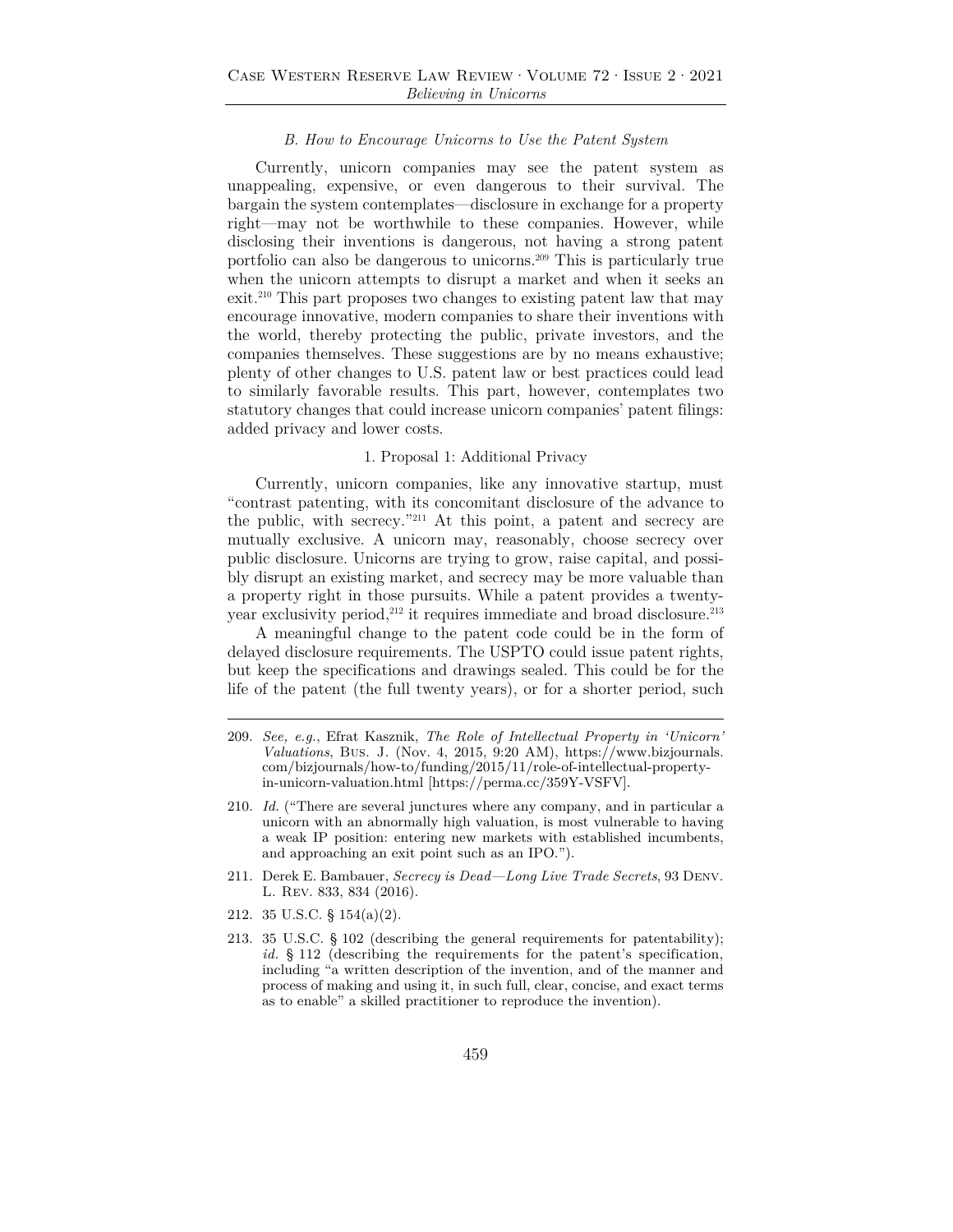as five years. Either way, the inventor may be more inclined to pursue a patent and eventually disclose the invention to the public.

Under this proposal, complications would arise, most predictably in litigation. Without disclosing the invention, competitors cannot be put on notice of someone else's property right and would not know they were potentially infringing an issued patent.<sup>214</sup> Since notice is a key policy of the patent regime, this would be problematic. This suggests a more nuanced approach is likely necessary. Perhaps, based on the type of patent at issue, the abstract but not the specifications would be public; or a general description, but no technical drawings, would be made public. Developing the exact method for allowing secrecy to precede disclosure would require many interested parties and experts to come together, debate, and agree on the best course of action.

A related possibility that would heighten the protection of a patent would be to reevaluate the protection period, which is currently 20 years.215 Some scholars have suggested that a discriminatory policy one that offers different protection terms to different technologies instead of a uniform time period—would be beneficial.216 The administrative costs would certainly increase, but patent scholars point to some economists who "argue that economic welfare is improved if elements such as difficulty, cost, benefit, and other characteristics of the industry are taken into account when granting patent protection."217 In the case of unicorn companies, they may be more inclined to apply for patent protection if they believed the nature of their innovation would make it eligible for a long protection period. A property right for an increased period of time would impact the balance of the patent system and may induce unicorns to disclose their inventions more frequently. Again, determining exactly how to administer a variable patent term policy would require input from various interested parties.

#### 2. Proposal 2: Lower Costs

Another way to encourage unicorns' engagement with the patent system would be to lower the cost of filing for a patent. Since unicorns

<sup>214.</sup> *See, e.g.*, Michael J. Meurer & Craig Allen Nard, *Patent Policy Adrift in a Sea of Anecdote: A Reply to Lichtman*, 93 Geo. L.J. 2033, 2035 (2005) (discussing "the notice function of patent claims").

<sup>215. 35</sup> U.S.C. § 154(a)(2).

<sup>216.</sup> *See* Simon Lester & Huan Zhu, *Rethinking the Length of Patent Terms*, 34 Am. U. Int'l L. Rev. 787, 805–06 (2019).

<sup>217.</sup> *Id.* at 806. It is worth noting that Lester & Zhu are, in large part, arguing for shorter periods of patent protection, since they examine comparative perspectives from developing countries, and specifically contemplate shortening patent protection for the pharmaceutical industry. *Id.* at 803–04. However, though the authors look to shorten protection in the case of some patents, they still argue for discriminatory patent terms, which is in keeping with the argument to have disproportionately long time periods for certain technologies. *See generally id.*